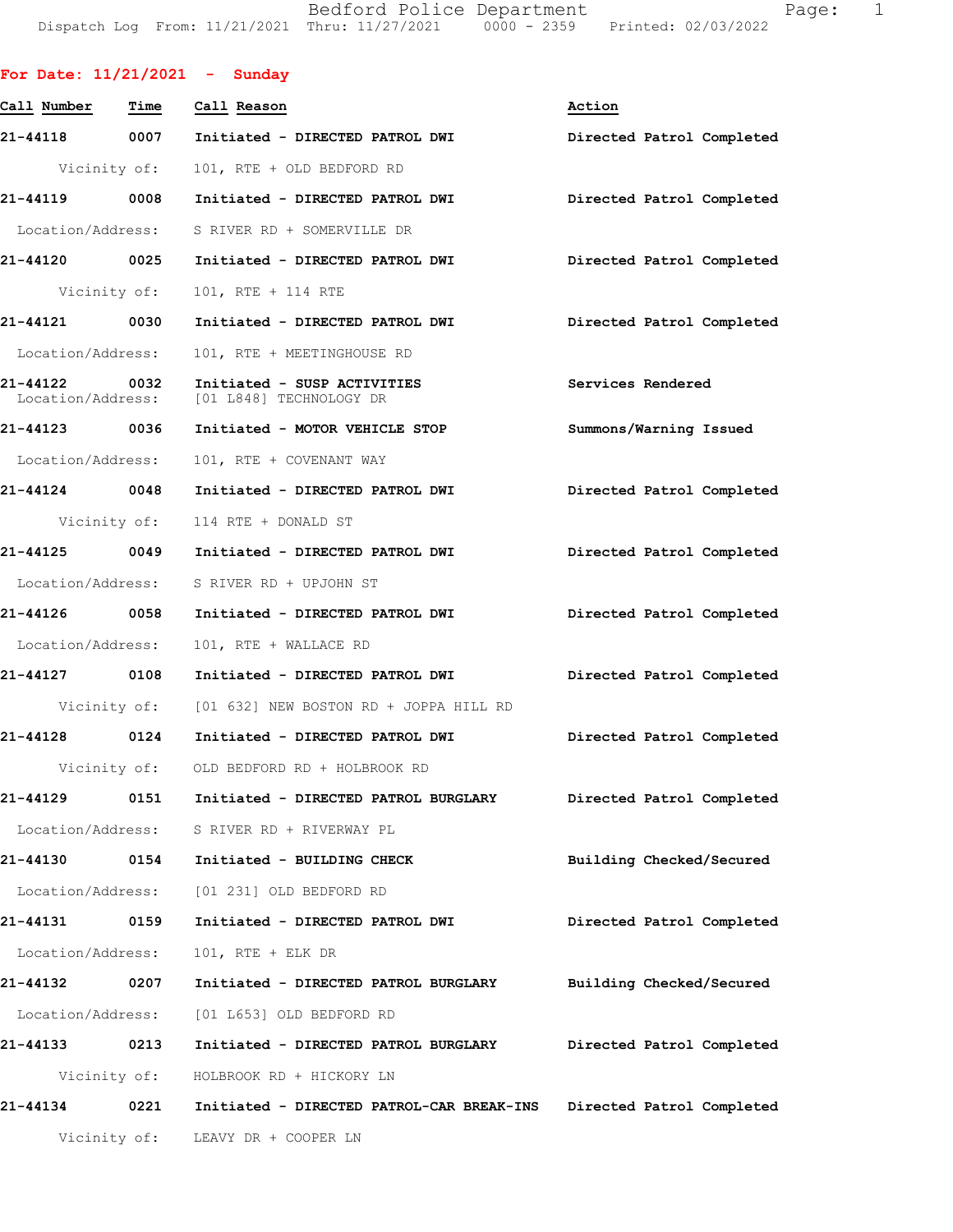Dispatch Log From: 11/21/2021 Thru: 11/27/2021 0000 - 2359 Printed: 02/03/2022 **21-44135 0235 Initiated - DIRECTED PATROL BURGLARY Directed Patrol Completed**  Location/Address: WALLACE RD + NASHUA RD **21-44136 0241 Initiated - DIRECTED PATROL BURGLARY Directed Patrol Completed**  Location/Address: [01 L1094] S RIVER RD **21-44137 0249 Initiated - DIRECTED PATROL BURGLARY Directed Patrol Completed**  Vicinity of: WALLACE RD + MCALLISTER RD **21-44138 0334 Initiated - DIRECTED PATROL-CAR BREAK-INS Directed Patrol Completed**  Location/Address: [01 1033] COUNTY RD **21-44139 0423 Initiated - BUILDING CHECK Building Checked/Secured**  Location/Address: [01 L863] 101, RTE **21-44140 0423 Initiated - DIRECTED PATROL BURGLARY Directed Patrol Completed**  Vicinity of: WALLACE RD + CAMBRIDGE RD **21-44141 0435 911 - S-EMERGENCY MEDICAL CALL-DELTA Transported to Elliot Hospital** Location/Address: STEEPLE VIEW LN **21-44142 0439 Initiated - DIRECTED PATROL-CAR BREAK-INS Directed Patrol Completed**  Location/Address: [01 927] BELL HILL RD **21-44143 0440 Initiated - DIRECTED PATROL BURGLARY Directed Patrol Completed**  Location/Address: S RIVER RD + AUTUMN LN **21-44144 0441 Initiated - DIRECTED PATROL BURGLARY Directed Patrol Completed**  Vicinity of: WALLACE RD + MAGAZINE ST **21-44145 0513 Initiated - DIRECTED PATROL TRAFFIC ENF Directed Patrol Completed**  Location/Address: 101, RTE + MEETINGHOUSE RD **21-44146 0538 Initiated - DIRECTED PATROL TRAFFIC ENF Directed Patrol Completed**  Location/Address: 101, RTE + KAHLIKO LN **21-44147 0541 Initiated - MOTOR VEHICLE STOP Summons/Warning Issued**  Location/Address: KAHLIKO LN + VALLEY VIEW DR **21-44148 0850 Initiated - DIRECTED PATROL-CAR BREAK-INS Directed Patrol Completed**  Location/Address: [01 L2271] S RIVER RD **21-44149 0851 Initiated - DIRECTED PATROL TRAFFIC ENF Directed Patrol Completed**  Location/Address: S RIVER RD + UPJOHN ST **21-44150 0851 Initiated - DIRECTED PATROL TRAFFIC ENF Directed Patrol Completed**  Location/Address: 101, RTE + COVENANT WAY **21-44151 0907 Initiated - MOTOR VEHICLE STOP Summons/Warning Issued**  Location/Address: KILTON RD **21-44152 0913 Initiated - MOTOR VEHICLE STOP Arrest(s) Made** 

Location/Address: [01 L0000553] 101, RTE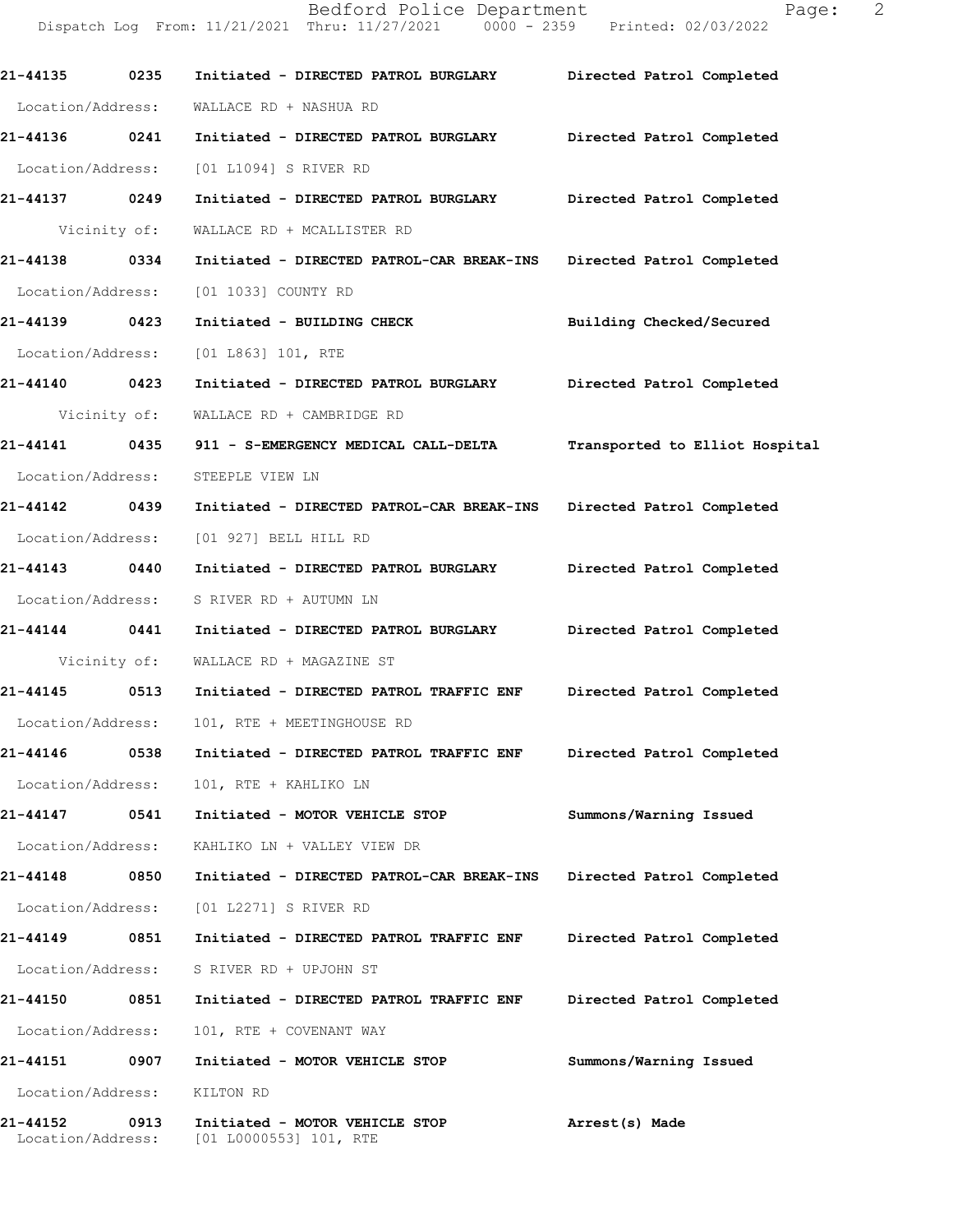|                                                               | Bedford Police Department<br>Dispatch Log From: 11/21/2021 Thru: 11/27/2021 0000 - 2359 Printed: 02/03/2022                                                                     | Page:                     | 3 |
|---------------------------------------------------------------|---------------------------------------------------------------------------------------------------------------------------------------------------------------------------------|---------------------------|---|
| Refer To Summons:<br>Summons:<br>Address:<br>Age:<br>Charges: | $21 - 634 - AR$<br>MASSEY, LA RONN M<br>MANCHESTER, NH<br>29<br>License Reqd; Op w/o Valid License<br>Drive after Rev/Suspension<br>Speeding 21-24 mph over limit of 55 or less |                           |   |
| 21-44153<br>0929                                              | Initiated - MOTOR VEHICLE STOP                                                                                                                                                  | Summons/Warning Issued    |   |
| Location/Address:                                             | S RIVER RD + CLUB ACRE LN                                                                                                                                                       |                           |   |
| 21-44154<br>0946                                              | Initiated - MOTOR VEHICLE STOP                                                                                                                                                  | Summons/Warning Issued    |   |
| Location/Address:                                             | 101, RTE + MEETINGHOUSE RD OFF RAMP                                                                                                                                             |                           |   |
| 21-44155<br>0953                                              | Initiated - MOTOR VEHICLE STOP                                                                                                                                                  | Summons/Warning Issued    |   |
| Location/Address:                                             | 101, RTE + 114 RTE                                                                                                                                                              |                           |   |
| 0957<br>21-44156                                              | Initiated - MOTOR VEHICLE STOP                                                                                                                                                  | Summons/Warning Issued    |   |
| Location/Address:                                             | S RIVER RD + BACK RIVER RD                                                                                                                                                      |                           |   |
| 21-44157<br>1014<br>Location/Address:                         | Initiated - SERVE PAPERWORK<br>EDWARD CIR                                                                                                                                       | Services Rendered         |   |
| 1015<br>21-44158                                              | Initiated - MOTOR VEHICLE STOP                                                                                                                                                  | Summons/Warning Issued    |   |
| Location/Address:                                             | S RIVER RD                                                                                                                                                                      |                           |   |
| 21-44159<br>1019                                              | Initiated - DIRECTED PATROL TRAFFIC ENF                                                                                                                                         | Directed Patrol Completed |   |
| Location/Address:                                             | 101, RTE + KAHLIKO LN                                                                                                                                                           |                           |   |
| 1021<br>21-44161<br>Location/Address:                         | Phone - DOG COMPLAINT<br>[01 L380] S RIVER RD                                                                                                                                   | Could Not Locate          |   |
| 1022<br>21-44160                                              | Initiated - MOTOR VEHICLE STOP                                                                                                                                                  | Summons/Warning Issued    |   |
| Location/Address:                                             | S RIVER RD                                                                                                                                                                      |                           |   |
| 21-44162<br>1032                                              | Initiated - DIRECTED PATROL TRAFFIC ENF                                                                                                                                         | Directed Patrol Completed |   |
| Location/Address:                                             | 101, RTE + PLUMMER ROAD OVERPASS                                                                                                                                                |                           |   |
| 21-44163 1042                                                 | Initiated - MOTOR VEHICLE STOP                                                                                                                                                  | Summons/Warning Issued    |   |
| Location/Address:                                             | 101, RTE + CONSTITUTION DR                                                                                                                                                      |                           |   |
| 1045<br>21-44164                                              | Initiated - MOTOR VEHICLE STOP                                                                                                                                                  | Summons/Warning Issued    |   |
| Location/Address:                                             | HULL RD                                                                                                                                                                         |                           |   |
| 21-44165 1104<br>Location/Address:                            | Radio - S-OUTSIDE SMOKE/ILLEGAL BURN<br>BOYNTON ST                                                                                                                              | Extinquished              |   |
| 21-44167<br>1135<br>Location/Address:                         | Initiated - S-EMERGENCY MEDICAL CALL<br>[01 L1804] S RIVER RD                                                                                                                   | NO TRANSPORT              |   |
| 21-44166<br>1136                                              | Initiated - VACANT PROPERTY CHECK                                                                                                                                               | Building Checked/Secured  |   |
| Location/Address:                                             | BIRKDALE RD                                                                                                                                                                     |                           |   |
| 21-44168 1138<br>Location/Address:                            | Initiated - MOTOR VEHICLE ACC-SPECIAL CIR.<br>[01 L1804] S RIVER RD                                                                                                             | Investigated              |   |
| 21-44169<br>1150<br>Location/Address:                         | Initiated - VACANT PROPERTY CHECK<br>JOPPA HILL RD                                                                                                                              | Services Rendered         |   |
| 21-44170<br>1152                                              | Initiated - DIRECTED PATROL-CAR BREAK-INS                                                                                                                                       | Directed Patrol Completed |   |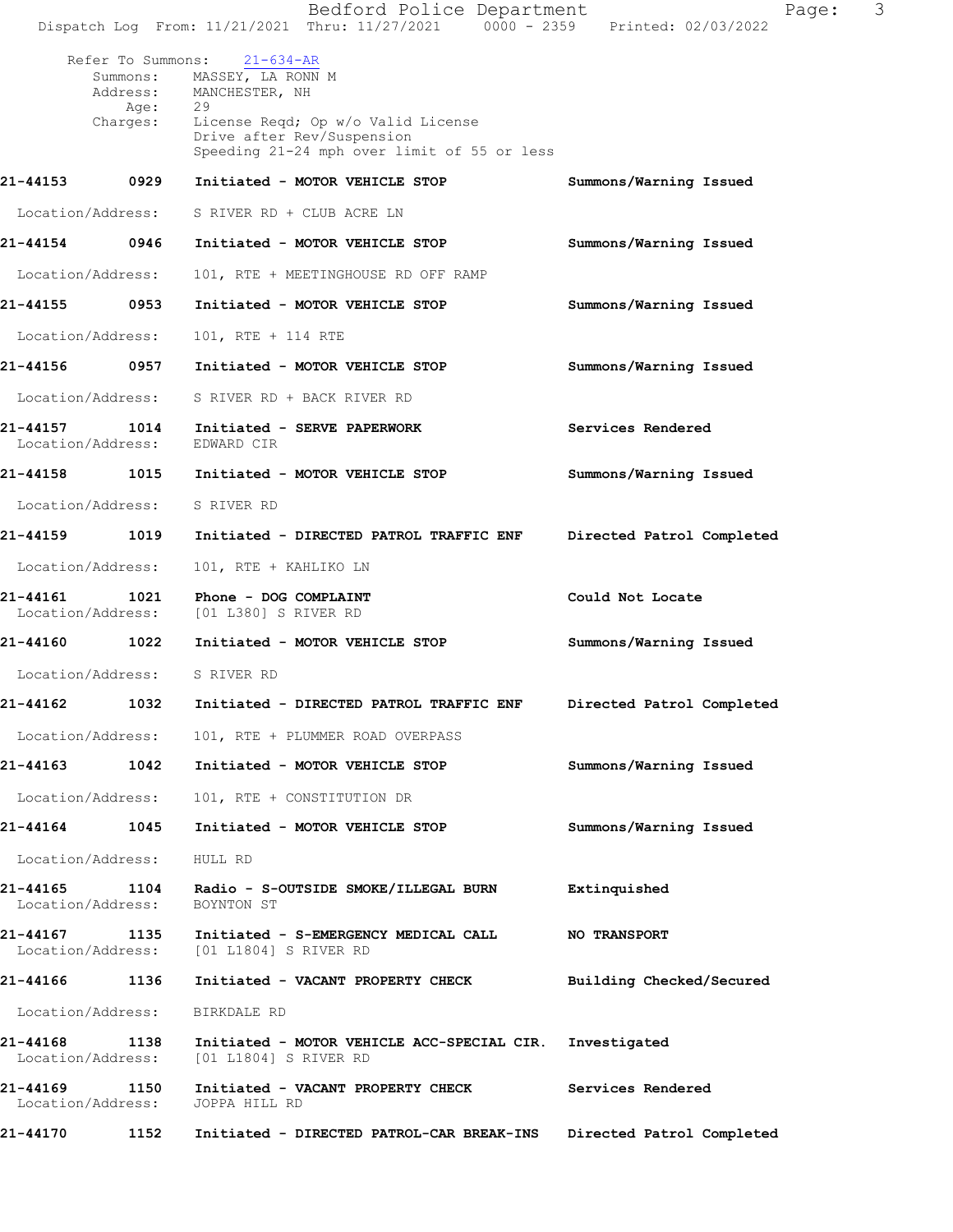|                                    |                           | Dispatch Log From: 11/21/2021 Thru: 11/27/2021 0000 - 2359 Printed: 02/03/2022                                                                                                                         |                                |
|------------------------------------|---------------------------|--------------------------------------------------------------------------------------------------------------------------------------------------------------------------------------------------------|--------------------------------|
|                                    |                           | Location/Address: [01 308] COLBY CT                                                                                                                                                                    |                                |
|                                    |                           |                                                                                                                                                                                                        | No Action Required             |
|                                    |                           | Location/Address: S RIVER RD                                                                                                                                                                           |                                |
|                                    |                           | 21-44172 1158 Initiated - VACANT PROPERTY CHECK                                                                                                                                                        | Building Checked/Secured       |
| Location/Address: KING RD          |                           |                                                                                                                                                                                                        |                                |
| 21-44173 1206                      |                           | Initiated - DIRECTED PATROL TRAFFIC ENF                                                                                                                                                                | Directed Patrol Completed      |
|                                    |                           | Location/Address: 101, RTE + HARDY RD                                                                                                                                                                  |                                |
|                                    |                           | 21-44174 1206 Phone - S-EMERGENCY MEDICAL CALL-DELTA                                                                                                                                                   | Transported to Elliot Hospital |
| Location/Address:                  |                           | BEALS RD                                                                                                                                                                                               |                                |
| 21-44175                           | 1252                      | 911 - S-EMERGENCY MEDICAL CALL-ALPHA<br>Location/Address: [01 2335] TIRRELL RD                                                                                                                         | <b>NO TRANSPORT</b>            |
| 21-44176 1303<br>Location/Address: |                           | Phone - ALARM, BURGLAR<br>[01 L0000129] HARVEY RD                                                                                                                                                      | Alarm - False                  |
| 21-44177 1321                      |                           | Initiated - DIRECTED PATROL-CAR BREAK-INS                                                                                                                                                              | Directed Patrol Completed      |
|                                    |                           | Location/Address: [01 L2252] JENKINS RD                                                                                                                                                                |                                |
| 21-44178 1328                      |                           | Initiated - DIRECTED PATROL BURGLARY                                                                                                                                                                   | Directed Patrol Completed      |
| Location/Address:                  |                           | MEETINGHOUSE RD + OAK DR                                                                                                                                                                               |                                |
| 21-44179                           |                           | 1331 911 - MOTOR VEHICLE ACCIDENT<br>Location/Address: [01 1312] S RIVER RD                                                                                                                            | Services Rendered              |
| 21-44180                           | 1405<br>Location/Address: | Initiated - MOTOR VEHICLE STOP<br>S RIVER RD + HAWTHORNE DR<br>Refer To Arrest: 21-635-AR<br>Arrest: PLAYER, WILLIE<br>Address: MANCHESTER, NH<br>Age: 36<br>Charges: Arrest on Warrant                | Arrest(s) Made                 |
| 21-44181<br>Location/Address:      | 1406<br>Age:              | 911 - DOMESTIC DISTURB.-IN PROGRESS<br>[01 L0000816] IRON HORSE DR<br>Refer To Arrest: 21-636-AR<br>Arrest: BERNARDI, FRANK A<br>Address: BEDFORD, NH<br>30<br>Charges: Criminal Threatening - conduct | Arrest(s) Made                 |
| 21-44182                           |                           | 1420 911 - S-EMERGENCY MEDICAL CALL-CHARL                                                                                                                                                              | Transported to Elliot Hospital |
|                                    |                           | Location/Address: [01 335] COLBY CT                                                                                                                                                                    |                                |
| 21-44183 1426                      |                           | Phone - S-MUTUAL AID-MEDICAL                                                                                                                                                                           | Transported to Elliot Hospital |
| Location/Address:                  |                           | [07] BEECH ST                                                                                                                                                                                          |                                |
| 21-44184<br>Location/Address:      | 1436                      | Phone - MOTOR VEHICLE ACC-SPECIAL CIR.<br>[01 L1804] S RIVER RD                                                                                                                                        | Services Rendered              |
| 21-44185<br>Location/Address:      | 1444                      | 911 - ASSIST CITIZEN<br>[01 L0000794] OLDE BEDFORD WAY                                                                                                                                                 | Services Rendered              |
| 21-44186<br>Location/Address:      | 1522                      | 911 - G-FIRE, STRUCTURE<br>[01 2226] THIRD ST                                                                                                                                                          | Services Rendered              |
| 21-44187                           | 1536                      | Phone - S-ALARM-MEDICAL AID/LIFT ASST<br>Location/Address: [01 L2400] RIDGEWOOD RD                                                                                                                     | <b>NO TRANSPORT</b>            |

Bedford Police Department The Control Page: 4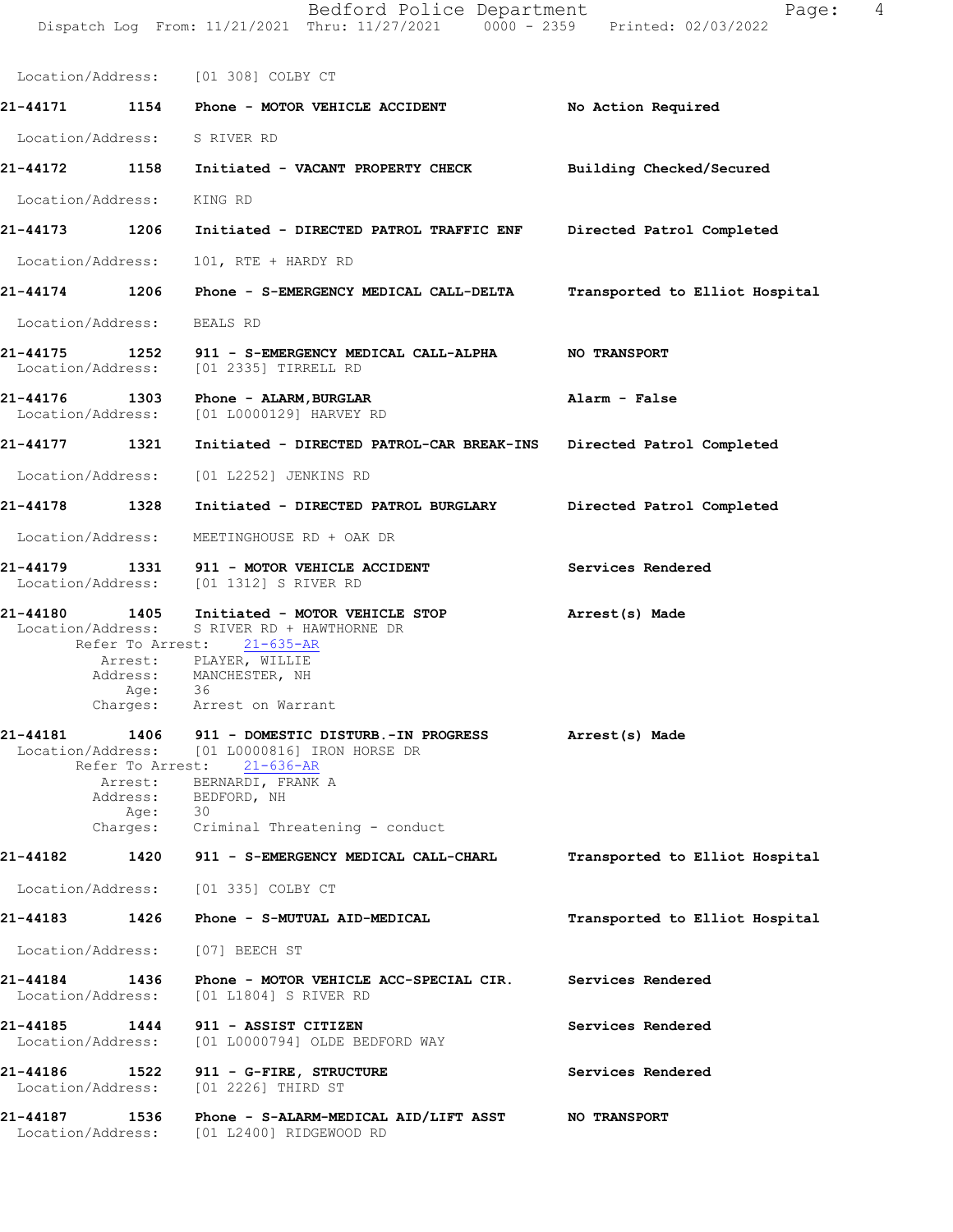Dispatch Log From: 11/21/2021 Thru: 11/27/2021 0000 - 2359 Printed: 02/03/2022 **21-44188 1550 Initiated - DIRECTED PATROL TRAFFIC ENF Directed Patrol Completed** Location/Address: S RIVER RD + SUNSET LN **21-44189 1550 Initiated - DIRECTED PATROL TRAFFIC ENF Directed Patrol Completed** Location/Address: S RIVER RD + KILTON RD 21-44190 1554 Initiated - SERVE WARRANT **Arrest(s)** Made Location/Address: [01 474] CONSTITUTION DR<br>Refer To Arrest: 21-637-AR Refer To Arrest: **Services Rendered Directed Patrol Completed Services Rendered Directed Patrol Completed Directed Patrol Completed Services Rendered Summons/Warning Issued 21-44198 1707 Investigated Initiated - INVESTIGATION-FOLLOW UP** Location/Address: [01 474] CONSTITUTION DR Refer To Incident: 21-1014-OF **21-44199 1730 Initiated - DIRECTED PATROL TRAFFIC ENF Directed Patrol Completed**  Location/Address: S RIVER RD + UPJOHN ST **21-44200 1731 Initiated - DIRECTED PATROL TRAFFIC ENF Directed Patrol Completed**  Location/Address: NEW BOSTON RD + WALLACE RD **21-44201 1740 Initiated - DIRECTED PATROL TRAFFIC ENF Directed Patrol Completed**  Location/Address: S RIVER RD + TECHNOLOGY DR **21-44202 1744 911 - S-EMERGENCY MEDICAL CALL-ALPHA Transported to Elliot Hospital** Location/Address: [01 L2098] HAWTHORNE DR **21-44203 1751 Initiated - MOTOR VEHICLE STOP Summons/Warning Issued**  Location/Address: 101, RTE + MEETINGHOUSE RD OFF RAMP **21-44204 1800 911 - S-EMERGENCY MEDICAL CALL-ALPHA Transported to Elliot Hospital** Location/Address: [01 1387] TECHNOLOGY DR **21-44205 1805 Initiated - MOTOR VEHICLE STOP Summons/Warning Issued**  Arrest: BATES, DONNA Address: MILFORD, NH<br>Age: 54 Age: Charges: Theft by Unauthd Taking \$1501+ **21-44191 1557 Phone - SERVE PAPERWORK** Location/Address: [01 474] CONSTITUTION DR **21-44192 1559 Initiated - DIRECTED PATROL TRAFFIC ENF** Location/Address: DONALD ST + 114 RTE **21-44193 1605 911 - S-OUTSIDE SMOKE/ILLEGAL BURN** Location/Address: **21-44194 1627 Initiated - DIRECTED PATROL TRAFFIC ENF** Location/Address: N AMHERST RD + WALLACE RD **21-44195 1631 Initiated - DIRECTED PATROL TRAFFIC ENF** Location/Address: S RIVER RD + AUTUMN LN **21-44196 1633 Phone - ASSIST CITIZEN** Location/Address: COUNTY RD **21-44197 1700 Initiated - MOTOR VEHICLE STOP** Location/Address: 114 RTE + DONALD ST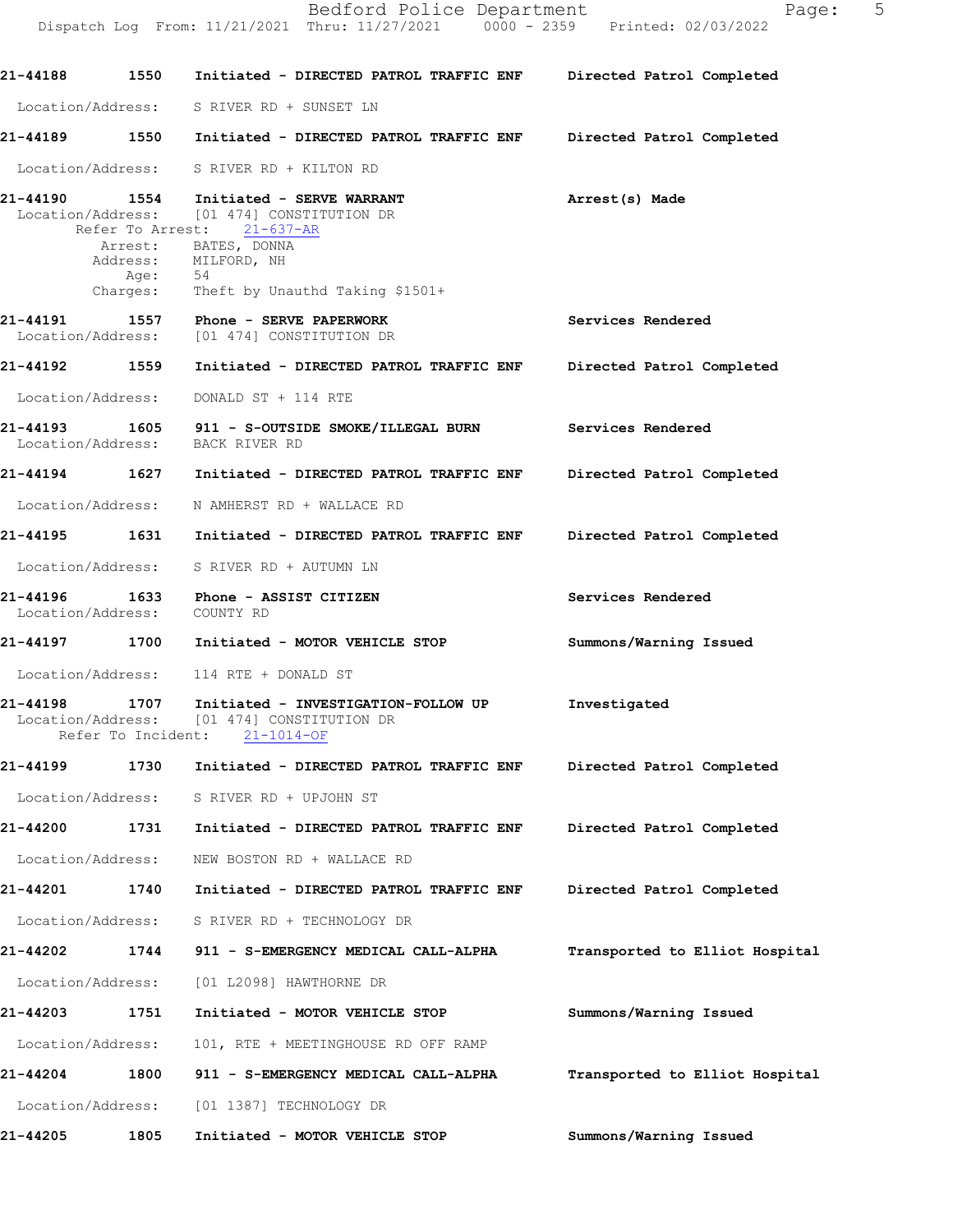|                               |              | Location/Address: 101, RTE + COLONIAL DR                                                              |                                |
|-------------------------------|--------------|-------------------------------------------------------------------------------------------------------|--------------------------------|
|                               |              | 21-44206 1828 Initiated - DIRECTED PATROL-CAR BREAK-INS Directed Patrol Completed                     |                                |
|                               |              | Location/Address: [01 1235] S RIVER RD                                                                |                                |
|                               |              | 21-44207 1831 911 - S-EMERGENCY MEDICAL CALL-CHARL Transported to Elliot Hospital                     |                                |
|                               |              | Location/Address: [01 435] HAWTHORNE DR                                                               |                                |
| 21-44208 1844                 |              | Initiated - DIRECTED PATROL-CAR BREAK-INS Directed Patrol Completed                                   |                                |
|                               |              | Location/Address: DONALD ST + COTE LN                                                                 |                                |
|                               |              | 21-44209 1854 Initiated - DIRECTED PATROL TRAFFIC ENF Directed Patrol Completed                       |                                |
|                               |              | Location/Address: S RIVER RD + SUNSET LN                                                              |                                |
|                               |              | 21-44210 1855 Initiated - MOTOR VEHICLE STOP                                                          | Summons/Warning Issued         |
|                               |              | Location/Address: [01 L241] 101, RTE                                                                  |                                |
| 21-44211 1859                 |              | Initiated - DIRECTED PATROL-CAR BREAK-INS Directed Patrol Completed                                   |                                |
|                               |              | Location/Address: [01 1312] S RIVER RD                                                                |                                |
|                               |              | 21-44212 1909 Initiated - MOTOR VEHICLE STOP                                                          | Summons/Warning Issued         |
|                               |              | Location/Address: S RIVER RD + COMMERCE DR                                                            |                                |
|                               |              | 21-44213 1923 Initiated - DIRECTED PATROL-CAR BREAK-INS Directed Patrol Completed                     |                                |
|                               |              | Location/Address: [01 L1804] S RIVER RD                                                               |                                |
| 21-44214 1930                 |              | Phone - ASSIST OTHER AGENCY<br>Location/Address: 114 RTE + DONALD ST<br>Refer To Incident: 21-1105-OF | Investigated                   |
|                               |              | 21-44215 2003 911 - MOTOR VEHICLE COMPLAINT<br>Location/Address: 101, RTE + 114 RTE                   | Could Not Locate               |
| Location/Address:             |              | 21-44216 2016 911 - CHECK THE WELFARE<br>[01 1254] COOPER LN                                          | Services Rendered              |
| 21-44217                      | 2037         | Initiated - MOTOR VEHICLE STOP                                                                        | Summons/Warning Issued         |
|                               |              | Location/Address: 101, RTE + 114 RTE                                                                  |                                |
| 21-44218                      |              | 2101 Initiated - DIRECTED PATROL DWI                                                                  | Directed Patrol Completed      |
|                               |              | Location/Address: S RIVER RD + HAWTHORNE DR                                                           |                                |
| 21-44219                      |              | 2119 Initiated - MOTOR VEHICLE STOP                                                                   | Summons/Warning Issued         |
|                               |              | Location/Address: IRON HORSE DR                                                                       |                                |
| 21-44220                      | 2121         | 911 - S-EMERGENCY MEDICAL CALL-ALPHA                                                                  | Transported to Elliot Hospital |
|                               |              | Location/Address: [01 335] COLBY CT                                                                   |                                |
|                               |              | 21-44221  2200 Initiated - DIRECTED PATROL DWI                                                        | Directed Patrol Completed      |
|                               |              | Location/Address: S RIVER RD + KILTON RD                                                              |                                |
| 21-44222<br>Location/Address: | 2223         | Phone - S-MUTUAL AID-MEDICAL<br>[07] SPRUCE ST                                                        | <b>NO TRANSPORT</b>            |
| 21-44223                      | 2346         | Initiated - DIRECTED PATROL DWI                                                                       | Directed Patrol Completed      |
|                               | Vicinity of: | S RIVER RD + KILTON RD                                                                                |                                |

Bedford Police Department Fage: 6 Dispatch Log From: 11/21/2021 Thru: 11/27/2021 0000 - 2359 Printed: 02/03/2022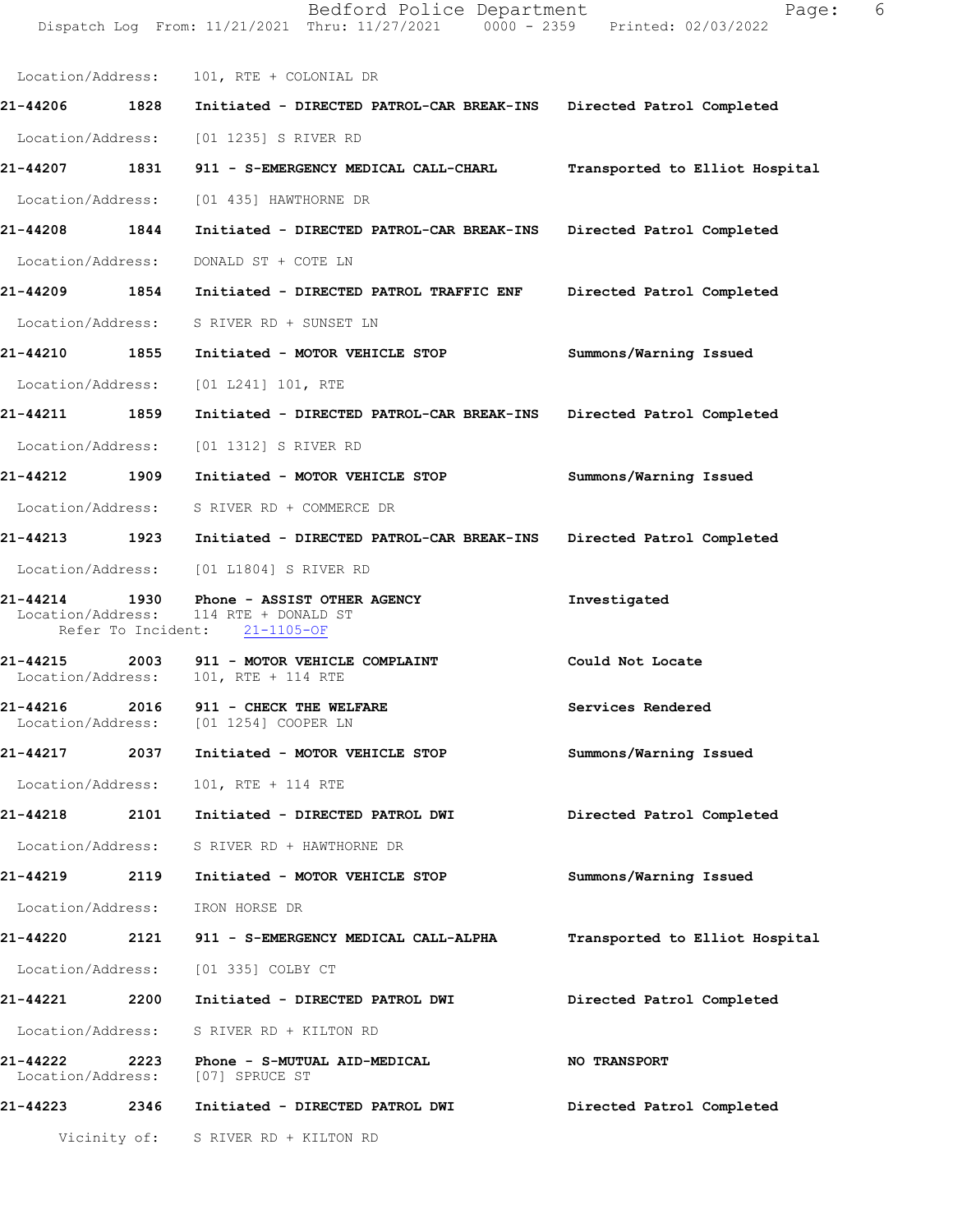Bedford Police Department Fage: 7 Dispatch Log From: 11/21/2021 Thru: 11/27/2021 0000 - 2359 Printed: 02/03/2022

**21-44224 2354 Initiated - DIRECTED PATROL ACCIDENTS Directed Patrol Completed**  Location/Address: 101, RTE + CONSTITUTION DR

## **For Date: 11/22/2021 - Monday**

|                               |              | 21-44225 0003 Initiated - DIRECTED PATROL DWI                                     | Directed Patrol Completed |
|-------------------------------|--------------|-----------------------------------------------------------------------------------|---------------------------|
|                               |              | Location/Address: S RIVER RD + SOMERVILLE DR                                      |                           |
|                               |              | 21-44226 0010 Initiated - DIRECTED PATROL DWI Directed Patrol Completed           |                           |
| Vicinity of:                  |              | 101, RTE + BELL HILL RD                                                           |                           |
| 21-44227 0014                 |              | Initiated - DIRECTED PATROL DWI Directed Patrol Completed                         |                           |
| Location/Address:             |              | 101, RTE + MEETINGHOUSE RD                                                        |                           |
|                               |              | 21-44228 0014 Initiated - DIRECTED PATROL DWI Directed Patrol Completed           |                           |
|                               |              | Vicinity of: S RIVER RD + MAIN ST                                                 |                           |
|                               |              | 21-44229 0015 Initiated - MOTOR VEHICLE STOP                                      | Summons/Warning Issued    |
| Location/Address:             |              | 101, RTE + LIBERTY HILL RD                                                        |                           |
| 21-44230 0020                 |              | Initiated - DIRECTED PATROL DWI Directed Patrol Completed                         |                           |
|                               |              | Vicinity of: 101, RTE + COVENANT WAY                                              |                           |
|                               |              | 21-44231 0032 Initiated - DIRECTED PATROL DWI Directed Patrol Completed           |                           |
|                               |              | Location/Address: S RIVER RD + HAWTHORNE DR                                       |                           |
|                               |              | 21-44232 0038 Initiated - DIRECTED PATROL DWI                                     | Directed Patrol Completed |
|                               |              | Location/Address: 114 RTE + DONALD ST                                             |                           |
|                               |              | 21-44233 0050 Initiated - DIRECTED PATROL DWI Directed Patrol Completed           |                           |
|                               |              | Vicinity of: S RIVER RD + PALOMINO LN                                             |                           |
| 21-44234 0052                 |              | Initiated - DIRECTED PATROL DWI Directed Patrol Completed                         |                           |
| Vicinity of:                  |              | 101, RTE + WALLACE RD                                                             |                           |
|                               |              | 21-44235 0053 Initiated - DIRECTED PATROL-CAR BREAK-INS Directed Patrol Completed |                           |
|                               |              | Location/Address: [01 L2271] S RIVER RD                                           |                           |
| 21-44236 0059                 |              | Initiated - DIRECTED PATROL DWI Directed Patrol Completed                         |                           |
| Location/Address:             |              | 114 RTE + 101, RTE                                                                |                           |
| 21-44237                      | 0102         | Initiated - DIRECTED PATROL-CAR BREAK-INS                                         | Directed Patrol Completed |
| Location/Address:             |              | [01 324] HAWTHORNE DR                                                             |                           |
| 21-44238<br>Location/Address: | 0115         | Phone - ALARM, BURGLAR<br>[01 L184] S RIVER RD                                    | Alarm - False             |
| 21-44239                      | 0123         | Initiated - DIRECTED PATROL DWI                                                   | Directed Patrol Completed |
|                               | Vicinity of: | 101, RTE + CHESTNUT DR                                                            |                           |
| 21-44240                      | 0129         | Initiated - BUILDING CHECK                                                        | Building Checked/Secured  |
| Location/Address:             |              | [01 L357] WHITE AVE                                                               |                           |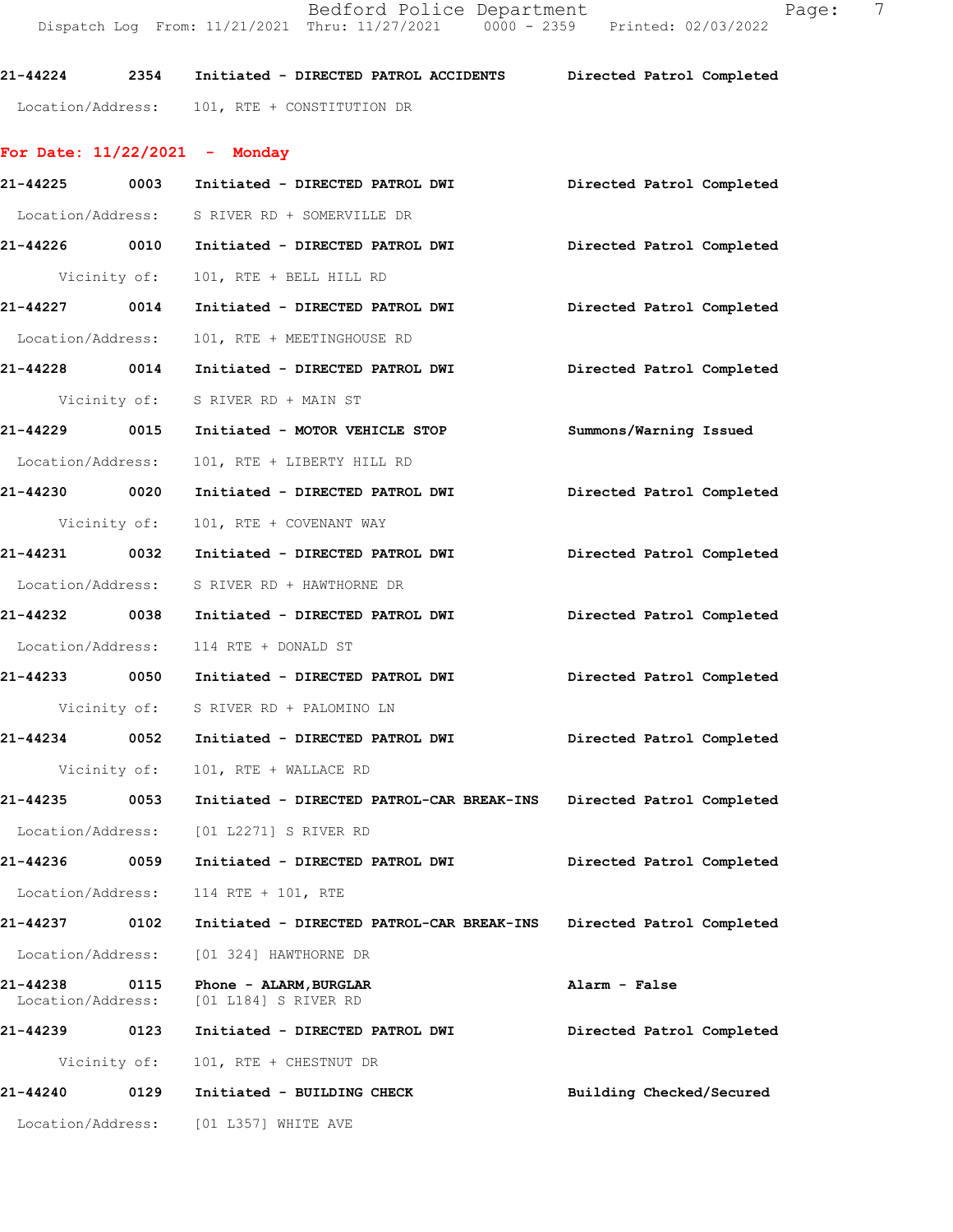|                   |      | Bedford Police Department<br>Dispatch Log From: 11/21/2021 Thru: 11/27/2021 0000 - 2359 Printed: 02/03/2022 |                           | 8 <sup>8</sup><br>Page: |
|-------------------|------|-------------------------------------------------------------------------------------------------------------|---------------------------|-------------------------|
| 21-44241          | 0133 | Initiated - MOTOR VEHICLE STOP                                                                              | Summons/Warning Issued    |                         |
| Location/Address: |      | 101, RTE + COVENANT WAY                                                                                     |                           |                         |
| 21-44242 0136     |      | Initiated - DIRECTED PATROL DWI                                                                             | Directed Patrol Completed |                         |
| Location/Address: |      | S RIVER RD + BACK RIVER RD                                                                                  |                           |                         |
| 21-44243 0138     |      | Initiated - MOTOR VEHICLE STOP                                                                              | Summons/Warning Issued    |                         |
| Location/Address: |      | BACK RIVER RD + S RIVER RD                                                                                  |                           |                         |
| 21-44244 0144     |      | Initiated - DIRECTED PATROL DWI                                                                             | Directed Patrol Completed |                         |
| Location/Address: |      | 101, RTE + OLD BEDFORD RD                                                                                   |                           |                         |
| 21-44245 0149     |      | Initiated - DIRECTED PATROL BURGLARY                                                                        | Directed Patrol Completed |                         |
| Location/Address: |      | $[01 L0000553] 101$ , RTE                                                                                   |                           |                         |
| 21-44246 0201     |      | Initiated - DIRECTED PATROL BURGLARY                                                                        | Directed Patrol Completed |                         |
| Location/Address: |      | [01 308] COLBY CT                                                                                           |                           |                         |
| 21-44247 0212     |      | Initiated - DIRECTED PATROL BURGLARY                                                                        | Directed Patrol Completed |                         |
| Location/Address: |      | 114 RTE + NEW BOSTON RD                                                                                     |                           |                         |
| 21-44248 0213     |      | Initiated - DIRECTED PATROL BURGLARY                                                                        | Directed Patrol Completed |                         |
| Vicinity of:      |      | PINECREST DR + 101, RTE                                                                                     |                           |                         |
| 21-44249 0219     |      | Initiated - DIRECTED PATROL BURGLARY                                                                        | Directed Patrol Completed |                         |
| Location/Address: |      | [01 1235] S RIVER RD                                                                                        |                           |                         |
| 21-44250          | 0220 | Initiated - DIRECTED PATROL-CAR BREAK-INS                                                                   | Directed Patrol Completed |                         |
| Location/Address: |      | [01 L1804] S RIVER RD                                                                                       |                           |                         |
| 21-44251          | 0231 | Initiated - BUILDING CHECK                                                                                  | Directed Patrol Completed |                         |
| Location/Address: |      | [01 787] LEAVY DR                                                                                           |                           |                         |
| 21-44252          | 0245 | Initiated - DIRECTED PATROL BURGLARY                                                                        | Directed Patrol Completed |                         |
| Location/Address: |      | 101, RTE + BEDFORD CENTER RD                                                                                |                           |                         |
| 21-44253          | 0246 | Initiated - DIRECTED PATROL-CAR BREAK-INS                                                                   | Directed Patrol Completed |                         |
| Location/Address: |      | [01 376] KILTON RD                                                                                          |                           |                         |
| 21-44254 0316     |      | Initiated - DIRECTED PATROL-CAR BREAK-INS                                                                   | Directed Patrol Completed |                         |
| Location/Address: |      | [01 L0000816] IRON HORSE DR                                                                                 |                           |                         |
| 21-44255          | 0357 | Initiated - DIRECTED PATROL-CAR BREAK-INS                                                                   | Directed Patrol Completed |                         |
| Location/Address: |      | [01 L1094] S RIVER RD                                                                                       |                           |                         |
| 21-44256          | 0417 | Initiated - DIRECTED PATROL BURGLARY                                                                        | Directed Patrol Completed |                         |
| Vicinity of:      |      | RIVERWAY PL                                                                                                 |                           |                         |
| 21-44257          | 0418 | Initiated - DIRECTED PATROL-CAR BREAK-INS                                                                   | Directed Patrol Completed |                         |
| Location/Address: |      | WALLACE RD + NEW BOSTON RD                                                                                  |                           |                         |
| 21-44258          | 0438 | Initiated - DIRECTED PATROL ACCIDENTS                                                                       | Directed Patrol Completed |                         |
| Location/Address: |      | 114 RTE + 101, RTE                                                                                          |                           |                         |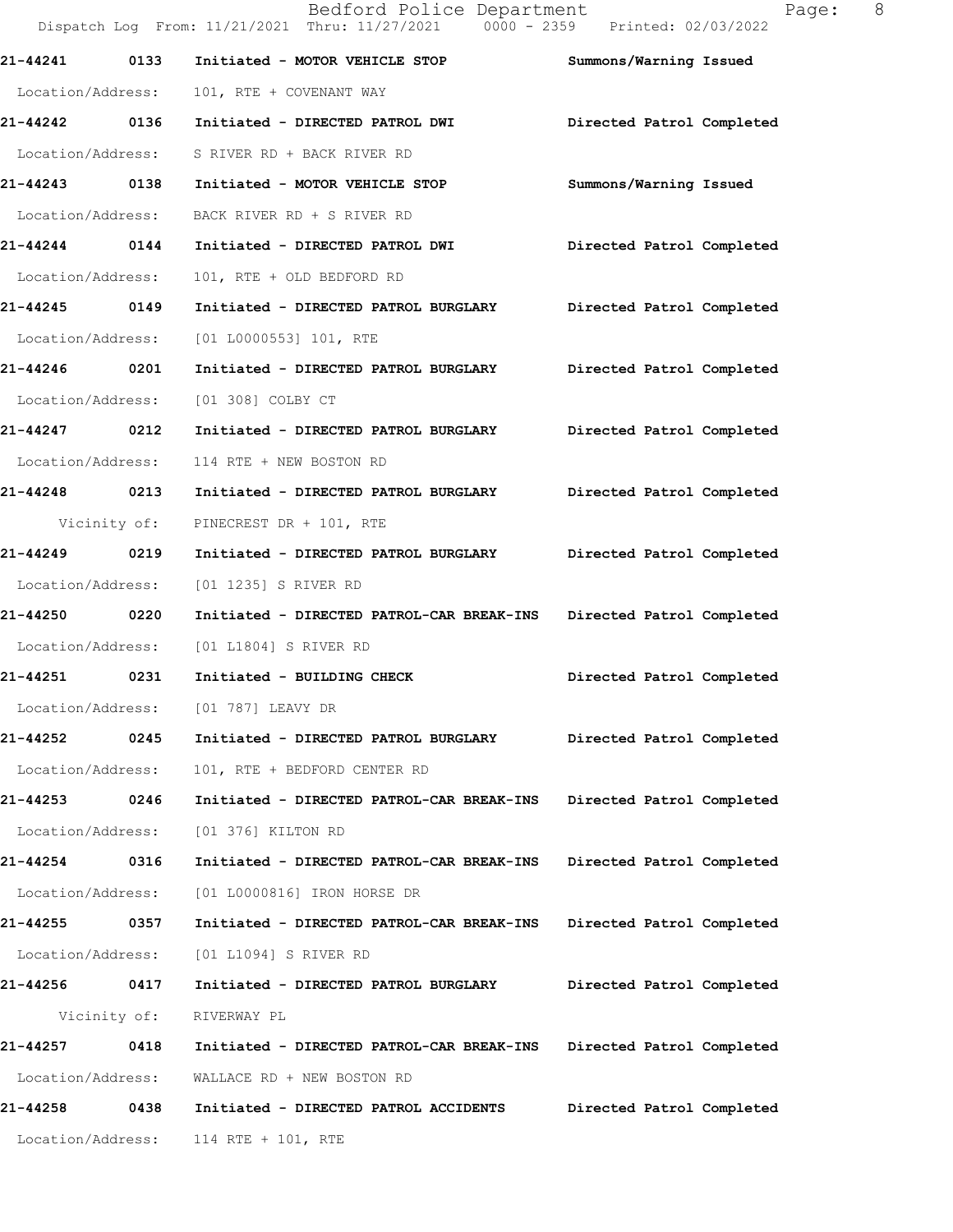|                                    |                                                           |                                                                                                                               | Building Checked/Secured  |
|------------------------------------|-----------------------------------------------------------|-------------------------------------------------------------------------------------------------------------------------------|---------------------------|
|                                    |                                                           | Location/Address: [01 L2447] 101, RTE                                                                                         |                           |
| 21-44260 0446                      |                                                           | Initiated - DIRECTED PATROL BURGLARY Directed Patrol Completed                                                                |                           |
|                                    | Vicinity of:                                              | PLUMMER RD + PALOMINO LN                                                                                                      |                           |
| 21-44261 0449<br>Location/Address: |                                                           | Initiated - MOTOR VEHICLE STOP<br>101, RTE + PLUMMER ROAD OVERPASS                                                            | <b>NO PAPERWORK</b>       |
| 21-44262 0503                      |                                                           | Initiated - MOTOR VEHICLE STOP                                                                                                | Summons/Warning Issued    |
| Location/Address:                  |                                                           | 101, RTE + MEETINGHOUSE RD                                                                                                    |                           |
| 21-44263 0513                      |                                                           | Initiated - DIRECTED PATROL TRAFFIC ENF Directed Patrol Completed                                                             |                           |
| Location/Address:                  |                                                           | S RIVER RD + AUTUMN LN                                                                                                        |                           |
| 21-44264 0514                      |                                                           | Initiated - DIRECTED PATROL TRAFFIC ENF Directed Patrol Completed                                                             |                           |
| Location/Address:                  |                                                           | 101, RTE + MEETINGHOUSE RD                                                                                                    |                           |
| 21-44265 0518                      |                                                           | Initiated - DIRECTED PATROL TRAFFIC ENF Directed Patrol Completed                                                             |                           |
|                                    | Vicinity of:                                              | S RIVER RD + COLBY CT                                                                                                         |                           |
| 21-44266 0529                      |                                                           | Initiated - MOTOR VEHICLE STOP                                                                                                | Summons/Warning Issued    |
| Location/Address:                  |                                                           | 101, RTE + LIBERTY HILL RD                                                                                                    |                           |
| 21-44267 0529                      |                                                           | Initiated - DIRECTED PATROL TRAFFIC ENF Directed Patrol Completed                                                             |                           |
|                                    | Vicinity of:                                              | 101, RTE + PINECREST DR                                                                                                       |                           |
| 21-44268 0540                      |                                                           | Initiated - MOTOR VEHICLE STOP                                                                                                | Summons/Warning Issued    |
| Location/Address:                  |                                                           | 101, RTE + NASHUA RD                                                                                                          |                           |
| 21-44269 0544                      |                                                           | Initiated - DIRECTED PATROL TRAFFIC ENF                                                                                       | Directed Patrol Completed |
|                                    | Vicinity of:                                              | S RIVER RD + KILTON RD                                                                                                        |                           |
| 21-44270<br>Location/Address:      | 0551<br>Refer To Summons:<br>Summons:<br>Address:<br>Age: | Initiated - MOTOR VEHICLE STOP<br>101, RTE + CONSTITUTION DR<br>$21 - 638 - AR$<br>PELLETIER, RANDY D<br>MANCHESTER, NH<br>49 | Arrest(s) Made            |
|                                    | Charges:                                                  | Suspension of Vehicle Registration<br>Drive after Rev/Suspension                                                              |                           |
| 21-44271                           | 0553                                                      | Initiated - MOTOR VEHICLE STOP                                                                                                | Summons/Warning Issued    |
| Location/Address:                  |                                                           | 114 RTE + WHITE AVE                                                                                                           |                           |
| 21-44272                           | 0609                                                      | Initiated - DIRECTED PATROL ACCIDENTS                                                                                         | Directed Patrol Completed |
| Location/Address:                  |                                                           | 114 RTE + 101, RTE                                                                                                            |                           |
| 21-44273                           | 0723                                                      | Initiated - DIRECTED PATROL ACCIDENTS                                                                                         | Directed Patrol Completed |
| Location/Address:                  |                                                           | 101, RTE + MEETINGHOUSE RD                                                                                                    |                           |
| 21-44274                           | 0811                                                      | Initiated - DIRECTED PATROL TRAFFIC ENF                                                                                       | Directed Patrol Completed |
| Location/Address:                  |                                                           | COUNTY RD + BACK RIVER RD                                                                                                     |                           |
| 21-44275                           | 0812                                                      | Initiated - DIRECTED PATROL TRAFFIC ENF                                                                                       | Directed Patrol Completed |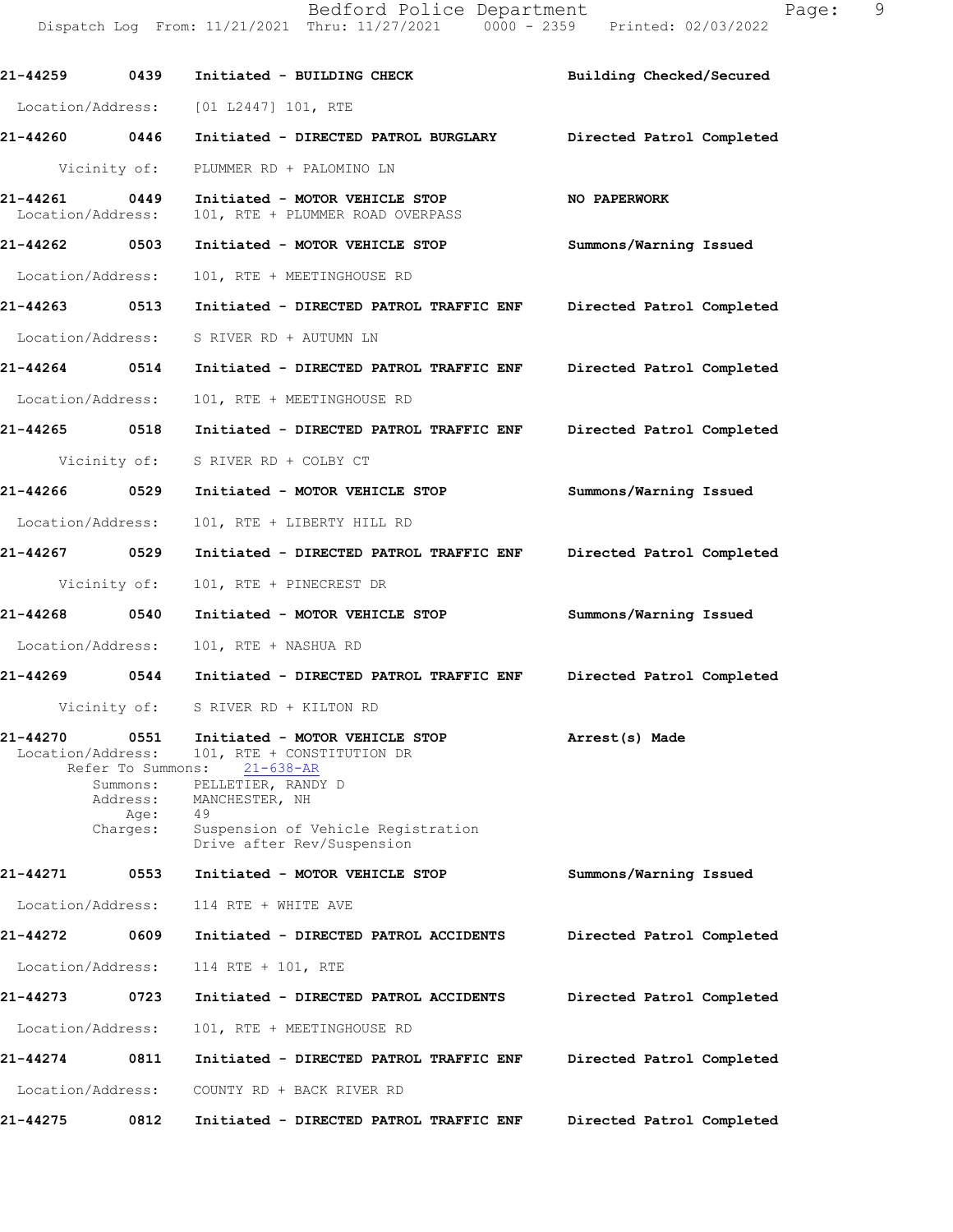|                   |      | Bedford Police Department<br>Dispatch Log From: 11/21/2021 Thru: 11/27/2021 0000 - 2359 Printed: 02/03/2022       | Page:                       | 10 |
|-------------------|------|-------------------------------------------------------------------------------------------------------------------|-----------------------------|----|
|                   |      | Location/Address: S RIVER RD + KILTON RD                                                                          |                             |    |
| 21-44276          |      | 0817 Initiated - DIRECTED PATROL TRAFFIC ENF                                                                      | Directed Patrol Completed   |    |
| Location/Address: |      | 114 RTE + DONALD ST                                                                                               |                             |    |
| 21-44277          | 0822 | Initiated - DIRECTED PATROL TRAFFIC ENF                                                                           | Directed Patrol Completed   |    |
| Location/Address: |      | GAGE GIRLS RD                                                                                                     |                             |    |
| 21-44278 0847     |      | Initiated - DIRECTED PATROL TRAFFIC ENF                                                                           | Directed Patrol Completed   |    |
| Location/Address: |      | S RIVER RD + MEETINGHOUSE RD                                                                                      |                             |    |
| 21-44279 0850     |      | 911 - S-EMERGENCY MEDICAL CALL-CHARL                                                                              | TRANSPORTED TO CMC HOSPITAL |    |
| Location/Address: |      | [01 1489] LEAVY DR                                                                                                |                             |    |
| 21-44280          | 0858 | Initiated - DIRECTED PATROL TRAFFIC ENF                                                                           | Directed Patrol Completed   |    |
| Location/Address: |      | S RIVER RD + COLBY CT                                                                                             |                             |    |
| 21-44283 0902     |      | Initiated - DIRECTED PATROL TRAFFIC ENF                                                                           | Directed Patrol Completed   |    |
| Vicinity of:      |      | 101, RTE + JENKINS RD                                                                                             |                             |    |
| 21-44281 0903     |      | Initiated - MOTOR VEHICLE STOP                                                                                    | Summons/Warning Issued      |    |
| Location/Address: |      | 101, RTE + JENKINS RD                                                                                             |                             |    |
| 21-44282          | 0913 | Initiated - DIRECTED PATROL TRAFFIC ENF                                                                           | Directed Patrol Completed   |    |
| Location/Address: |      | NEW BOSTON RD + WALLACE RD                                                                                        |                             |    |
| 21-44284          | 0923 | Initiated - MOTOR VEHICLE STOP                                                                                    | Summons/Warning Issued      |    |
| Location/Address: |      | 101, RTE + HITCHING POST LN                                                                                       |                             |    |
| 21-44285 0925     |      | Initiated - MOTOR VEHICLE STOP                                                                                    | Summons/Warning Issued      |    |
|                   |      | Location/Address: NEW BOSTON RD + CHESTERFIELD PL                                                                 |                             |    |
| 21-44286          | 0955 | Phone - S-MUTUAL AID-MEDICAL                                                                                      | TRANSPORTED TO CMC HOSPITAL |    |
|                   |      | Location/Address: [07] MAPLE ST                                                                                   |                             |    |
|                   |      | 21-44287 1010 Initiated - DIRECTED PATROL TRAFFIC ENF Directed Patrol Completed                                   |                             |    |
|                   |      | Location/Address: PATTEN RD + MATTHEW PATTEN DR                                                                   |                             |    |
|                   |      | 21-44288  1020    Initiated - DIRECTED PATROL TRAFFIC ENF                                                         | Directed Patrol Completed   |    |
|                   |      | Location/Address: S RIVER RD + UPJOHN ST                                                                          |                             |    |
|                   |      | 21-44289 1025 Initiated - MOTOR VEHICLE STOP                                                                      | Summons/Warning Issued      |    |
|                   |      | Location/Address: [01 1235] S RIVER RD                                                                            |                             |    |
|                   |      | 21-44290 1025 Phone - CHECK THE WELFARE<br>Location/Address: [01 694] S RIVER RD<br>Refer To Incident: 21-1106-OF | Investigated                |    |
|                   |      |                                                                                                                   | Directed Patrol Completed   |    |
|                   |      | Location/Address: [01 1050] DONALD ST                                                                             |                             |    |
|                   |      | 21-44292 1030 Phone - ASSIST OTHER AGENCY<br>Location/Address: [01 1252] COOPER LN                                | Services Rendered           |    |
| 21-44293          | 1045 | Radio - S-EMERGENCY MEDICAL CALL                                                                                  | TRANSPORTED TO CMC HOSPITAL |    |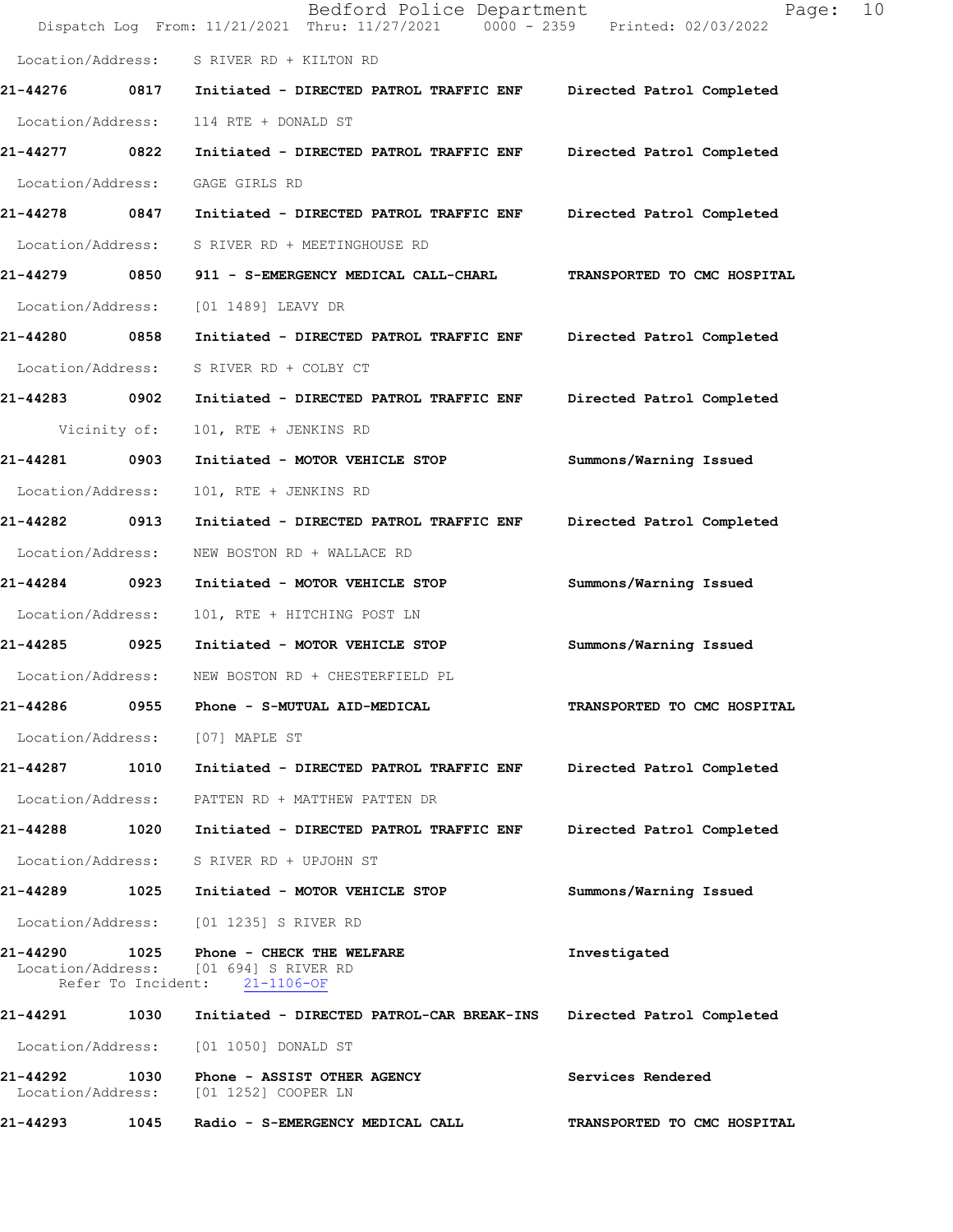|                                          |           | Bedford Police Department<br>Dispatch Log From: 11/21/2021 Thru: 11/27/2021 0000 - 2359 Printed: 02/03/2022        | 11<br>Page:                    |
|------------------------------------------|-----------|--------------------------------------------------------------------------------------------------------------------|--------------------------------|
|                                          |           | Location/Address: [01 694] S RIVER RD                                                                              |                                |
| Location/Address:                        |           | 21-44294 1105 Initiated - INVESTIGATION-FOLLOW UP Services Rendered<br>WOODBURY LN                                 |                                |
|                                          |           | 21-44295   1111   Phone - S-MUTUAL AID-MEDICAL                                                                     | TRANSPORTED TO CMC HOSPITAL    |
|                                          |           | Location/Address: [07] MANCHESTER ST                                                                               |                                |
| 21-44296 1120                            |           | Initiated - DIRECTED PATROL BURGLARY Directed Patrol Completed                                                     |                                |
|                                          |           | Location/Address: HAWK DR + CHESHAM LN                                                                             |                                |
|                                          |           | 21-44297 1125 911 - S-EMERGENCY MEDICAL CALL-CHARL                                                                 | TRANSPORTED TO CMC HOSPITAL    |
|                                          |           | Location/Address: [01 521] HAWTHORNE DR                                                                            |                                |
|                                          |           | 21-44298 1133 911 - S-EMERGENCY MEDICAL CALL-CHARL                                                                 | TRANSPORTED TO CMC HOSPITAL    |
|                                          |           | Location/Address: [01 435] HAWTHORNE DR                                                                            |                                |
|                                          |           | 21-44299 1137 911 - S-EMERGENCY MEDICAL CALL-CHARL                                                                 | Transported to Elliot Hospital |
|                                          |           | Location/Address: [01 435] HAWTHORNE DR                                                                            |                                |
| 21-44300                                 |           | 1144 Phone - S-FIRE ALARM<br>Location/Address: [01 2343] S RIVER RD                                                | Services Rendered              |
| 21-44301 1159                            |           | Initiated - MOTOR VEHICLE STOP                                                                                     | Summons/Warning Issued         |
| Location/Address:                        |           | MEETINGHOUSE RD + KENSINGTON LN                                                                                    |                                |
| 21-44302 1207                            |           | Initiated - MOTOR VEHICLE STOP                                                                                     | Summons/Warning Issued         |
|                                          |           | Location/Address: COUNTY RD + NASHUA RD                                                                            |                                |
| 21-44303<br>Location/Address: S RIVER RD |           | 1211 Phone - MOTOR VEHICLE ACCIDENT                                                                                | Services Rendered              |
|                                          |           | 21-44304 1214 911 - ASSIST CITIZEN<br>Location/Address: EXECUTIVE PARK DR                                          | Services Rendered              |
| 21-44305                                 |           | 1230 Phone - INVESTIGATION-FOLLOW UP<br>Location/Address: [01 474] CONSTITUTION DR<br>Refer To Incident: 21-778-OF | Investigated                   |
|                                          |           | Location/Address: BACK RIVER RD<br>Refer To Incident: 21-1107-OF                                                   | Investigated                   |
|                                          |           | 21-44307 1246 Phone - ASSIST OTHER AGENCY<br>Location/Address: [01 463] NASHUA RD                                  | Services Rendered              |
|                                          |           | 21-44308 1256 911 - S-EMERGENCY MEDICAL CALL-CHARL                                                                 | Transported to Elliot Hospital |
| Location/Address:                        |           | [01 L2098] HAWTHORNE DR                                                                                            |                                |
| 21-44309 1259                            |           | Initiated - MOTOR VEHICLE STOP                                                                                     | Summons/Warning Issued         |
| Location/Address:                        |           | 114 RTE + 101, RTE                                                                                                 |                                |
| 21-44310                                 |           | 1304 Phone - ALARM, BURGLAR                                                                                        | Alarm- correct code/reset      |
| Location/Address:                        |           | [01 1375] CARDINAL CT                                                                                              |                                |
|                                          | Location: | 21-44311 1311 Other - BOLO<br>CONCORD                                                                              | Services Rendered              |
| 21-44312 1340                            |           | Initiated - MOTOR VEHICLE STOP                                                                                     | Summons/Warning Issued         |
| Location/Address:                        |           | 101, RTE + I-293 NORTH                                                                                             |                                |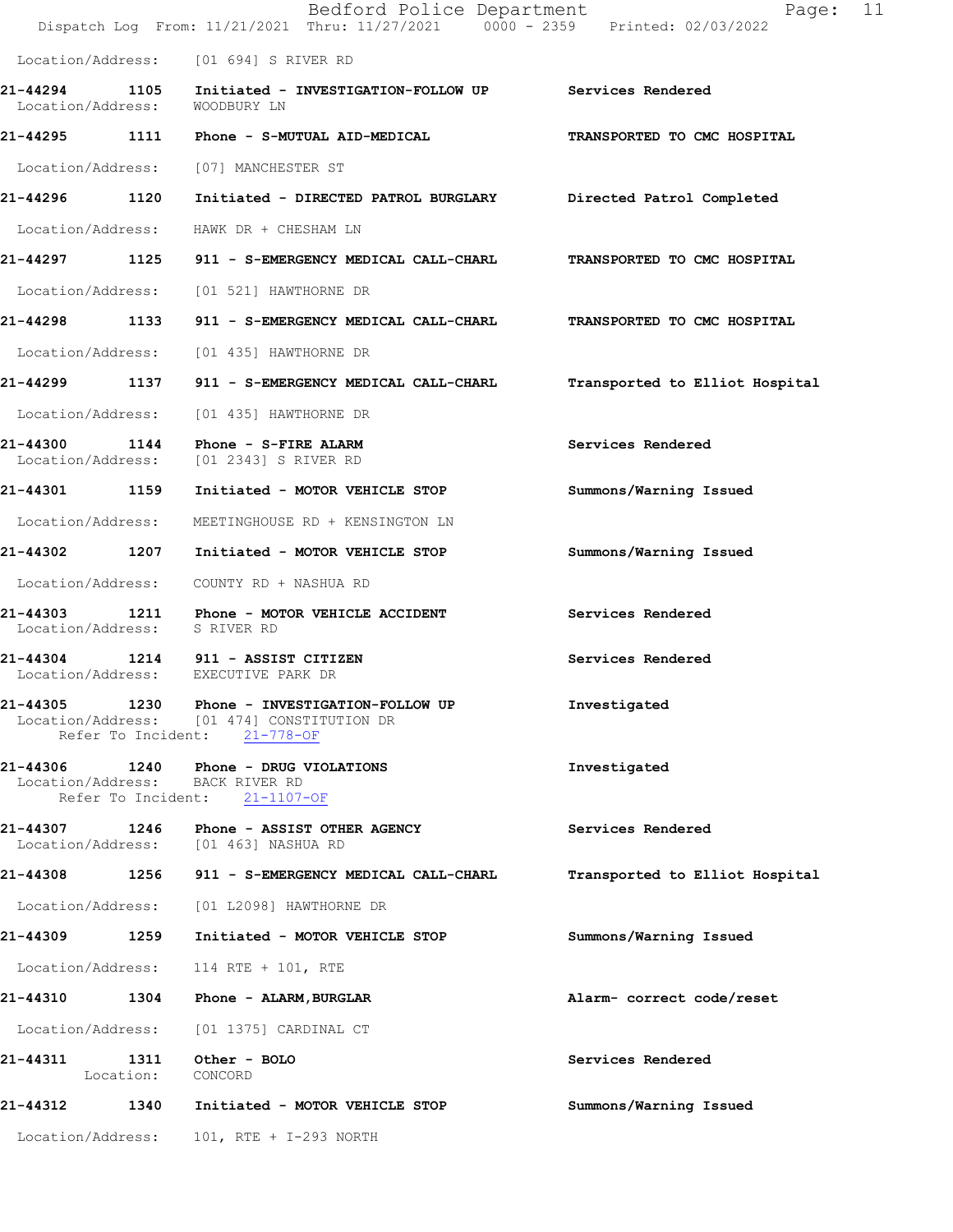**21-44313 1351 Phone - IDENTITY THEFT Investigated** 

Location/Address: [01 L1803] S RIVER RD

Location/Address: [01 L1803] S RIVER RD

Refer To Incident: 21-1109-OF **21-44314 1356 Phone - S-EMERGENCY MEDICAL CALL TRANSPORTED TO CMC HOSPITAL**  Location/Address: [01 749] WASHINGTON PL **21-44315 1401 911 - 911 Abandoned No Action Required**  Location/Address: [01 L241] 101, RTE **21-44316 1409 Phone - ANIMAL COMPLAINT Services Rendered**  Location/Address: **21-44317 1415 Initiated - DIRECTED PATROL-CAR BREAK-INS Directed Patrol Completed**  Location/Address: [01 L1803] S RIVER RD 21-44318 1420 Other - IDENTITY THEFT **Services Rendered**  Location/Address: [01 474] CONSTITUTION DR Refer To Incident: 21-1110-OF **21-44319 1453 911 - S-EMERGENCY MEDICAL CALL-ALPHA TRANSPORTED TO CMC HOSPITAL**  Location/Address: [01 2198] OLD BEDFORD RD **21-44320 1517 Phone - MOTOR VEHICLE ACC-SPECIAL CIR. Investigated**  Location/Address: WALLACE RD + N AMHERST RD **21-44321 1534 Phone - MOTOR VEHICLE ACCIDENT Services Rendered**  Location/Address: [01 L484] S RIVER RD + BACK RIVER RD **21-44322 1538 Initiated - DIRECTED PATROL TRAFFIC ENF Directed Patrol Completed**  Vicinity of: 101, RTE + CONSTITUTION DR **21-44323 1546 Initiated - DIRECTED PATROL TRAFFIC ENF Directed Patrol Completed**  Location/Address: S RIVER RD + COLBY CT **21-44324 1557 911 - S-EMERGENCY MEDICAL CALL-CHARL TRANSPORTED TO CMC HOSPITAL**  Location/Address: [01 1389] S RIVER RD **21-44325 1557 Initiated - DIRECTED PATROL TRAFFIC ENF Directed Patrol Completed**  Vicinity of: 114 RTE + DONALD ST **21-44326 1559 911 - 911 Abandoned Services Rendered**  Location/Address: WEYMOUTH DR **21-44327 1559 Initiated - MOTOR VEHICLE STOP Summons/Warning Issued**  Location/Address: 114 RTE + NEW BOSTON RD **21-44328 1606 Initiated - COMMUNITY POLICING Services Rendered**  Location/Address: [01 474] CONSTITUTION DR **21-44329 1608 Phone - FRAUD 1608 Phone - FRAUD** Investigated **Investigated Investigated**  Location/Address: [01 1682] BEDFORD CENTER RD Refer To Incident: 21-1111-OF **21-44330 1633 Initiated - DIRECTED PATROL TRAFFIC ENF Directed Patrol Completed**  Vicinity of: NEW BOSTON RD + WALLACE RD **21-44331 1635 Initiated - INVESTIGATION-FOLLOW UP Investigated**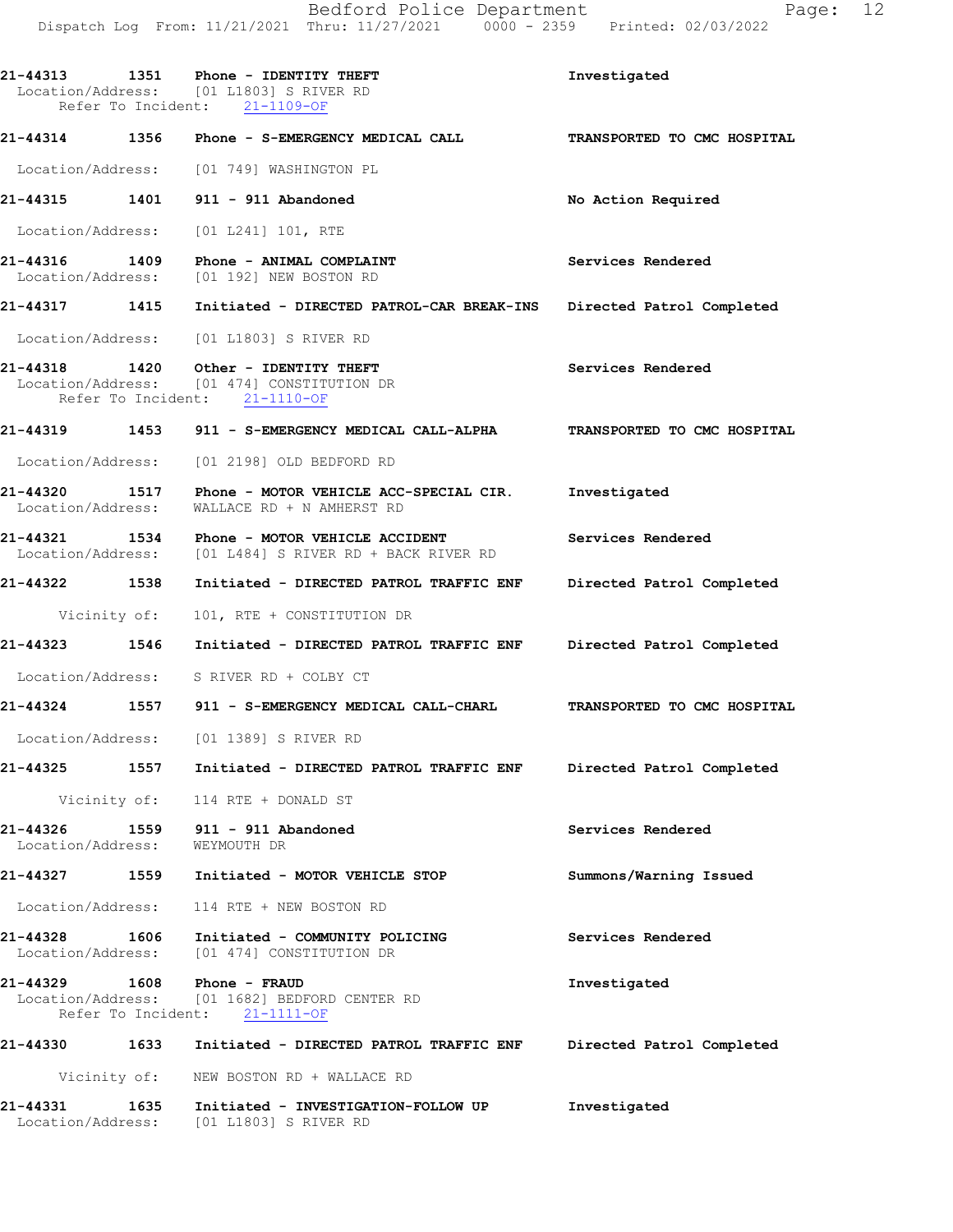|                               |                                      | Bedford Police Department<br>Dispatch Log From: 11/21/2021 Thru: 11/27/2021 0000 - 2359 Printed: 02/03/2022                                                                                                     | 13<br>Page:                    |  |
|-------------------------------|--------------------------------------|-----------------------------------------------------------------------------------------------------------------------------------------------------------------------------------------------------------------|--------------------------------|--|
| 21-44332                      | 1639                                 | Initiated - DIRECTED PATROL TRAFFIC ENF                                                                                                                                                                         | Directed Patrol Completed      |  |
|                               |                                      | Location/Address: S RIVER RD + HULL RD                                                                                                                                                                          |                                |  |
| Location/Address:             |                                      | RIVERWAY PL                                                                                                                                                                                                     | Investigated                   |  |
|                               |                                      | 21-44334 1703 911 - DISORDERLY CONDUCT-IN PROGRESS<br>Location/Address: [01 L0000792] S RIVER RD<br>Refer To Incident: 21-1113-OF                                                                               | Investigated                   |  |
| 21-44335                      |                                      | 1710 911 - S-EMERGENCY MEDICAL CALL-DELTA                                                                                                                                                                       | Transported to Elliot Hospital |  |
| Location/Address:             |                                      | [01 1040] CAMELOT DR                                                                                                                                                                                            |                                |  |
| 21-44336 1712                 |                                      | Walk-In - ASSIST CITIZEN<br>Location/Address: [01 474] CONSTITUTION DR                                                                                                                                          | Services Rendered              |  |
| 21-44337                      | Refer To Arrest:<br>Age:<br>Charges: | 1746 Phone - SERVE WARRANT<br>Location/Address: [07] WILLOW ST<br>$21 - 639 - AR$<br>Arrest: HALL, AMBER W<br>Address: MANCHESTER, NH<br>- 34<br>Theft by Unauthd Taking 2 prior convctns<br>Reckless Operation | Arrest(s) Made                 |  |
| 21-44338                      | 1749                                 | Initiated - DIRECTED PATROL TRAFFIC ENF                                                                                                                                                                         | Directed Patrol Completed      |  |
|                               | Vicinity of:                         | 101, RTE + 114 RTE                                                                                                                                                                                              |                                |  |
| 21-44339                      | 1752                                 | Initiated - MOTOR VEHICLE STOP                                                                                                                                                                                  | Summons/Warning Issued         |  |
| Location/Address:             |                                      | S RIVER RD + COLBY CT                                                                                                                                                                                           |                                |  |
| 21-44340<br>Location/Address: |                                      | 1753 911 - MOTOR VEHICLE ACC-SPECIAL CIR.<br>NEW BOSTON RD + LINDAHL RD                                                                                                                                         | Investigated                   |  |
| 21-44341                      | 1808                                 | Initiated - DIRECTED PATROL TRAFFIC ENF                                                                                                                                                                         | Directed Patrol Completed      |  |
|                               |                                      | Location/Address: S RIVER RD + WATHEN RD                                                                                                                                                                        |                                |  |
| 21-44342                      | 1903                                 | Initiated - DIRECTED PATROL TRAFFIC ENF                                                                                                                                                                         | Directed Patrol Completed      |  |
| Location/Address:             |                                      | 101, RTE + GAGE GIRLS RD                                                                                                                                                                                        |                                |  |
| 21-44343                      | 1908                                 | Initiated - DIRECTED PATROL-CAR BREAK-INS                                                                                                                                                                       | Directed Patrol Completed      |  |
| Location/Address:             |                                      | [01 1050] DONALD ST                                                                                                                                                                                             |                                |  |
| 21-44344                      | 1910                                 | Initiated - DIRECTED PATROL TRAFFIC ENF                                                                                                                                                                         | Directed Patrol Completed      |  |
| Location/Address:             |                                      | BOYNTON ST + PLUMMER RD                                                                                                                                                                                         |                                |  |
| 21-44345                      | 1932                                 | Initiated - DIRECTED PATROL-CAR BREAK-INS                                                                                                                                                                       | Directed Patrol Completed      |  |
| Location/Address:             |                                      | [01 1108] LEAVY DR                                                                                                                                                                                              |                                |  |
| 21-44346                      | 1947                                 | Initiated - MOTOR VEHICLE STOP                                                                                                                                                                                  | Summons/Warning Issued         |  |
| Location/Address:             |                                      | KILTON RD + 101, RTE                                                                                                                                                                                            |                                |  |
| 21-44347                      | 2006                                 | Initiated - MOTOR VEHICLE STOP                                                                                                                                                                                  | Summons/Warning Issued         |  |
| Location/Address:             |                                      | 101, RTE + CHESTNUT DR                                                                                                                                                                                          |                                |  |
| 21-44348                      | 2014                                 | Initiated - DIRECTED PATROL TRAFFIC ENF                                                                                                                                                                         | Directed Patrol Completed      |  |
|                               | Vicinity of:                         | WALLACE RD + JACKSON SQ                                                                                                                                                                                         |                                |  |
| 21-44349                      | 2018                                 | Initiated - DIRECTED PATROL TRAFFIC ENF                                                                                                                                                                         | Directed Patrol Completed      |  |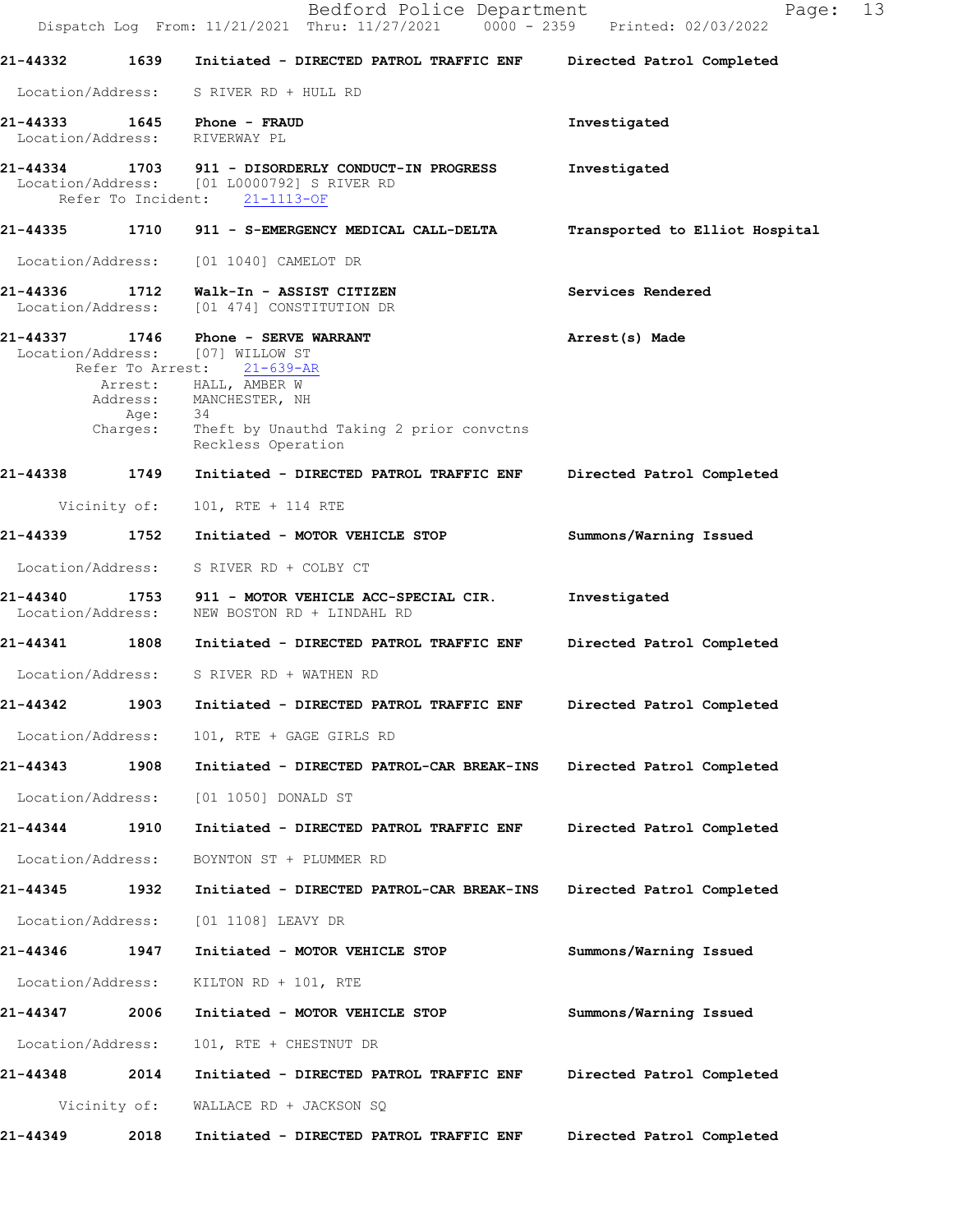|                               |              | Bedford Police Department<br>Dispatch Log From: 11/21/2021 Thru: 11/27/2021 0000 - 2359 Printed: 02/03/2022 | Page:                     | 14 |
|-------------------------------|--------------|-------------------------------------------------------------------------------------------------------------|---------------------------|----|
|                               |              | Location/Address: S RIVER RD + EASTMAN AVE                                                                  |                           |    |
|                               |              | 21-44350  2048  Initiated - DIRECTED PATROL-CAR BREAK-INS                                                   | Directed Patrol Completed |    |
|                               |              | Location/Address: [01 1235] S RIVER RD                                                                      |                           |    |
| 21-44351<br>Location/Address: |              | 2049 Phone - ASSIST OTHER AGENCY<br>EDINBURGH DR                                                            | Services Rendered         |    |
|                               |              | 21-44352 2056 Initiated - SUSP ACTIVITIES                                                                   | Summons/Warning Issued    |    |
|                               |              | Location/Address: [01 1235] S RIVER RD                                                                      |                           |    |
|                               |              | 21-44353  2059    Initiated - DIRECTED PATROL TRAFFIC ENF                                                   | Directed Patrol Completed |    |
|                               |              | Vicinity of: 114 RTE + BOYNTON ST                                                                           |                           |    |
| 21-44354<br>Location/Address: |              | 2121 Initiated - MOTOR VEHICLE STOP<br>BOYNTON ST                                                           | NO PAPERWORK              |    |
|                               |              | 21-44355 2132 Initiated - DIRECTED PATROL DWI                                                               | Directed Patrol Completed |    |
|                               | Vicinity of: | 101, RTE + OLD BEDFORD RD                                                                                   |                           |    |
| 21-44356 2148                 |              | Initiated - MOTOR VEHICLE STOP                                                                              | Summons/Warning Issued    |    |
| Location/Address:             |              | 101, RTE + CONSTITUTION DR                                                                                  |                           |    |
| 21-44357 2217                 |              | Initiated - DIRECTED PATROL BURGLARY                                                                        | Directed Patrol Completed |    |
|                               | Vicinity of: | DONALD ST + OLD BEDFORD RD                                                                                  |                           |    |
| 21-44358<br>Location/Address: | 2248         | Phone - CHECK THE WELFARE<br>EDINBURGH DR                                                                   | Could Not Locate          |    |
|                               |              | 21-44359 2327 Initiated - DIRECTED PATROL DWI                                                               | Directed Patrol Completed |    |
| Location/Address:             |              | 101, RTE + 114 RTE                                                                                          |                           |    |
| 21-44360                      |              | 2327 Initiated - MOTOR VEHICLE STOP                                                                         | Summons/Warning Issued    |    |
| Location/Address:             |              | 101, RTE + NASHUA RD                                                                                        |                           |    |
| 21-44361                      | 2331         | Initiated - DIRECTED PATROL DWI                                                                             | Directed Patrol Completed |    |
|                               |              | Vicinity of: S RIVER RD + EXECUTIVE PARK DR                                                                 |                           |    |
| 21-44362                      | 2339         | Initiated - DIRECTED PATROL DWI                                                                             | Directed Patrol Completed |    |
|                               | Vicinity of: | 101, RTE + HITCHING POST LN                                                                                 |                           |    |
| 21-44363 2342                 |              | Initiated - DIRECTED PATROL DWI                                                                             | Directed Patrol Completed |    |
| Location/Address:             |              | S RIVER RD + COLBY CT                                                                                       |                           |    |
| 21-44364                      | 2346         | Initiated - MOTOR VEHICLE STOP                                                                              | Summons/Warning Issued    |    |
| Location/Address:             |              | 101, RTE                                                                                                    |                           |    |
| 21-44365 2348                 |              | Initiated - DIRECTED PATROL DWI                                                                             | Directed Patrol Completed |    |
|                               |              | Vicinity of: MEETINGHOUSE RD + S RIVER RD                                                                   |                           |    |

## **For Date: 11/23/2021 - Tuesday**

| 21-44366          | 0000 | Initiated - MOTOR VEHICLE STOP | Summons/Warning Issued |
|-------------------|------|--------------------------------|------------------------|
| Location/Address: |      | 101, RTE + NASHUA RD           |                        |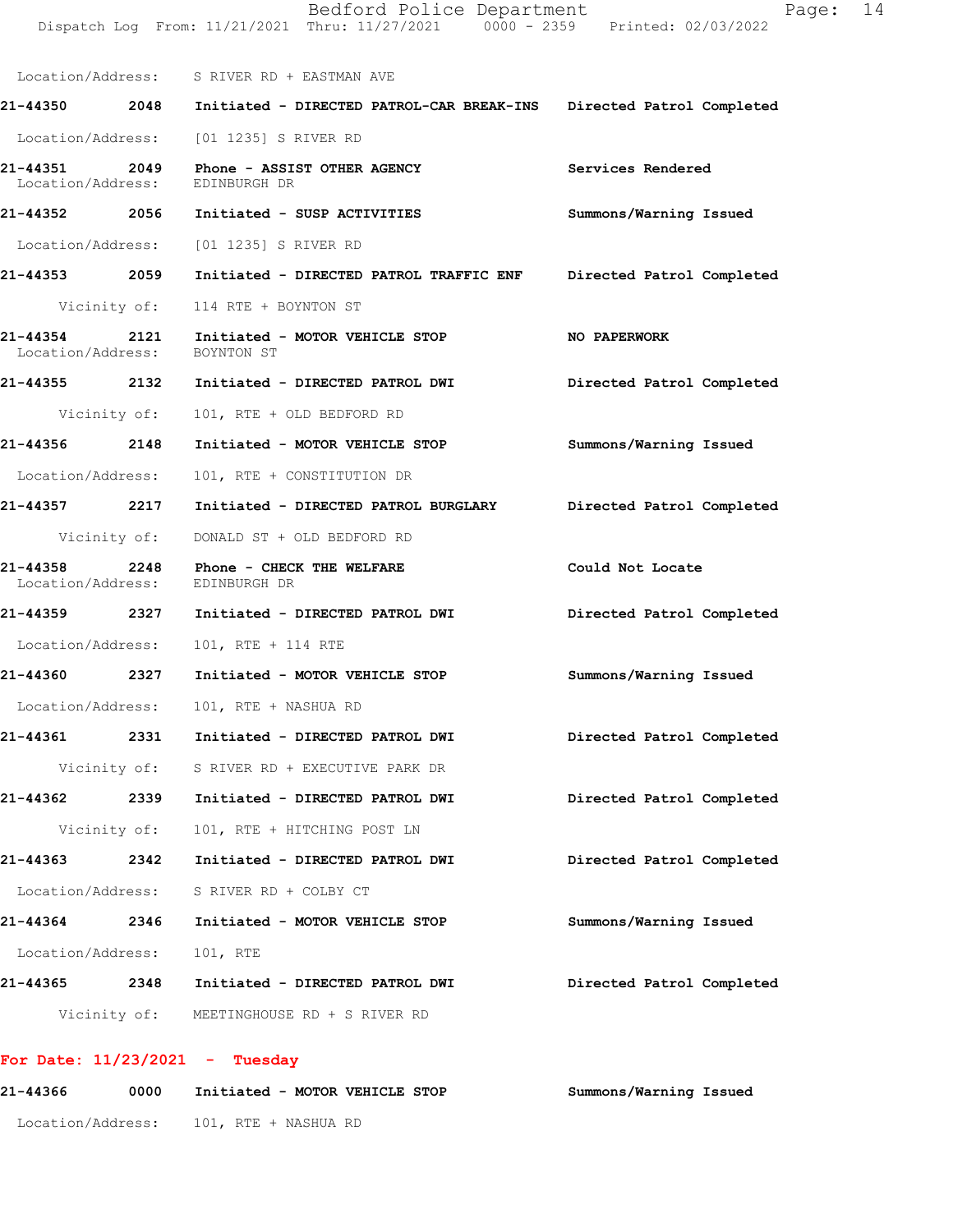|                    |      | Bedford Police Department<br>Dispatch Log From: 11/21/2021 Thru: 11/27/2021 0000 - 2359 Printed: 02/03/2022 | 15<br>Page:               |  |
|--------------------|------|-------------------------------------------------------------------------------------------------------------|---------------------------|--|
| 21-44367           | 0003 | Initiated - DIRECTED PATROL DWI                                                                             | Directed Patrol Completed |  |
| Location/Address:  |      | 101, RTE + MEETINGHOUSE RD                                                                                  |                           |  |
| 21-44368 0005      |      | Initiated - MOTOR VEHICLE STOP                                                                              | Summons/Warning Issued    |  |
| Location/Address:  |      | UPJOHN ST                                                                                                   |                           |  |
| 21-44369 0020      |      | Initiated - DIRECTED PATROL DWI                                                                             | Directed Patrol Completed |  |
| Location/Address:  |      | 101, RTE + JENKINS RD                                                                                       |                           |  |
| 21-44370 0033      |      | Initiated - BUILDING CHECK                                                                                  | Building Checked/Secured  |  |
| Location/Address:  |      | [01 L0000587] 101, RTE                                                                                      |                           |  |
| 21-44371 0034      |      | Initiated - DIRECTED PATROL DWI                                                                             | Directed Patrol Completed |  |
| Location/Address:  |      | 114 RTE + PLUMMER HILL RD                                                                                   |                           |  |
|                    |      | 21-44372 0035 Initiated - DIRECTED PATROL DWI                                                               | Directed Patrol Completed |  |
|                    |      | Vicinity of: S RIVER RD + CLUB ACRE LN                                                                      |                           |  |
| 21-44373 0043      |      | Initiated - MOTOR VEHICLE STOP                                                                              | Summons/Warning Issued    |  |
| Location/Address:  |      | 114 RTE + OLD BEDFORD ROAD OVERPASS                                                                         |                           |  |
| 21-44374 0043      |      | Initiated - DIRECTED PATROL DWI                                                                             | Directed Patrol Completed |  |
| Location/Address:  |      | S RIVER RD + KILTON RD                                                                                      |                           |  |
| 21-44375 0046      |      | Initiated - MOTOR VEHICLE STOP                                                                              | Summons/Warning Issued    |  |
| Location/Address:  |      | 114 RTE + 101, RTE                                                                                          |                           |  |
| 21-44376 0052      |      | Initiated - DIRECTED PATROL DWI                                                                             | Directed Patrol Completed |  |
| Vicinity of:       |      | 101, RTE + NASHUA RD                                                                                        |                           |  |
|                    |      | 21-44377 0055 Initiated - DIRECTED PATROL DWI                                                               | Directed Patrol Completed |  |
|                    |      | Vicinity of: S RIVER RD + MEETINGHOUSE RD                                                                   |                           |  |
| 21-44378           |      | 0112 Initiated - MOTOR VEHICLE STOP                                                                         | Summons/Warning Issued    |  |
|                    |      | Location/Address: 114 RTE + WHITE AVE                                                                       |                           |  |
|                    |      | 21-44379 0117 Initiated - DIRECTED PATROL DWI                                                               | Directed Patrol Completed |  |
|                    |      | Location/Address: BOYNTON ST + DAVIES ST                                                                    |                           |  |
|                    |      |                                                                                                             | No Action Required        |  |
| Refer To Incident: |      | Location/Address: [19] BAYBERRY LN<br>$21 - 1114 - OF$                                                      |                           |  |
|                    |      | 21-44381 0124 Initiated - DIRECTED PATROL DWI                                                               | Directed Patrol Completed |  |
|                    |      | Vicinity of: S RIVER RD + BACK RIVER RD                                                                     |                           |  |
| 21-44382           | 0124 | Initiated - DIRECTED PATROL DWI                                                                             | Directed Patrol Completed |  |
| Location/Address:  |      | 101, RTE + JOPPA HILL RD                                                                                    |                           |  |
|                    |      |                                                                                                             | Directed Patrol Completed |  |
| Location/Address:  |      | NEW BOSTON RD + CHESTERFIELD PL                                                                             |                           |  |
| 21-44384           | 0127 | Initiated - SUSP ACTIVITIES                                                                                 | Services Rendered         |  |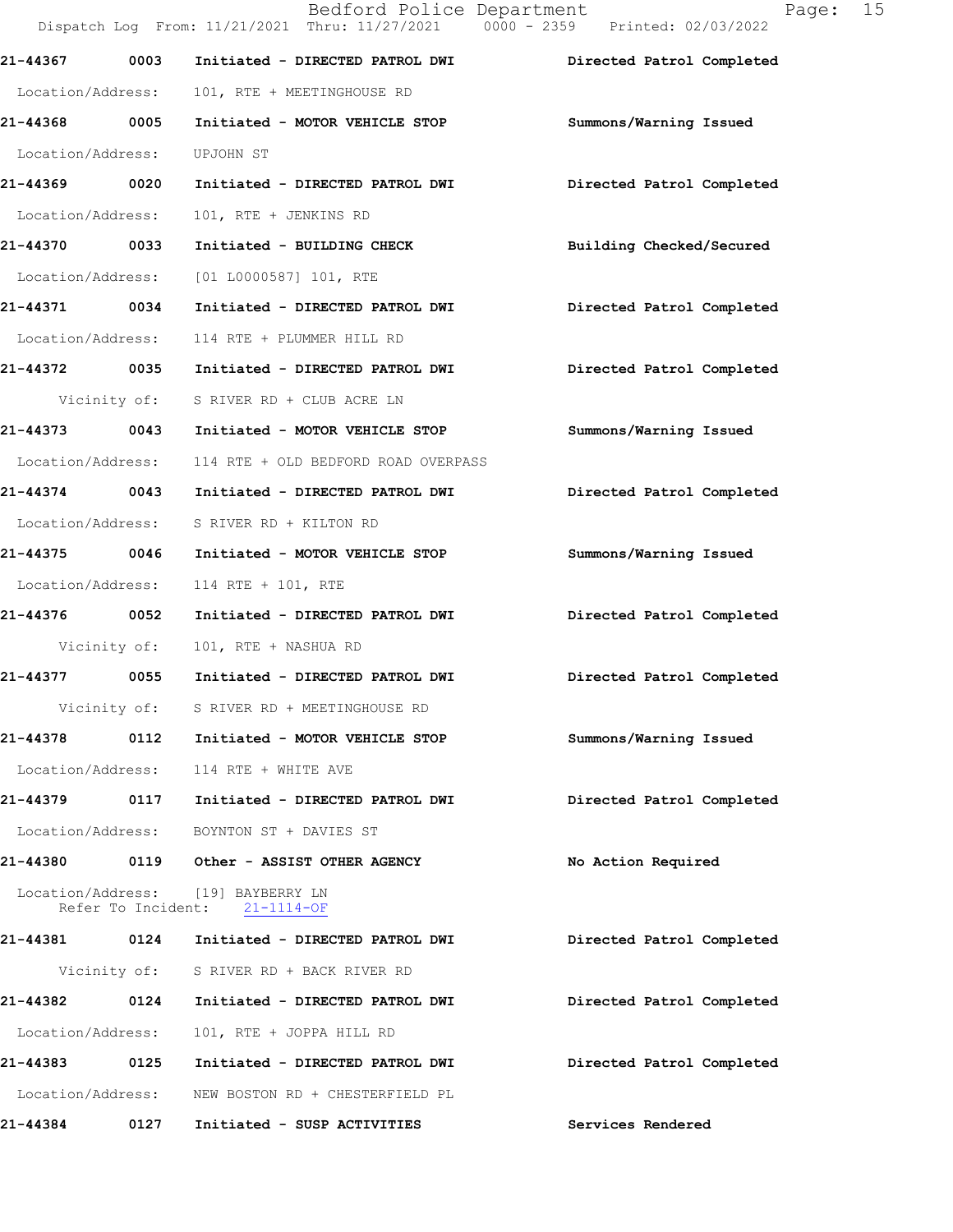|                   |              | Bedford Police Department<br>Dispatch Log From: 11/21/2021 Thru: 11/27/2021 0000 - 2359 Printed: 02/03/2022 | 16<br>Page:               |
|-------------------|--------------|-------------------------------------------------------------------------------------------------------------|---------------------------|
| Location/Address: |              | [01 L1706] NEW BOSTON RD                                                                                    |                           |
| 21-44385 0144     |              | Initiated - DIRECTED PATROL DWI                                                                             | Directed Patrol Completed |
|                   | Vicinity of: | S RIVER RD + HAWTHORNE DR                                                                                   |                           |
| 21-44386          | 0201         | Initiated - DIRECTED PATROL BURGLARY                                                                        | Directed Patrol Completed |
| Location/Address: |              | [01 L0000553] 101, RTE                                                                                      |                           |
| 21-44387 0205     |              | Initiated - DIRECTED PATROL-CAR BREAK-INS                                                                   | Directed Patrol Completed |
| Location/Address: |              | COOPER LN                                                                                                   |                           |
| 21-44388 0213     |              | Initiated - DIRECTED PATROL BURGLARY                                                                        | Directed Patrol Completed |
|                   | Vicinity of: | TECHNOLOGY DR + CHATHAM DR                                                                                  |                           |
| 21-44389          | 0222         | Initiated - DIRECTED PATROL-CAR BREAK-INS                                                                   | Directed Patrol Completed |
| Location/Address: |              | PLUMMER RD + PALOMINO LN                                                                                    |                           |
| 21-44390 0224     |              | Initiated - BUILDING CHECK                                                                                  | Directed Patrol Completed |
| Location/Address: |              | [01 515] S RIVER RD                                                                                         |                           |
| 21-44391 0230     |              | Initiated - DIRECTED PATROL-CAR BREAK-INS                                                                   | Directed Patrol Completed |
| Location/Address: |              | [01 L0000794] OLDE BEDFORD WAY                                                                              |                           |
| 21-44392          | 0231         | Initiated - DIRECTED PATROL BURGLARY                                                                        | Directed Patrol Completed |
| Location/Address: |              | $[01 1566] 101$ , RTE                                                                                       |                           |
| 21-44393 0235     |              | Initiated - DIRECTED PATROL-CAR BREAK-INS                                                                   | Directed Patrol Completed |
|                   | Vicinity of: | BACK RIVER RD + S RIVER RD                                                                                  |                           |
| 21-44394 0250     |              | Initiated - DIRECTED PATROL BURGLARY                                                                        | Directed Patrol Completed |
| Location/Address: |              | MARSTON DR                                                                                                  |                           |
| 21-44395          | 0255         | Initiated - BUILDING CHECK                                                                                  | Directed Patrol Completed |
| Location/Address: |              | [01 L1562] KILTON RD                                                                                        |                           |
| 21-44396 0313     |              | Initiated - DIRECTED PATROL-CAR BREAK-INS                                                                   | Directed Patrol Completed |
|                   | Vicinity of: | NASHUA RD + COUNTY RD                                                                                       |                           |
| 21-44397          | 0323         | Initiated - BUILDING CHECK                                                                                  | Directed Patrol Completed |
| Location/Address: |              | [01 400] MEETINGHOUSE RD                                                                                    |                           |
| 21-44398          | 0332         | Initiated - DIRECTED PATROL BURGLARY                                                                        | Directed Patrol Completed |
| Location/Address: |              | HARVEY RD                                                                                                   |                           |
| 21-44399 0340     |              | Initiated - BUILDING CHECK                                                                                  | Building Checked/Secured  |
| Location/Address: |              | [01 1235] S RIVER RD                                                                                        |                           |
| 21-44400 0349     |              | Initiated - DIRECTED PATROL-CAR BREAK-INS                                                                   | Directed Patrol Completed |
|                   | Vicinity of: | 101, RTE + GREY ROCK RD                                                                                     |                           |
| 21-44401          | 0422         | Initiated - DIRECTED PATROL BURGLARY                                                                        | Directed Patrol Completed |
| Location/Address: |              | MEETINGHOUSE RD + OAK DR                                                                                    |                           |
| 21-44402          | 0528         | Initiated - DIRECTED PATROL TRAFFIC ENF                                                                     | Directed Patrol Completed |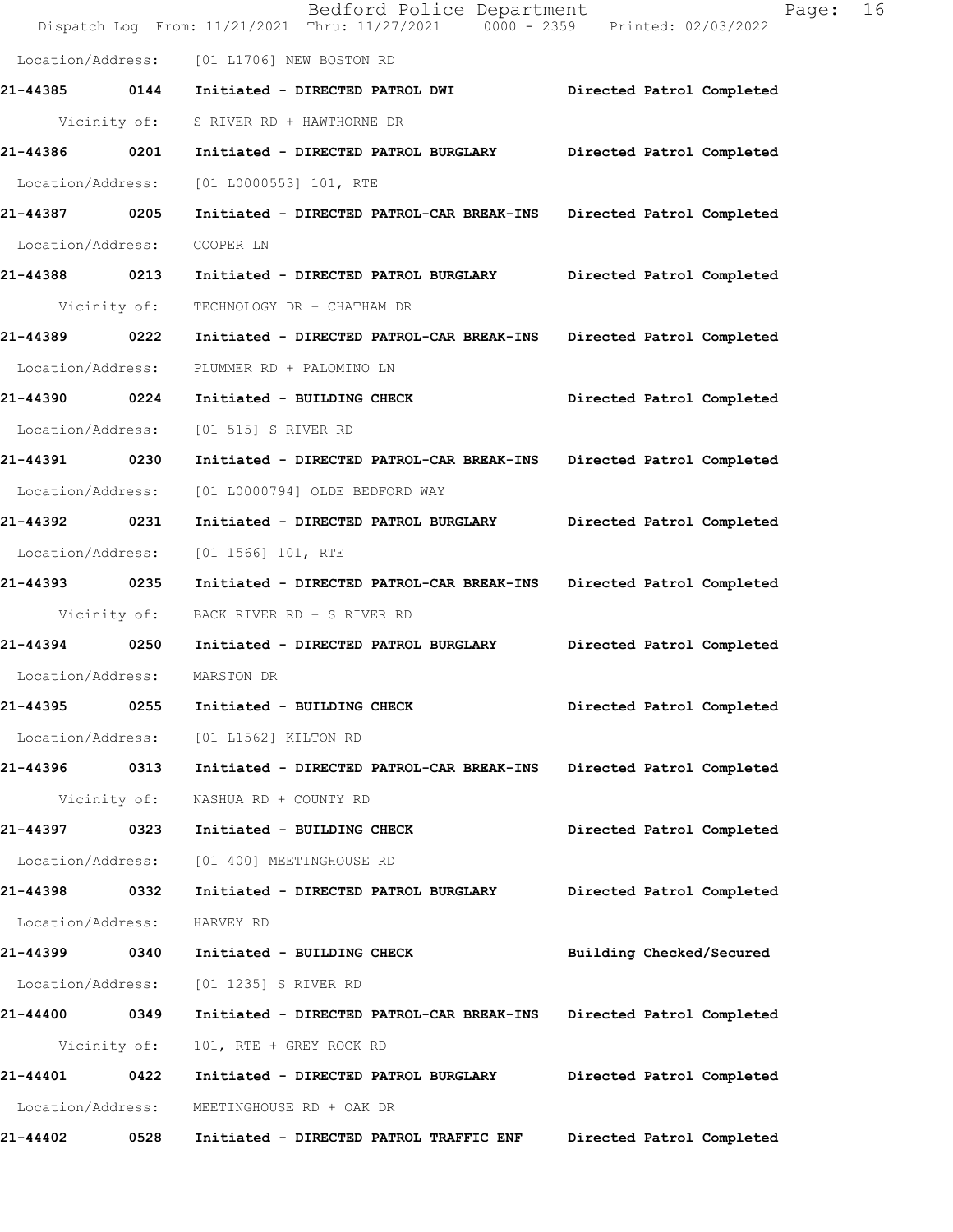Dispatch Log From: 11/21/2021 Thru: 11/27/2021 0000 - 2359 Printed: 02/03/2022 Location/Address: S RIVER RD + MEETINGHOUSE RD **21-44403 0726 Initiated - DIRECTED PATROL TRAFFIC ENF Directed Patrol Completed**  Location/Address: NEW BOSTON RD + WALLACE RD **21-44404 0727 Initiated - DIRECTED PATROL TRAFFIC ENF Directed Patrol Completed**  Location/Address: [01 234] COUNTY RD **21-44405 0738 Initiated - MOTOR VEHICLE STOP Summons/Warning Issued**  Location/Address: NEW BOSTON RD + WALLACE RD **21-44406 0741 Initiated - DRUG VIOLATIONS Services Rendered**  Location/Address: [01 2343] S RIVER RD **21-44407 0747 Initiated - DIRECTED PATROL ACCIDENTS Directed Patrol Completed**  Location/Address: WALLACE RD + 101, RTE **21-44408 0753 Initiated - DIRECTED PATROL ACCIDENTS Directed Patrol Completed**  Vicinity of: NEW BOSTON RD + PASTURE LN **21-44409 0755 Phone - CHECK THE WELFARE Investigated**  Location/Address: [01 1195] S RIVER RD **21-44410 0811 Phone - DOG COMPLAINT Services Rendered**  Location/Address: ROLLING WOODS DR **21-44411 0818 Initiated - DIRECTED PATROL TRAFFIC ENF Directed Patrol Completed**  Vicinity of: DONALD ST + RUNDLETT HILL RD **21-44412 0821 Initiated - DIRECTED PATROL TRAFFIC ENF Directed Patrol Completed**  Location/Address: 101, RTE + NASHUA RD **21-44413 0827 Initiated - MOTOR VEHICLE STOP Summons/Warning Issued**  Location/Address: 101, RTE + WALLACE RD **21-44414 0836 911 - CIVIL Services Rendered**  [01 671] RANDOM RD **21-44415 0848 Initiated - DIRECTED PATROL TRAFFIC ENF Directed Patrol Completed**  Location/Address: STOWELL RD + 101, RTE **21-44416 0907 Initiated - DIRECTED PATROL ACCIDENTS Directed Patrol Completed**  Location/Address: JENKINS RD + 101, RTE **21-44417 0917 Phone - FRAUD Investigated**  Location/Address: BUCKINGHAM WAY Refer To Incident: 21-1116-OF **21-44418 0950 911 - S-EMERGENCY MEDICAL CALL-CHARL TRANSPORTED TO CMC HOSPITAL**  Location/Address: [01 1389] S RIVER RD **21-44419 0958 911 - POLICE INFORMATION No Action Required**  Vicinity of: [01 1694] FARMHOUSE RD **21-44420 1025 911 - S-EMERGENCY MEDICAL CALL-CHARL TRANSPORTED TO CMC HOSPITAL**  Location/Address: [01 435] HAWTHORNE DR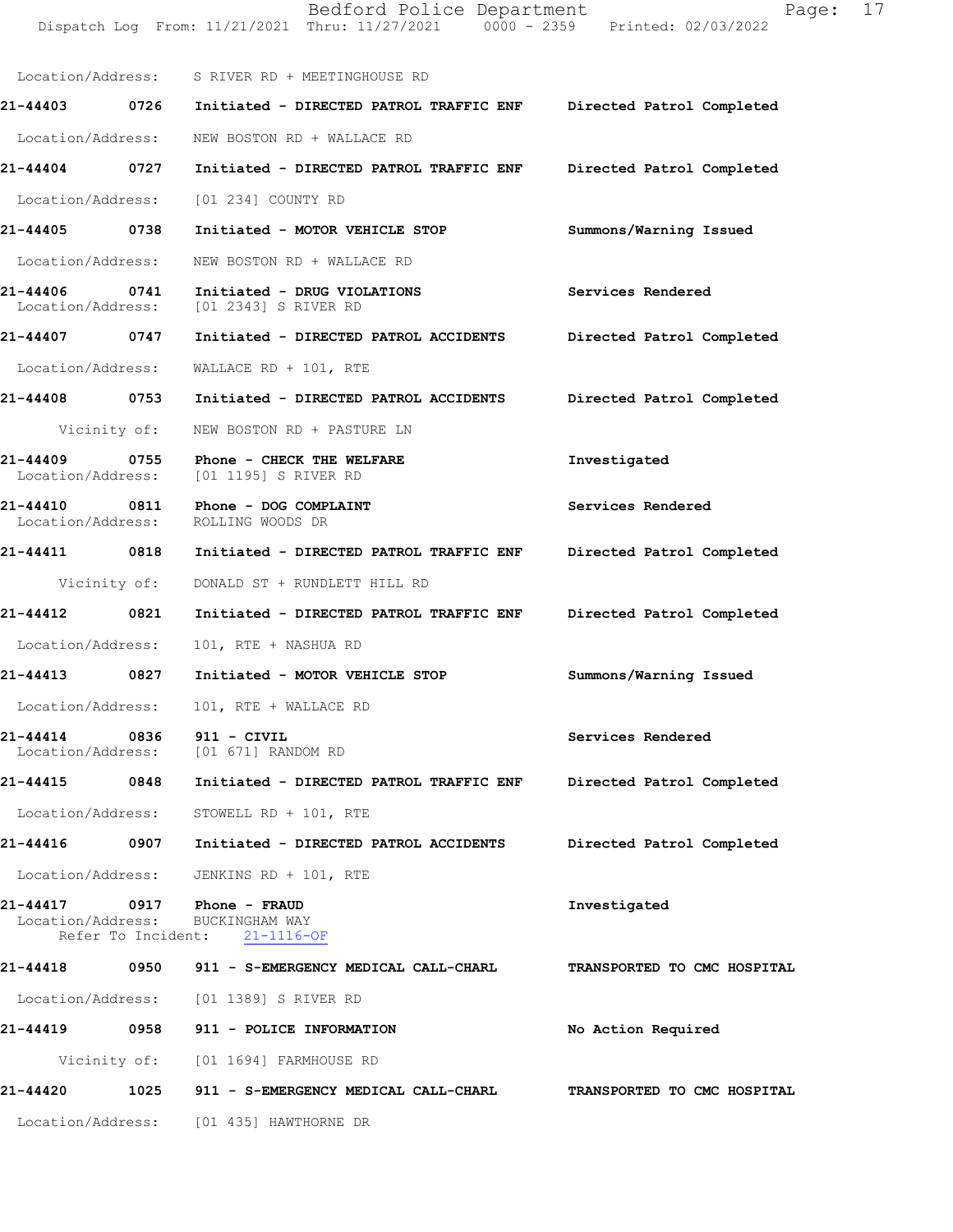|                                    |              | Bedford Police Department<br>Dispatch Log From: 11/21/2021 Thru: 11/27/2021 0000 - 2359 Printed: 02/03/2022 | 18<br>Page:                    |
|------------------------------------|--------------|-------------------------------------------------------------------------------------------------------------|--------------------------------|
| 21-44421                           | 1034         | Initiated - DIRECTED PATROL-CAR BREAK-INS                                                                   | Directed Patrol Completed      |
| Location/Address:                  |              | JENKINS RD + QUINCY DR                                                                                      |                                |
| 21-44422 1037                      |              | Initiated - MOTOR VEHICLE STOP                                                                              | Summons/Warning Issued         |
| Location/Address:                  |              | 101, RTE + BEAVER LN                                                                                        |                                |
|                                    |              | 21-44423 1043 911 - S-EMERGENCY MEDICAL CALL                                                                | Transported to Elliot Hospital |
| Location/Address:                  |              | [01 L1466] RIDGEWOOD RD                                                                                     |                                |
| 21-44424 1049                      |              | Initiated - DIRECTED PATROL TRAFFIC ENF Directed Patrol Completed                                           |                                |
| Location/Address:                  |              | GAGE GIRLS RD + 101, RTE                                                                                    |                                |
| 21-44426<br>Location/Address:      | 1053         | Initiated - INVESTIGATION-FOLLOW UP<br>SUFFOLK CT                                                           | Services Rendered              |
| 21-44425 1056<br>Location/Address: |              | Initiated - INVESTIGATION-FOLLOW UP<br>[01 L2442] S RIVER RD                                                | Investigated                   |
| 21-44428 1134<br>Location/Address: |              | Phone - CIVIL<br>[01 L2271] S RIVER RD                                                                      | Services Rendered              |
| 21-44427 1138                      |              | Initiated - DIRECTED PATROL TRAFFIC ENF                                                                     | Directed Patrol Completed      |
| Location/Address:                  |              | S RIVER RD + MEETINGHOUSE RD                                                                                |                                |
| 21-44429 1144                      |              | Initiated - DIRECTED PATROL-CAR BREAK-INS                                                                   | Directed Patrol Completed      |
|                                    | Vicinity of: | BEALS RD + REV. HOUSTON DR                                                                                  |                                |
| 21-44430 1207                      |              | Initiated - DIRECTED PATROL-CAR BREAK-INS                                                                   | Directed Patrol Completed      |
| Location/Address:                  |              | [01 1235] S RIVER RD                                                                                        |                                |
| 21-44431                           |              | 1224 Phone - POLICE INFORMATION<br>Location/Address: [01 231] OLD BEDFORD RD                                | Investigated                   |
| 21-44432                           | 1238         | Initiated - MOTOR VEHICLE STOP                                                                              | Summons/Warning Issued         |
| Location/Address:                  |              | 101, RTE + WALLACE RD                                                                                       |                                |
| 21-44433                           |              | 1306 911 - S-EMERGENCY MEDICAL CALL-CHARL                                                                   | Transported to Elliot Hospital |
|                                    |              | Location/Address: [01 L146] WASHINGTON PL                                                                   |                                |
| 21-44434                           | 1310         | Initiated - MOTOR VEHICLE STOP                                                                              | Summons/Warning Issued         |
| Location/Address:                  |              | 101, RTE + WALLACE RD                                                                                       |                                |
| 21-44435 1322                      |              | Phone - S-MUTUAL AID-MEDICAL                                                                                | No Action Required             |
| Location/Address:                  |              | [07] MCGREGOR ST                                                                                            |                                |
| 21-44436<br>Location/Address:      | 1323         | Phone - ASSIST CITIZEN<br>[01 L265] S RIVER RD                                                              | Services Rendered              |
| 21-44437 1340                      |              | Initiated - DIRECTED PATROL-CAR BREAK-INS                                                                   | Directed Patrol Completed      |
| Location/Address:                  |              | [01 L1804] S RIVER RD                                                                                       |                                |
| 21-44438<br>Location/Address:      | 1348         | Phone - S-ALARM-MEDICAL AID/LIFT ASST<br>[01 392] COLBY CT                                                  | LIFT ASSIST                    |
| 21-44439<br>Location/Address:      |              | [01 749] WASHINGTON PL                                                                                      | Unfounded                      |
| 21-44440                           | 1404         | 911 - S-EMERGENCY MEDICAL CALL-CHARL                                                                        | TRANSPORTED TO CMC HOSPITAL    |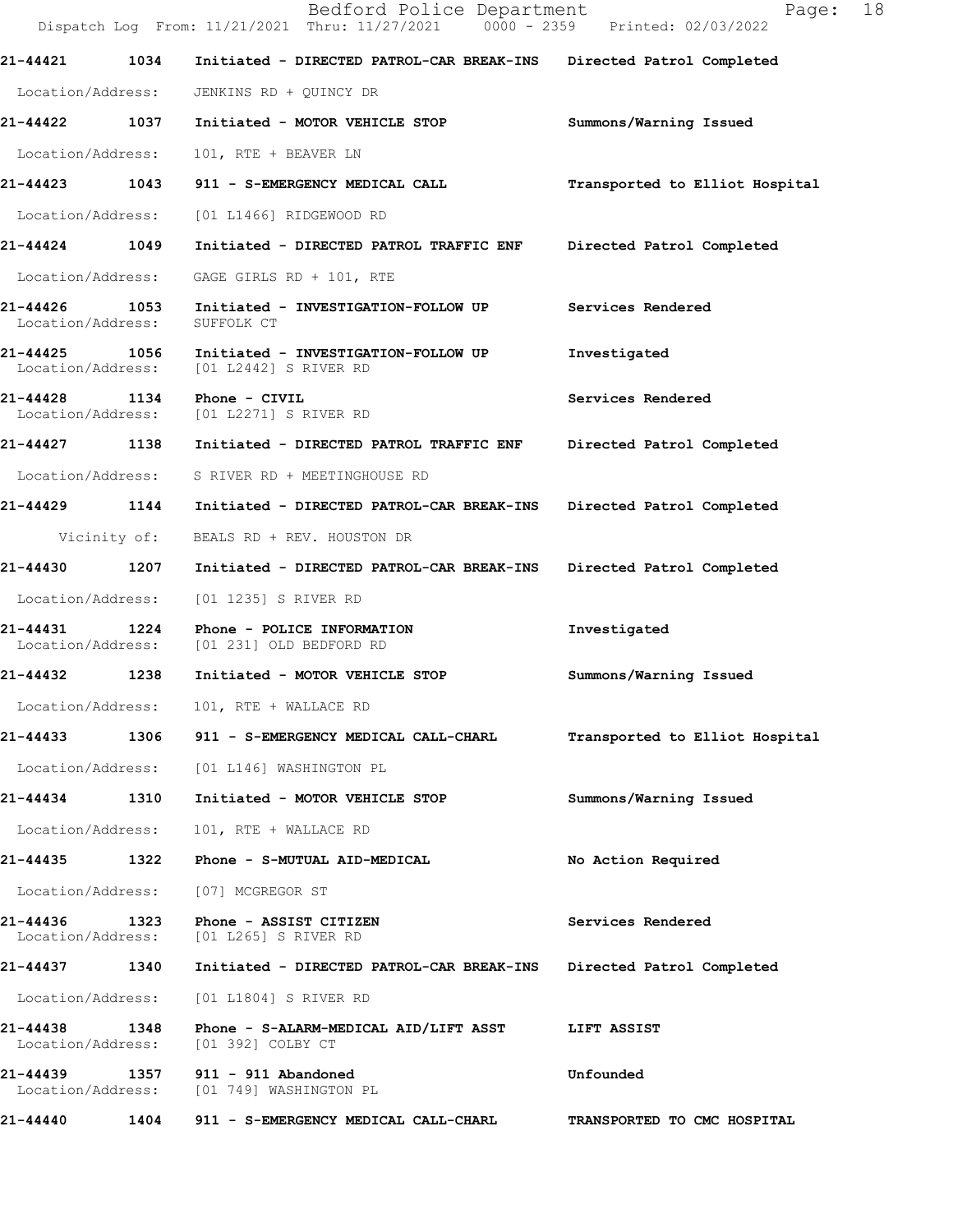|                   |                    | Bedford Police Department<br>Dispatch Log From: 11/21/2021 Thru: 11/27/2021 0000 - 2359 Printed: 02/03/2022 | Page:                       | 19 |
|-------------------|--------------------|-------------------------------------------------------------------------------------------------------------|-----------------------------|----|
| Location/Address: |                    | [01 1389] S RIVER RD                                                                                        |                             |    |
| 21-44441          | 1411               | Initiated - MOTOR VEHICLE STOP                                                                              | Summons/Warning Issued      |    |
| Location/Address: |                    | 101, RTE + CONSTITUTION DR                                                                                  |                             |    |
| 21-44442          | 1426               | 911 - S-EMERGENCY MEDICAL CALL-ALPHA                                                                        | TRANSPORTED TO CMC HOSPITAL |    |
| Location/Address: |                    | 101, RTE                                                                                                    |                             |    |
|                   | Refer To Incident: | 21-44443 1436 Phone - POLICE INFORMATION<br>Location/Address: [01 L2079] NASHUA RD<br>$21 - 1118 - OF$      | Investigated                |    |
|                   |                    | 21-44444 1526 Initiated - DIRECTED PATROL TRAFFIC ENF                                                       | Directed Patrol Completed   |    |
| Location/Address: |                    | 114 RTE + DONALD ST                                                                                         |                             |    |
| 21-44445          | 1527               | Initiated - DIRECTED PATROL TRAFFIC ENF                                                                     | Directed Patrol Completed   |    |
| Location/Address: |                    | S RIVER RD + KILTON RD                                                                                      |                             |    |
| 21-44446 1531     |                    | Initiated - DIRECTED PATROL TRAFFIC ENF                                                                     | Directed Patrol Completed   |    |
|                   | Vicinity of:       | 101, RTE + NASHUA RD                                                                                        |                             |    |
| 21-44447 1532     |                    | Initiated - DIRECTED PATROL TRAFFIC ENF                                                                     | Directed Patrol Completed   |    |
| Location/Address: |                    | S RIVER RD + IRON HORSE DR                                                                                  |                             |    |
| 21-44448          | 1537               | Initiated - MOTOR VEHICLE STOP                                                                              | Summons/Warning Issued      |    |
| Location/Address: |                    | 101, RTE + CHESTNUT DR                                                                                      |                             |    |
| 21-44449          | 1540               | Initiated - MOTOR VEHICLE STOP                                                                              | Summons/Warning Issued      |    |
| Location/Address: |                    | S RIVER RD + COMMERCE PARK NORTH                                                                            |                             |    |
| 21-44450 1549     |                    | Initiated - DIRECTED PATROL TRAFFIC ENF                                                                     | Directed Patrol Completed   |    |
|                   | Vicinity of:       | 101, RTE + KAHLIKO LN                                                                                       |                             |    |
| 21-44451          | 1553               | Phone - POLICE INFORMATION                                                                                  | No Action Required          |    |
| Location/Address: |                    | INDIAN ROCK RD                                                                                              |                             |    |
| 21-44452 1604     |                    | Initiated - MOTOR VEHICLE STOP                                                                              | Summons/Warning Issued      |    |
| Location/Address: |                    | 101, RTE + WALLACE RD                                                                                       |                             |    |
| 21-44453          | 1625               | Initiated - MOTOR VEHICLE STOP                                                                              | Summons/Warning Issued      |    |
| Location/Address: |                    | [01 L1607] 101, RTE                                                                                         |                             |    |
| 21-44454 1629     |                    | Initiated - MOTOR VEHICLE STOP                                                                              | Summons/Warning Issued      |    |
| Location/Address: |                    | WALLACE RD + MINISTERIAL RD                                                                                 |                             |    |
| 21-44455 1636     |                    | Initiated - DIRECTED PATROL TRAFFIC ENF                                                                     | Directed Patrol Completed   |    |
|                   | Vicinity of:       | JENKINS RD + BEALS RD                                                                                       |                             |    |
| 21-44456          | 1636               | Initiated - DIRECTED PATROL TRAFFIC ENF                                                                     | Directed Patrol Completed   |    |
| Location/Address: |                    | S RIVER RD + MEETINGHOUSE RD                                                                                |                             |    |
| 21-44457          | 1636               | Initiated - DIRECTED PATROL ACCIDENTS                                                                       | Directed Patrol Completed   |    |
| Location/Address: |                    | S RIVER RD + BACK RIVER RD                                                                                  |                             |    |
| 21-44458          | 1638               | 911 - S-EMERGENCY MEDICAL CALL-CHARL                                                                        | TRANSPORTED TO CMC HOSPITAL |    |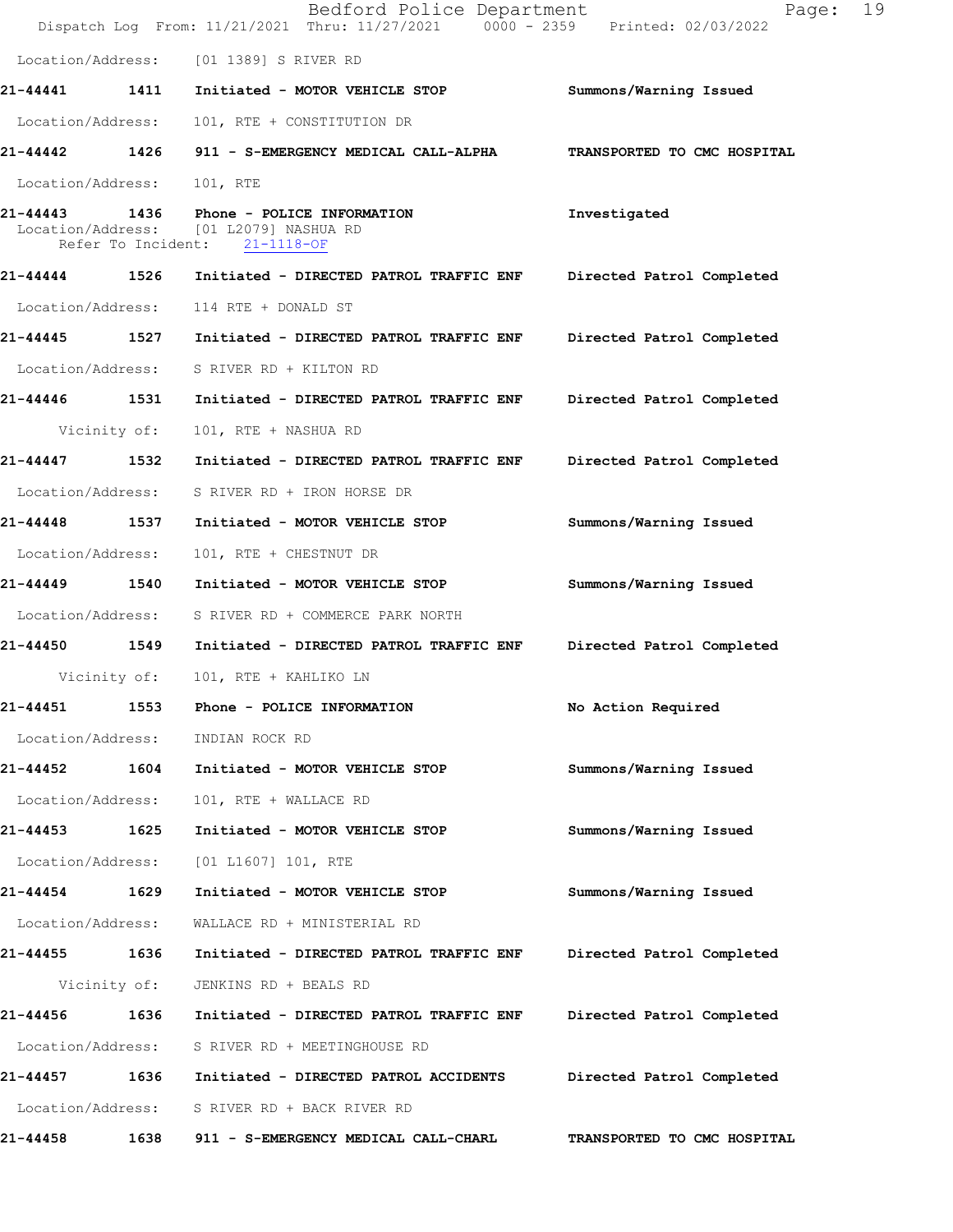|                               |              | Location/Address: [01 335] COLBY CT                                                                                             |                           |
|-------------------------------|--------------|---------------------------------------------------------------------------------------------------------------------------------|---------------------------|
| 21-44459 1647                 |              | Initiated - DIRECTED PATROL TRAFFIC ENF                                                                                         | Directed Patrol Completed |
| Location/Address:             |              | DONALD ST + COTE LN                                                                                                             |                           |
| 21-44460 1703                 |              | Initiated - DIRECTED PATROL TRAFFIC ENF                                                                                         | Directed Patrol Completed |
|                               | Vicinity of: | 101, RTE + CHESTNUT DR                                                                                                          |                           |
| 21-44461 1703                 |              | Initiated - DIRECTED PATROL TRAFFIC ENF                                                                                         | Directed Patrol Completed |
|                               |              | Location/Address: S RIVER RD + HAWTHORNE DR                                                                                     |                           |
| Location/Address:             |              | 21-44462 1706 911 - 911 Abandoned<br>WINDING RD                                                                                 | Services Rendered         |
|                               |              | 21-44463 1706 Initiated - DIRECTED PATROL-CAR BREAK-INS Directed Patrol Completed                                               |                           |
|                               |              | Location/Address: [01 1235] S RIVER RD                                                                                          |                           |
| 21-44464 1734                 |              | Initiated - MOTOR VEHICLE STOP                                                                                                  | Summons/Warning Issued    |
| Location/Address:             |              | JOHN GOFFE DR + GAULT RD                                                                                                        |                           |
| 21-44465 1735                 |              | Initiated - MOTOR VEHICLE STOP                                                                                                  | Summons/Warning Issued    |
|                               |              | Location/Address: S RIVER RD + COMMERCE PARK NORTH                                                                              |                           |
|                               |              | 21-44466 1822 Phone - S-MOTOR VEHICLE ACCIDENT INJ<br>Location/Address: F.E. EVERETT SOUTH TPKE                                 | <b>NO TRANSPORT</b>       |
| 21-44467 1902                 |              | Initiated - MOTOR VEHICLE STOP                                                                                                  | Summons/Warning Issued    |
| Location/Address:             |              | 101, RTE + OLDE BEDFORD WAY                                                                                                     |                           |
| 21-44468 1906                 |              | Initiated - DIRECTED PATROL-CAR BREAK-INS                                                                                       | Directed Patrol Completed |
| Location/Address:             |              | [01 L2252] JENKINS RD                                                                                                           |                           |
| 21-44469 1912                 |              | Initiated - DIRECTED PATROL TRAFFIC ENF                                                                                         | Directed Patrol Completed |
| Location/Address:             |              | NEW BOSTON RD + WALLACE RD                                                                                                      |                           |
|                               |              | 21-44470  1916  911 - DOMESTIC DISTURB.-IN PROGRESS<br>Location/Address: [01 L1803] S RIVER RD<br>Refer To Incident: 21-1119-OF | Services Rendered         |
| 21-44471                      |              | 1922 Initiated - SUSP ACTIVITIES<br>Location/Address: [01 L1706] NEW BOSTON RD                                                  | Services Rendered         |
|                               |              |                                                                                                                                 | No Action Required        |
|                               |              | Location/Address: BACK RIVER RD + SOUTHGATE DR                                                                                  |                           |
| 21-44473                      |              | 1934 Phone - ANIMAL COMPLAINT<br>Location/Address: CHESTERFIELD PL                                                              | Services Rendered         |
|                               |              | 21-44474 1954 Initiated - DIRECTED PATROL TRAFFIC ENF                                                                           | Directed Patrol Completed |
|                               | Vicinity of: | 101, RTE + MEETINGHOUSE RD                                                                                                      |                           |
| 21-44475                      | 2000         | Initiated - DIRECTED PATROL-CAR BREAK-INS                                                                                       | Directed Patrol Completed |
| Location/Address:             |              | [01 1050] DONALD ST                                                                                                             |                           |
| 21-44476<br>Location/Address: | 2009         | 911 - S-FIRE ALARM<br>[01 521] HAWTHORNE DR                                                                                     | Services Rendered         |
| 21-44477                      | 2041         | Initiated - MOTOR VEHICLE STOP                                                                                                  | Summons/Warning Issued    |

Bedford Police Department Fage: 20

Dispatch Log From: 11/21/2021 Thru: 11/27/2021 0000 - 2359 Printed: 02/03/2022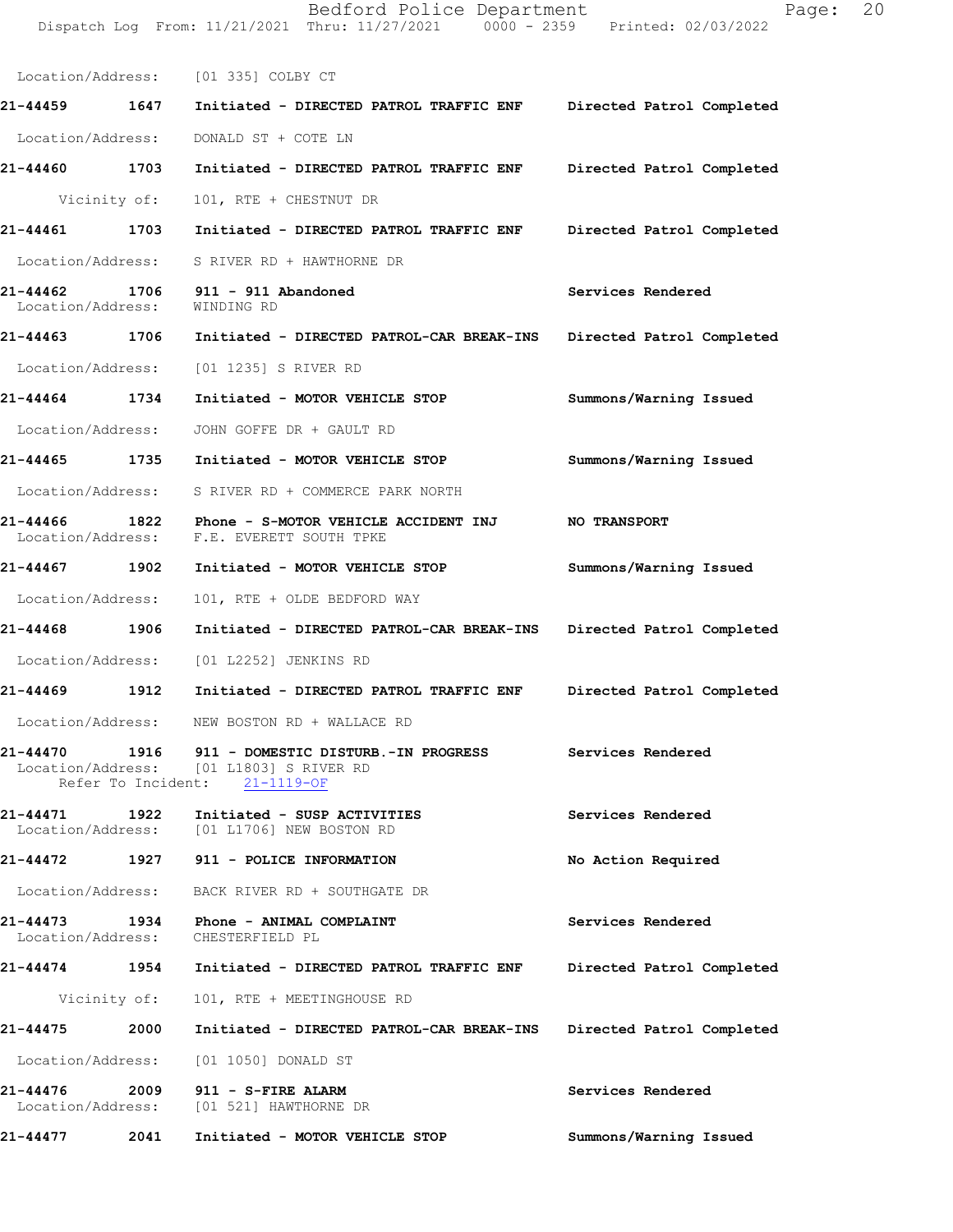|                                                           | Alarm - False                                                                                                                                                                                                                                                                                                                                                                                                                                                                                                                                                                                                                                                                                                                                                                                                                                                                                                                                                                                                                                                                                                      |
|-----------------------------------------------------------|--------------------------------------------------------------------------------------------------------------------------------------------------------------------------------------------------------------------------------------------------------------------------------------------------------------------------------------------------------------------------------------------------------------------------------------------------------------------------------------------------------------------------------------------------------------------------------------------------------------------------------------------------------------------------------------------------------------------------------------------------------------------------------------------------------------------------------------------------------------------------------------------------------------------------------------------------------------------------------------------------------------------------------------------------------------------------------------------------------------------|
|                                                           | Building Checked/Secured                                                                                                                                                                                                                                                                                                                                                                                                                                                                                                                                                                                                                                                                                                                                                                                                                                                                                                                                                                                                                                                                                           |
|                                                           |                                                                                                                                                                                                                                                                                                                                                                                                                                                                                                                                                                                                                                                                                                                                                                                                                                                                                                                                                                                                                                                                                                                    |
|                                                           |                                                                                                                                                                                                                                                                                                                                                                                                                                                                                                                                                                                                                                                                                                                                                                                                                                                                                                                                                                                                                                                                                                                    |
|                                                           |                                                                                                                                                                                                                                                                                                                                                                                                                                                                                                                                                                                                                                                                                                                                                                                                                                                                                                                                                                                                                                                                                                                    |
|                                                           |                                                                                                                                                                                                                                                                                                                                                                                                                                                                                                                                                                                                                                                                                                                                                                                                                                                                                                                                                                                                                                                                                                                    |
|                                                           |                                                                                                                                                                                                                                                                                                                                                                                                                                                                                                                                                                                                                                                                                                                                                                                                                                                                                                                                                                                                                                                                                                                    |
|                                                           | Summons/Warning Issued                                                                                                                                                                                                                                                                                                                                                                                                                                                                                                                                                                                                                                                                                                                                                                                                                                                                                                                                                                                                                                                                                             |
|                                                           |                                                                                                                                                                                                                                                                                                                                                                                                                                                                                                                                                                                                                                                                                                                                                                                                                                                                                                                                                                                                                                                                                                                    |
|                                                           | Summons/Warning Issued                                                                                                                                                                                                                                                                                                                                                                                                                                                                                                                                                                                                                                                                                                                                                                                                                                                                                                                                                                                                                                                                                             |
| 101, RTE + 114 RTE                                        |                                                                                                                                                                                                                                                                                                                                                                                                                                                                                                                                                                                                                                                                                                                                                                                                                                                                                                                                                                                                                                                                                                                    |
|                                                           | Services Rendered                                                                                                                                                                                                                                                                                                                                                                                                                                                                                                                                                                                                                                                                                                                                                                                                                                                                                                                                                                                                                                                                                                  |
|                                                           | Could Not Locate                                                                                                                                                                                                                                                                                                                                                                                                                                                                                                                                                                                                                                                                                                                                                                                                                                                                                                                                                                                                                                                                                                   |
|                                                           | Alarm - False                                                                                                                                                                                                                                                                                                                                                                                                                                                                                                                                                                                                                                                                                                                                                                                                                                                                                                                                                                                                                                                                                                      |
|                                                           | Directed Patrol Completed                                                                                                                                                                                                                                                                                                                                                                                                                                                                                                                                                                                                                                                                                                                                                                                                                                                                                                                                                                                                                                                                                          |
|                                                           |                                                                                                                                                                                                                                                                                                                                                                                                                                                                                                                                                                                                                                                                                                                                                                                                                                                                                                                                                                                                                                                                                                                    |
| Initiated - DIRECTED PATROL DWI Directed Patrol Completed |                                                                                                                                                                                                                                                                                                                                                                                                                                                                                                                                                                                                                                                                                                                                                                                                                                                                                                                                                                                                                                                                                                                    |
|                                                           |                                                                                                                                                                                                                                                                                                                                                                                                                                                                                                                                                                                                                                                                                                                                                                                                                                                                                                                                                                                                                                                                                                                    |
|                                                           | Summons/Warning Issued                                                                                                                                                                                                                                                                                                                                                                                                                                                                                                                                                                                                                                                                                                                                                                                                                                                                                                                                                                                                                                                                                             |
|                                                           |                                                                                                                                                                                                                                                                                                                                                                                                                                                                                                                                                                                                                                                                                                                                                                                                                                                                                                                                                                                                                                                                                                                    |
|                                                           | Location/Address: 114 RTE + WHITE AVE<br>21-44478 2052 911 - S-FIRE ALARM<br>Location/Address: CHATHAM DR<br>21-44479 2101 Initiated - BUILDING CHECK<br>Location/Address: [01 463] NASHUA RD<br>21-44480 2119 Initiated - DIRECTED PATROL DWI Directed Patrol Completed<br>Location/Address: 114 RTE<br>21-44481 2121 Initiated - DIRECTED PATROL DWI Directed Patrol Completed<br>Vicinity of: 101, RTE + HARDY RD<br>21-44482 2127 Initiated - MOTOR VEHICLE STOP<br>Location/Address: 114 RTE + DONALD ST<br>21-44483 2134 Initiated - MOTOR VEHICLE STOP<br>Location/Address:<br>21-44484 2151 Phone - MOTOR VEHICLE ACCIDENT<br>Location/Address: [01 L2122] S RIVER RD<br>21-44485 2211 Phone - DISABLED MOTOR VEHICLE<br>Location/Address: 101, RTE + 114 RTE<br>21-44486 2258 Phone - S-FIRE ALARM<br>Location/Address: [01 2324] RACHEL WAY<br>21-44487 2350 Initiated - DIRECTED PATROL DWI<br>Vicinity of: 101, RTE + CONSTITUTION DR<br>21-44488 2353<br>Location/Address: 101, RTE + MEETINGHOUSE RD<br>21-44489 2357 Initiated - MOTOR VEHICLE STOP<br>Location/Address: 101, RTE + CONSTITUTION DR |

## **For Date: 11/24/2021 - Wednesday**

| 21-44490          | 0001         | Initiated - DIRECTED PATROL DWI | Directed Patrol Completed |
|-------------------|--------------|---------------------------------|---------------------------|
|                   | Vicinity of: | S RIVER RD + BACK RIVER RD      |                           |
| 21-44491          | 0005         | Initiated - MOTOR VEHICLE STOP  | Summons/Warning Issued    |
| Location/Address: |              | BRIAR RD                        |                           |
| 21-44492          | 0011         | Initiated - DIRECTED PATROL DWI | Directed Patrol Completed |
|                   | Vicinity of: | 101, RTE + 114 RTE              |                           |
| 21-44493          | 0015         | Initiated - MOTOR VEHICLE STOP  | Summons/Warning Issued    |
| Location/Address: |              | S RIVER RD + HAWTHORNE DR       |                           |
| $21 - 44494$      | 0022         | Initiated - DIRECTED PATROL DWI | Directed Patrol Completed |
| Location/Address: |              | 101, RTE + WALLACE RD           |                           |
| 21-44495          | 0027         | Initiated - DIRECTED PATROL DWI | Directed Patrol Completed |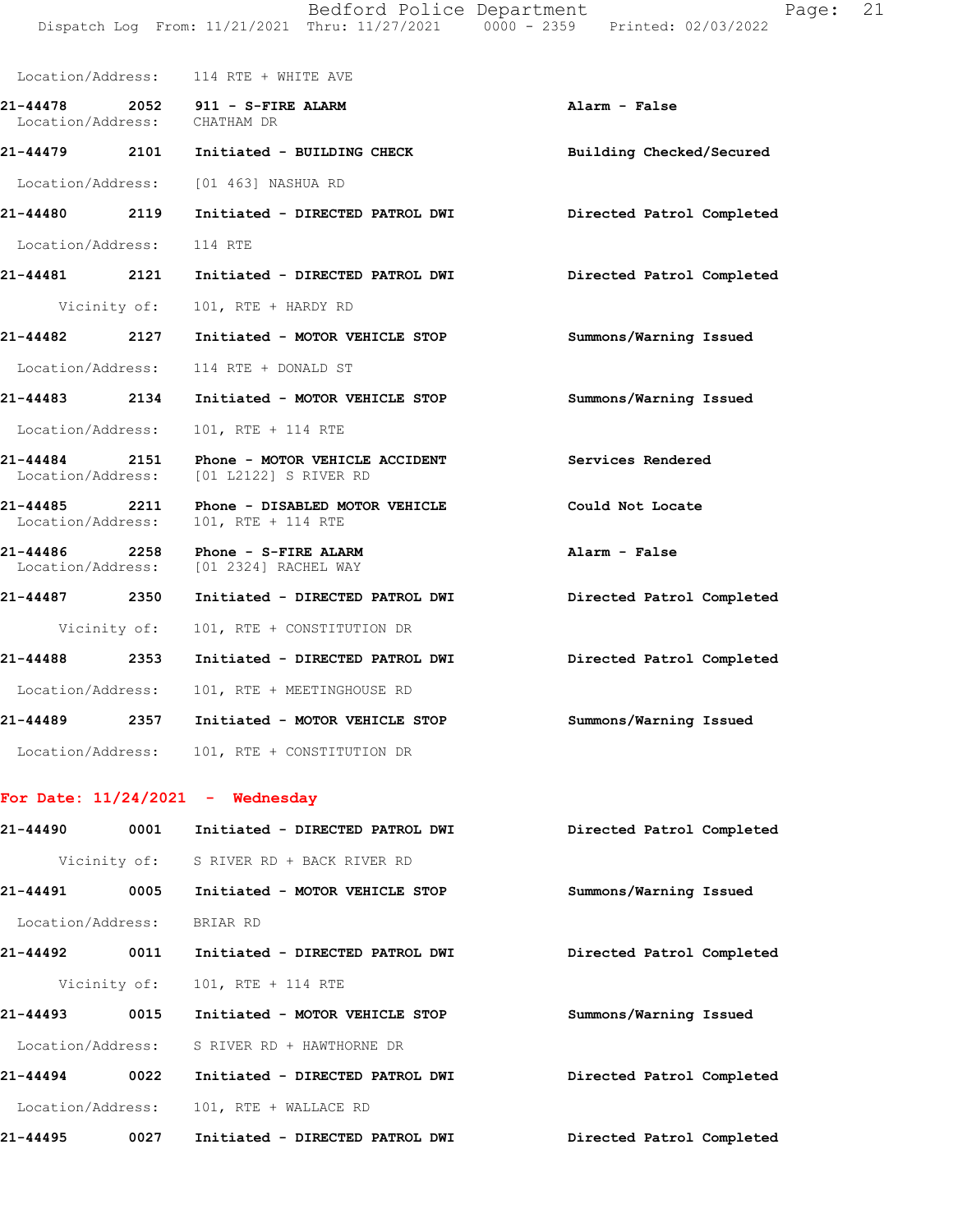|                               |      | Dispatch Log From: 11/21/2021 Thru: 11/27/2021 0000 - 2359 Printed: 02/03/2022 |                           |
|-------------------------------|------|--------------------------------------------------------------------------------|---------------------------|
|                               |      | Vicinity of: NEW BOSTON RD + JOPPA HILL RD                                     |                           |
| 21-44496 0032<br>Vicinity of: |      | Initiated - DIRECTED PATROL DWI<br>S RIVER RD + KILTON RD                      | Could Not Locate          |
| 21-44497 0047                 |      | Initiated - MOTOR VEHICLE STOP                                                 | Summons/Warning Issued    |
| Location/Address:             |      | 101, RTE + PLUMMER ROAD OVERPASS                                               |                           |
| 21-44498 0050                 |      | Initiated - BUILDING CHECK                                                     | Building Checked/Secured  |
| Location/Address:             |      | [01 L2271] S RIVER RD                                                          |                           |
| 21-44499 0050                 |      | Initiated - MOTOR VEHICLE STOP                                                 | Summons/Warning Issued    |
| Location/Address:             |      | S RIVER RD + KILTON RD                                                         |                           |
| 21-44500 0051                 |      | Initiated - MOTOR VEHICLE STOP                                                 | Summons/Warning Issued    |
| Location/Address:             |      | 101, RTE + PLUMMER ROAD OVERPASS                                               |                           |
| 21-44501 0103                 |      | Initiated - DIRECTED PATROL DWI                                                | Directed Patrol Completed |
| Location/Address:             |      | 101, RTE + GREY ROCK RD                                                        |                           |
| 21-44502 0103                 |      | Initiated - DIRECTED PATROL DWI                                                | Directed Patrol Completed |
| Location/Address:             |      | 101, RTE + OLD BEDFORD RD                                                      |                           |
| 21-44503 0106                 |      | Initiated - BUILDING CHECK                                                     | Building Checked/Secured  |
| Location/Address:             |      | $[01 L0000587] 101$ , RTE                                                      |                           |
| 21-44504 0112                 |      | Initiated - DIRECTED PATROL DWI                                                | Directed Patrol Completed |
| Vicinity of:                  |      | S RIVER RD + SUNSET LN                                                         |                           |
| 21-44505 0122                 |      | Initiated - DIRECTED PATROL-CAR BREAK-INS Directed Patrol Completed            |                           |
|                               |      | Vicinity of: LEAVY DR + COOPER LN                                              |                           |
| 21-44506                      | 0134 | Initiated - DIRECTED PATROL-CAR BREAK-INS                                      | Directed Patrol Completed |
|                               |      | Location/Address: [01 L2271] S RIVER RD                                        |                           |
| 21-44507                      | 0134 | Initiated - DIRECTED PATROL DWI                                                | Directed Patrol Completed |
| Location/Address:             |      | 101, RTE + TWIN BROOK LN                                                       |                           |
| 21-44508                      | 0140 | Initiated - BUILDING CHECK                                                     | Building Checked/Secured  |
| Location/Address:             |      | [01 231] OLD BEDFORD RD                                                        |                           |
| 21-44509                      | 0144 | Initiated - BUILDING CHECK                                                     | Building Checked/Secured  |
| Location/Address:             |      | [01 192] NEW BOSTON RD                                                         |                           |
| 21-44510                      | 0153 | Initiated - DIRECTED PATROL BURGLARY                                           | Directed Patrol Completed |
| Location/Address:             |      | [01 163] S RIVER RD                                                            |                           |
| 21-44511                      | 0154 | Initiated - DIRECTED PATROL DWI                                                | Directed Patrol Completed |
| Vicinity of:                  |      | NEW BOSTON RD + WALLACE RD                                                     |                           |
| 21-44512                      | 0154 | Initiated - BUILDING CHECK                                                     | Building Checked/Secured  |
|                               |      | Location/Address: [01 L357] WHITE AVE                                          |                           |
| 21-44513                      | 0156 | Initiated - DIRECTED PATROL BURGLARY                                           | Directed Patrol Completed |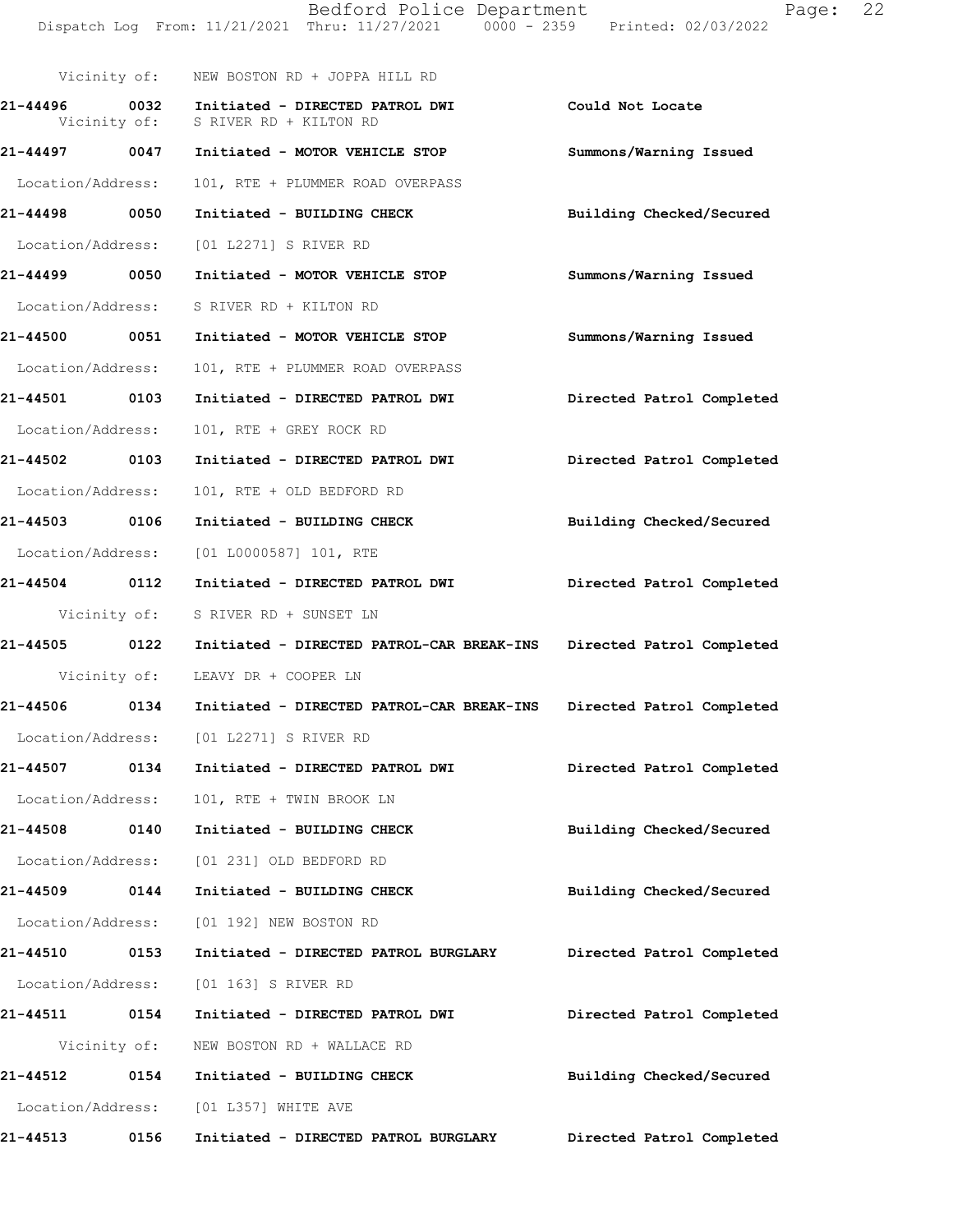Location/Address: [01 294] 101, RTE **21-44514 0210 Initiated - MOTOR VEHICLE STOP Summons/Warning Issued**  Location/Address: 101, RTE + JOPPA HILL RD **21-44515 0220 Initiated - DIRECTED PATROL BURGLARY Directed Patrol Completed**  Location/Address: [01 1277] 101, RTE **21-44516 0226 Initiated - DIRECTED PATROL BURGLARY Directed Patrol Completed**  Location/Address: WALLACE RD + MAGAZINE ST **21-44517 0226 Initiated - BUILDING CHECK Building Checked/Secured**  Location/Address: [01 L1094] S RIVER RD **21-44518 0233 Initiated - DIRECTED PATROL BURGLARY Directed Patrol Completed**  Location/Address: BEALS RD + MCQUADE BROOK RD **21-44519 0257 Initiated - BUILDING CHECK Directed Patrol Completed**  Location/Address: [01 L2295] 101, RTE **21-44520 0259 Initiated - DIRECTED PATROL-CAR BREAK-INS Directed Patrol Completed**  Vicinity of: MEETINGHOUSE RD + OAK DR **21-44521 0331 Initiated - DIRECTED PATROL-CAR BREAK-INS Directed Patrol Completed**  Location/Address: WALLACE RD **21-44522 0331 Initiated - BUILDING CHECK Building Checked/Secured**  Location/Address: [01 L1731] WALLACE RD **21-44523 0337 Initiated - DIRECTED PATROL-CAR BREAK-INS Directed Patrol Completed**  Vicinity of: PALOMINO LN + PLUMMER RD **21-44524 0347 Initiated - DIRECTED PATROL BURGLARY Directed Patrol Completed**  Location/Address: LIBERTY HILL RD + OLDE ENGLISH RD **21-44525 0408 Initiated - DIRECTED PATROL BURGLARY Directed Patrol Completed**  Vicinity of: WALLACE RD + CAMBRIDGE RD **21-44526 0424 Initiated - BUILDING CHECK Directed Patrol Completed**  Location/Address: [01 L0000553] 101, RTE **21-44527 0434 Initiated - DIRECTED PATROL-CAR BREAK-INS Directed Patrol Completed**  Vicinity of: COUNTY RD + BACK RIVER RD **21-44528 0442 Initiated - DIRECTED PATROL BURGLARY Directed Patrol Completed**  Location/Address: GREENFIELD PKWY **21-44529 0511 911 - S-EMERGENCY MEDICAL CALL-CHARL Transported to Elliot Hospital** Location/Address: [01 435] HAWTHORNE DR **21-44530 0537 Initiated - DIRECTED PATROL TRAFFIC ENF Directed Patrol Completed**  Vicinity of: WALLACE RD + NEW BOSTON RD

Dispatch Log From: 11/21/2021 Thru: 11/27/2021 0000 - 2359 Printed: 02/03/2022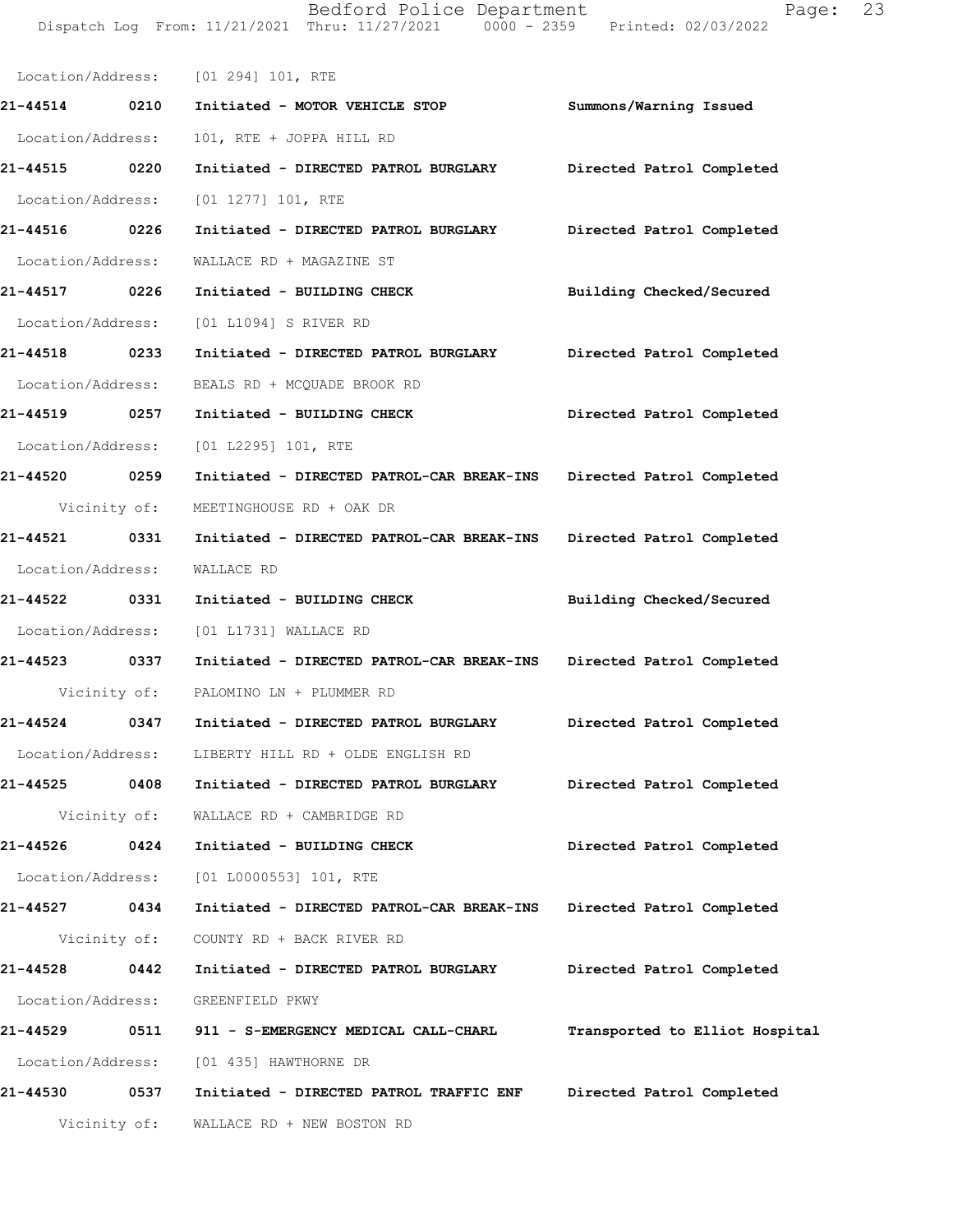Dispatch Log From: 11/21/2021 Thru: 11/27/2021 0000 - 2359 Printed: 02/03/2022 **21-44531 0539 Initiated - DIRECTED PATROL TRAFFIC ENF Directed Patrol Completed**  Vicinity of: S RIVER RD + TECHNOLOGY DR **21-44532 0545 Phone - S-MUTUAL AID-MEDICAL No Action Required**  Location/Address: [05] RIVER RD **21-44533 0548 Initiated - DIRECTED PATROL TRAFFIC ENF Directed Patrol Completed**  Location/Address: 101, RTE + HITCHING POST LN **21-44534 0607 Phone - ALARM,BURGLAR Alarm - False**  Location/Address: [01 1531] S RIVER RD **21-44535 0608 Initiated - DIRECTED PATROL ACCIDENTS Directed Patrol Completed**  Vicinity of: 101, RTE + OLD BEDFORD RD **21-44536 0629 Phone - ALARM,BURGLAR Alarm - False**  Location/Address: [01 1531] S RIVER RD **21-44537 0724 Initiated - DIRECTED PATROL TRAFFIC ENF Directed Patrol Completed**  Location/Address: 101, RTE + KAHLIKO LN **21-44538 0729 Initiated - DIRECTED PATROL TRAFFIC ENF Directed Patrol Completed**  Location/Address: S RIVER RD + KILTON RD **21-44539 0729 Initiated - DIRECTED PATROL TRAFFIC ENF Directed Patrol Completed**  Location/Address: 114 RTE + DONALD ST **21-44540 0731 Initiated - DIRECTED PATROL TRAFFIC ENF Directed Patrol Completed**  Location/Address: HAWTHORNE DR + S RIVER RD **21-44541 0756 Initiated - DIRECTED PATROL TRAFFIC ENF Directed Patrol Completed**  Location/Address: [01 L2447] 101, RTE **21-44542 0801 Initiated - DIRECTED PATROL ACCIDENTS Directed Patrol Completed**  Location/Address: 114 RTE + 101, RTE **21-44543 0801 Initiated - DIRECTED PATROL TRAFFIC ENF Directed Patrol Completed**  Location/Address: S RIVER RD + WASHINGTON PL **21-44544 0804 Initiated - DIRECTED PATROL ACCIDENTS Directed Patrol Completed**  Location/Address: BACK RIVER RD + S RIVER RD **21-44545 0810 Initiated - MOTOR VEHICLE STOP Summons/Warning Issued**  Location/Address: S RIVER RD + EAST POINT DR **21-44546 0813 Initiated - MOTOR VEHICLE STOP Summons/Warning Issued**  Location/Address: S RIVER RD + RIDGEWOOD RD **21-44547 0825 Initiated - MOTOR VEHICLE STOP Summons/Warning Issued**  Location/Address: 101, RTE + HARDY RD **21-44548 0833 Initiated - DIRECTED PATROL TRAFFIC ENF Directed Patrol Completed**  Location/Address: 101, RTE + COVENANT WAY **21-44549 0838 Initiated - DIRECTED PATROL TRAFFIC ENF Directed Patrol Completed**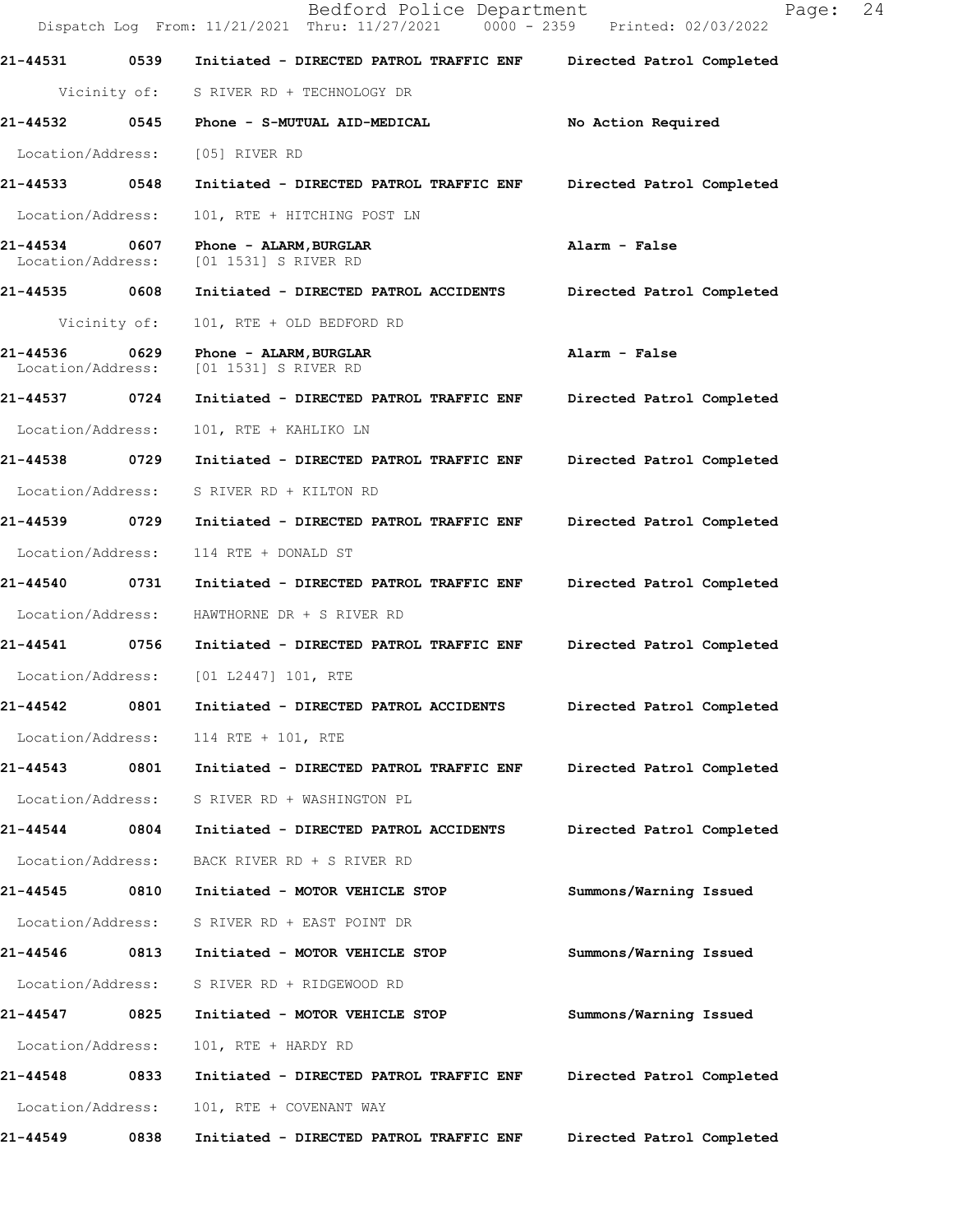|                                    |      | Bedford Police Department<br>Dispatch Log From: 11/21/2021 Thru: 11/27/2021 0000 - 2359 Printed: 02/03/2022 | Page:                          | 25 |
|------------------------------------|------|-------------------------------------------------------------------------------------------------------------|--------------------------------|----|
|                                    |      | Location/Address: S RIVER RD + UPJOHN ST                                                                    |                                |    |
|                                    |      | 21-44550 0840 Initiated - DIRECTED PATROL TRAFFIC ENF                                                       | Directed Patrol Completed      |    |
|                                    |      | Location/Address: BACK RIVER RD + SILVER SPRING DR                                                          |                                |    |
|                                    |      | 21-44551 0846 Initiated - MOTOR VEHICLE STOP                                                                | Summons/Warning Issued         |    |
| Location/Address:                  |      | 101, RTE                                                                                                    |                                |    |
| 21-44552 0849                      |      | Initiated - MOTOR VEHICLE STOP                                                                              | Summons/Warning Issued         |    |
|                                    |      | Location/Address: PALOMINO LN + ATWOOD LN                                                                   |                                |    |
|                                    |      | 21-44553 0853 Initiated - MOTOR VEHICLE STOP                                                                | Summons/Warning Issued         |    |
| Location/Address:                  |      | S RIVER RD + WASHINGTON PL                                                                                  |                                |    |
| 21-44554                           |      | 0857 Phone - SUSP ACTIVITIES<br>Location/Address: [01 2032] RUNDLETT HILL RD                                | Services Rendered              |    |
|                                    |      | 21-44555 0905 Initiated - MOTOR VEHICLE STOP                                                                | Summons/Warning Issued         |    |
| Location/Address:                  |      | 101, RTE                                                                                                    |                                |    |
| 21-44556 0913<br>Location/Address: |      | Initiated - MOTOR VEHICLE STOP<br>KILTON RD                                                                 | NO PAPERWORK                   |    |
|                                    |      | 21-44557 0933 Phone - POLICE INFORMATION<br>Location/Address: [01 474] CONSTITUTION DR                      | Investigated                   |    |
| 21-44558 0937                      |      | Initiated - MOTOR VEHICLE STOP                                                                              | Summons/Warning Issued         |    |
| Location/Address:                  |      | 101, RTE                                                                                                    |                                |    |
|                                    |      | 21-44559 0941 Initiated - MOTOR VEHICLE STOP                                                                | Summons/Warning Issued         |    |
|                                    |      | Location/Address: S RIVER RD + PALOMINO LN                                                                  |                                |    |
| Location/Address:                  |      | 21-44561 0948 Phone - DISABLED MOTOR VEHICLE<br>RAY WIEZOREK WEST DR + S RIVER RD                           | Could Not Locate               |    |
| 21-44560                           | 0949 | Initiated - MOTOR VEHICLE STOP                                                                              | Summons/Warning Issued         |    |
| Location/Address:                  |      | S RIVER RD + BACK RIVER RD                                                                                  |                                |    |
| 21-44562<br>Location/Address:      | 0954 | Phone - ASSIST OTHER AGENCY<br>HAZEN RD                                                                     | Services Rendered              |    |
| 21-44563                           | 0956 | Initiated - DIRECTED PATROL-CAR BREAK-INS                                                                   | Directed Patrol Completed      |    |
| Location/Address:                  |      | [01 L2252] JENKINS RD                                                                                       |                                |    |
| 21-44564                           | 1003 | 911 - S-EMERGENCY MEDICAL CALL-CHARL                                                                        | Transported to Elliot Hospital |    |
| Location/Address:                  |      | [01 1489] LEAVY DR                                                                                          |                                |    |
| 21-44565                           | 1012 | Initiated - DIRECTED PATROL-CAR BREAK-INS                                                                   | Directed Patrol Completed      |    |
| Location/Address:                  |      | [01 1312] S RIVER RD                                                                                        |                                |    |
| 21-44566                           | 1037 | Initiated - DIRECTED PATROL-CAR BREAK-INS                                                                   | Directed Patrol Completed      |    |
| Location/Address:                  |      | $[01 1277] 101$ , RTE                                                                                       |                                |    |
| 21-44567                           | 1045 | Initiated - DIRECTED PATROL-CAR BREAK-INS                                                                   | Directed Patrol Completed      |    |
| Location/Address:                  |      | DONALD ST                                                                                                   |                                |    |
| 21-44568                           | 1053 | Initiated - DIRECTED PATROL-CAR BREAK-INS                                                                   | Directed Patrol Completed      |    |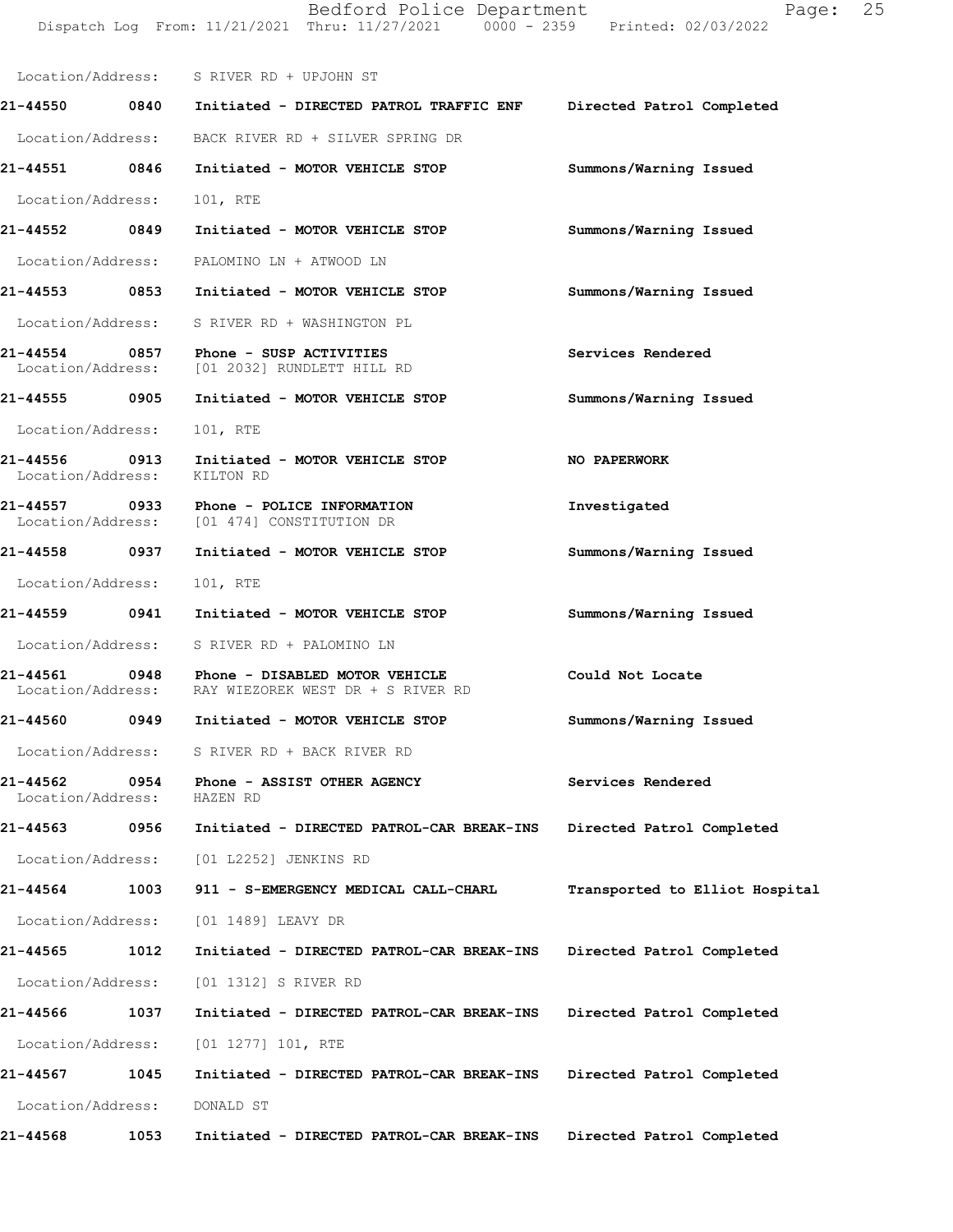Dispatch Log From: 11/21/2021 Thru: 11/27/2021 0000 - 2359 Printed: 02/03/2022 Location/Address: [01 L1562] KILTON RD **21-44569 1057 Phone - ANIMAL COMPLAINT Services Rendered**  Location/Address: **21-44570 1107 Initiated - DIRECTED PATROL-CAR BREAK-INS Directed Patrol Completed**  Location/Address: [01 709] 101, RTE **21-44571 1109 Phone - THEFT Directed Patrol Completed**  Location/Address: [01 2198] OLD BEDFORD RD **21-44572 1120 Phone - CHECK THE WELFARE Investigated**  Location/Address: [01 L0000787] S RIVER RD Refer To Incident: 21-1121-OF **21-44573 1123 Phone - ALARM,BURGLAR Alarm - False**  [01 L1757] RICE LN **21-44574 1135 911 - S-EMERGENCY MEDICAL CALL-ALPHA TRANSPORTED TO CMC HOSPITAL**  Location/Address: [01 435] HAWTHORNE DR **21-44575 1244 Phone - ALARM,BURGLAR Alarm - False**  [01 2350] WILKINS STREET EXT **21-44576 1255 Initiated - DIRECTED PATROL-CAR BREAK-INS Directed Patrol Completed**  Location/Address: [01 L1804] S RIVER RD **21-44577 1256 Initiated - DIRECTED PATROL-CAR BREAK-INS Directed Patrol Completed**  Location/Address: [01 1235] S RIVER RD **21-44578 1300 Initiated - DIRECTED PATROL-CAR BREAK-INS Directed Patrol Completed**  Location/Address: [01 L0000587] 101, RTE **21-44579 1321 Initiated - DIRECTED PATROL-CAR BREAK-INS Directed Patrol Completed**  Location/Address: HAWTHORNE DR **21-44580 1326 Initiated - DIRECTED PATROL TRAFFIC ENF Directed Patrol Completed**  Location/Address: 101, RTE + OLD BEDFORD RD **21-44581 1326 Initiated - MOTOR VEHICLE STOP Summons/Warning Issued**  Location/Address: S RIVER RD + CEDARWOOD DR **21-44582 1328 Initiated - MOTOR VEHICLE STOP Summons/Warning Issued**  Location/Address: 101, RTE + GREY ROCK RD **21-44583 1332 Initiated - DIRECTED PATROL TRAFFIC ENF Directed Patrol Completed**  Location/Address: S RIVER RD + HULL RD **21-44584 1345 Initiated - DIRECTED PATROL TRAFFIC ENF Directed Patrol Completed**  Location/Address: 101, RTE + PINECREST DR **21-44585 1346 Initiated - MOTOR VEHICLE STOP Summons/Warning Issued**  Location/Address: OLD BEDFORD RD + 101, RTE **21-44586 1350 Initiated - MOTOR VEHICLE STOP Summons/Warning Issued** 

Location/Address: S RIVER RD + MEETINGHOUSE RD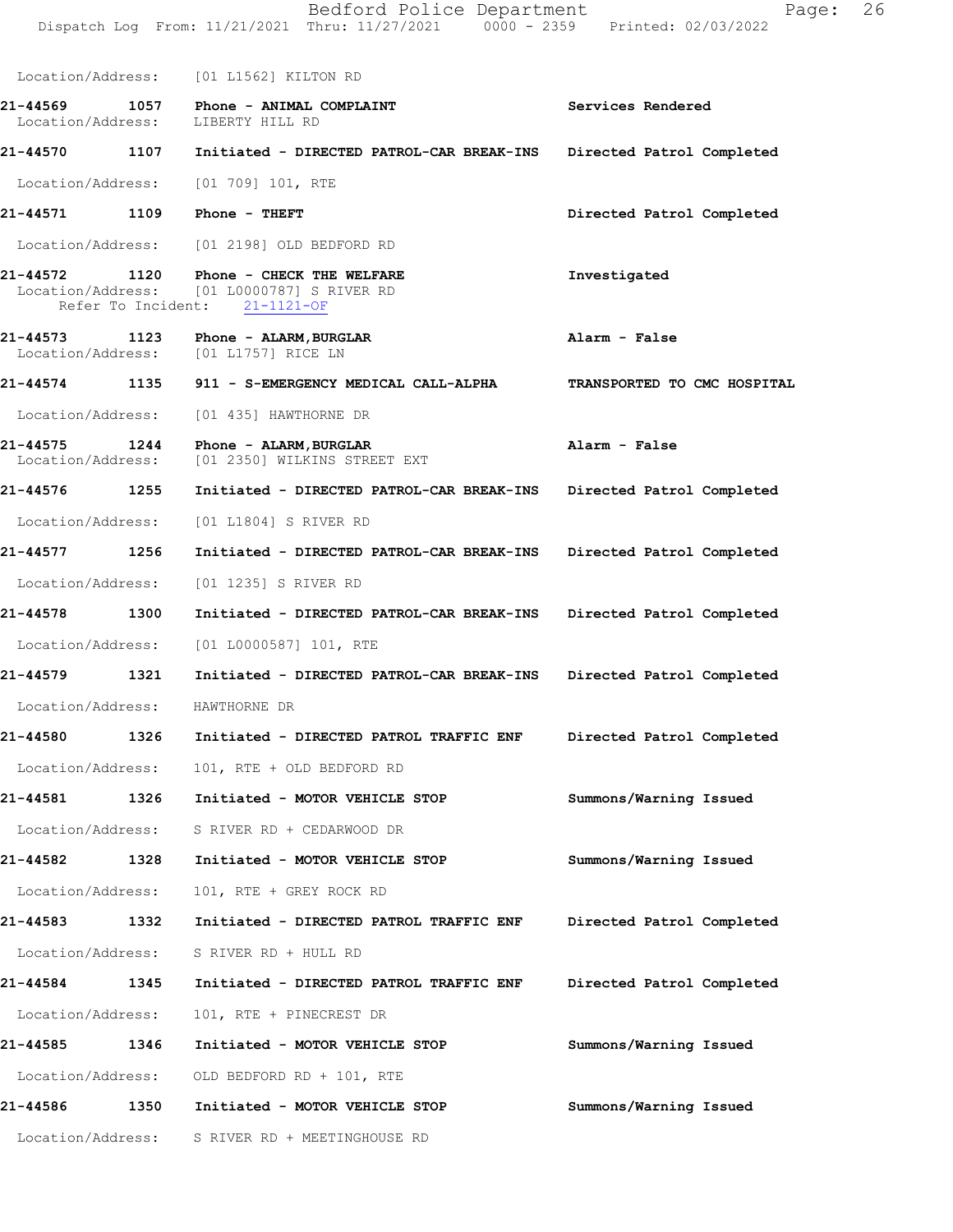| 21-44587 1355 911 - GUNSHOT<br>Location/Address: CHAMPAGNE TER |      |                                                                                     | Services Rendered           |
|----------------------------------------------------------------|------|-------------------------------------------------------------------------------------|-----------------------------|
|                                                                |      | 21-44588 1357 Phone - S-MUTUAL AID-MEDICAL                                          | No Action Required          |
| Location/Address: [07] RIMMON ST                               |      |                                                                                     |                             |
| 21-44589 1407                                                  |      | Initiated - MOTOR VEHICLE STOP                                                      | Summons/Warning Issued      |
| Location/Address:                                              |      | 101, RTE                                                                            |                             |
| 21-44590 1419                                                  |      | Initiated - MOTOR VEHICLE STOP                                                      | Summons/Warning Issued      |
| Location/Address:                                              |      | 101, RTE + OLD BEDFORD RD                                                           |                             |
|                                                                |      | 21-44591 1423 911 - MOTOR VEHICLE ACCIDENT<br>Location/Address: [01 1050] DONALD ST | Services Rendered           |
|                                                                |      | Location/Address: [01 L2493] CHURCH RD                                              | Services Rendered           |
| 21-44593 1513                                                  |      | Initiated - DIRECTED PATROL TRAFFIC ENF                                             | Directed Patrol Completed   |
|                                                                |      | Vicinity of: S RIVER RD + MEETINGHOUSE RD                                           |                             |
| 21-44594 1533                                                  |      | Initiated - DIRECTED PATROL TRAFFIC ENF Directed Patrol Completed                   |                             |
| Location/Address:                                              |      | WALLACE RD + GREENFIELD PKWY                                                        |                             |
|                                                                |      | 21-44595 1534 Initiated - DIRECTED PATROL TRAFFIC ENF                               | Directed Patrol Completed   |
|                                                                |      | Vicinity of: S RIVER RD + KILTON RD                                                 |                             |
| 21-44596 1555                                                  |      | Phone - DISORDERLY CONDUCT<br>Location/Address: [01 2351] EASTMAN AVE               | Services Rendered           |
| 21-44597 1608                                                  |      | Initiated - MOTOR VEHICLE STOP                                                      | Summons/Warning Issued      |
|                                                                |      | Location/Address: [01 67] DONALD ST                                                 |                             |
| 21-44598                                                       | 1616 | Phone - MOTOR VEHICLE ACCIDENT<br>Location/Address: [01 L241] 101, RTE              | Services Rendered           |
| 21-44599 1617                                                  |      | Initiated - DIRECTED PATROL-CAR BREAK-INS                                           | Directed Patrol Completed   |
|                                                                |      | Location/Address: [01 L1804] S RIVER RD                                             |                             |
| 21-44600                                                       | 1618 | Initiated - DIRECTED PATROL TRAFFIC ENF                                             | Directed Patrol Completed   |
| Location/Address:                                              |      | 101, RTE + COVENANT WAY                                                             |                             |
| 21-44601                                                       | 1634 | 911 - S-EMERGENCY MEDICAL CALL-BRAVO                                                | TRANSPORTED TO CMC HOSPITAL |
| Location/Address:                                              |      | [01 392] COLBY CT                                                                   |                             |
| 21-44602                                                       | 1639 | Phone - POLICE INFORMATION                                                          | No Action Required          |
| Location/Address:                                              |      | [04] BEDFORD RD + BACK RIVER                                                        |                             |
| 21-44603<br>Location/Address:                                  | 1640 | Phone - DOG COMPLAINT<br>BRAEBURN CT                                                | Could Not Locate            |
| 21-44604                                                       | 1643 | Initiated - DIRECTED PATROL TRAFFIC ENF                                             | Directed Patrol Completed   |
| Location/Address:                                              |      | NASHUA RD + COUNTY RD                                                               |                             |

**21-44605 1646 Phone - SUSP ACTIVITIES Services Rendered**  Location/Address: [01 L380] S RIVER RD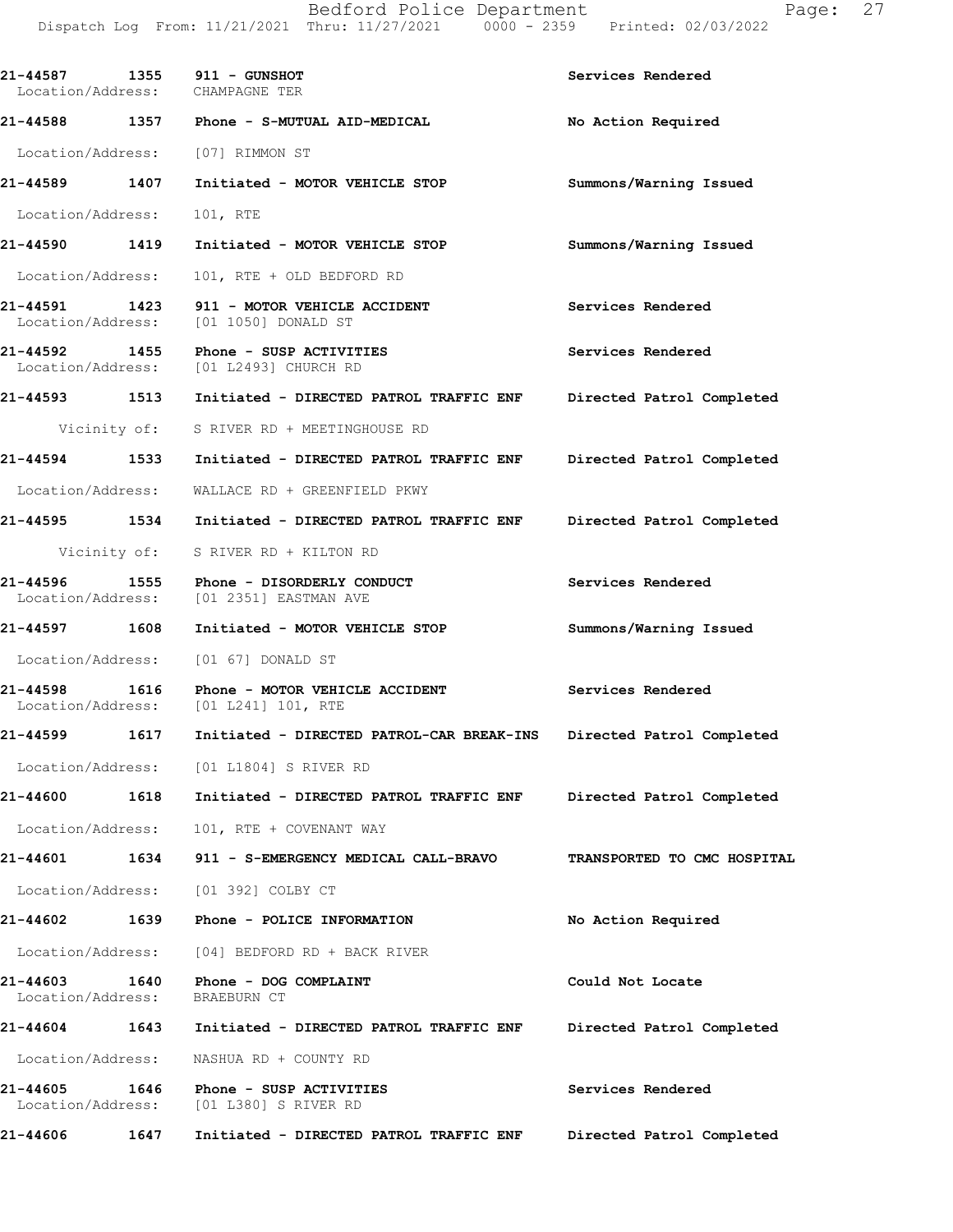|                               |      | Bedford Police Department<br>Dispatch Log From: 11/21/2021 Thru: 11/27/2021 0000 - 2359 Printed: 02/03/2022 | Page:                          | 28 |
|-------------------------------|------|-------------------------------------------------------------------------------------------------------------|--------------------------------|----|
|                               |      | Vicinity of: S RIVER RD + RIDGEWOOD RD                                                                      |                                |    |
|                               |      | 21-44607 1649 Initiated - DIRECTED PATROL TRAFFIC ENF Directed Patrol Completed                             |                                |    |
|                               |      | Location/Address: 114 RTE + NEW BOSTON RD                                                                   |                                |    |
| 21-44608 1651                 |      | Initiated - MOTOR VEHICLE STOP                                                                              | Summons/Warning Issued         |    |
| Location/Address:             |      | WALLACE RD                                                                                                  |                                |    |
|                               |      | 21-44609 1652 Initiated - MOTOR VEHICLE STOP                                                                | Summons/Warning Issued         |    |
| Location/Address:             |      | NASHUA RD + COUNTY RD                                                                                       |                                |    |
|                               |      | 21-44610 1728 Initiated - DIRECTED PATROL TRAFFIC ENF                                                       | Directed Patrol Completed      |    |
|                               |      | Vicinity of: S RIVER RD + BACK RIVER RD                                                                     |                                |    |
|                               |      | 21-44611 1736 Other - BOLO                                                                                  | No Action Required             |    |
|                               |      | Location: [07] AREA OF SECOND STREET                                                                        |                                |    |
|                               |      | 21-44612 1736 Initiated - MOTOR VEHICLE STOP                                                                | Summons/Warning Issued         |    |
|                               |      | Location/Address: BACK RIVER RD + CAMP RD                                                                   |                                |    |
|                               |      | 21-44613 1742 Phone - LOST PROPERTY<br>Location/Address: [01 629] NEW BOSTON RD                             | Could Not Locate               |    |
|                               |      | 21-44614 1749 Initiated - DIRECTED PATROL-CAR BREAK-INS                                                     | Directed Patrol Completed      |    |
| Location/Address:             |      | LEAVY DR                                                                                                    |                                |    |
|                               |      | 21-44615 1752 Phone - CHECK THE WELFARE<br>Location/Address: BACK RIVER RD + SMITH RD                       | Services Rendered              |    |
|                               |      | 21-44616 1813 Initiated - MOTOR VEHICLE STOP                                                                | Summons/Warning Issued         |    |
|                               |      | Location/Address: [01 232] LIBERTY HILL RD                                                                  |                                |    |
| 21-44617<br>Location/Address: | 1815 | 911 - MOTOR VEHICLE ACC-SPECIAL CIR.<br>[01 L888] 101, RTE                                                  | Investigated                   |    |
| 21-44618                      | 1816 | Initiated - DIRECTED PATROL-CAR BREAK-INS                                                                   | Directed Patrol Completed      |    |
| Location/Address:             |      | [01 1235] S RIVER RD                                                                                        |                                |    |
| 21-44619<br>Location/Address: | 1827 | Phone - MOTOR VEHICLE ACCIDENT<br>101, RTE + HUNTERS RD                                                     | Services Rendered              |    |
| 21-44620 1841                 |      | Initiated - DIRECTED PATROL-CAR BREAK-INS                                                                   | Directed Patrol Completed      |    |
| Location/Address:             |      | [01 L1804] S RIVER RD                                                                                       |                                |    |
| 21-44621<br>Location/Address: | 1847 | Phone - MOTOR VEHICLE ACCIDENT<br>S RIVER RD + BACK RIVER RD                                                | Services Rendered              |    |
| 21-44622 1852                 |      | 911 - S-EMERGENCY MEDICAL CALL-CHARL                                                                        | Transported to Elliot Hospital |    |
| Location/Address:             |      | [01 334] 101, RTE                                                                                           |                                |    |
| 21-44623 1914                 |      | Initiated - DIRECTED PATROL DWI                                                                             | Directed Patrol Completed      |    |
| Location/Address:             |      | S RIVER RD + COLBY CT                                                                                       |                                |    |
| 21-44624                      | 1917 | Initiated - MOTOR VEHICLE STOP                                                                              | Summons/Warning Issued         |    |
| Location/Address:             |      | BOYNTON ST                                                                                                  |                                |    |
| 21-44625                      | 1929 | Initiated - MOTOR VEHICLE STOP                                                                              | Summons/Warning Issued         |    |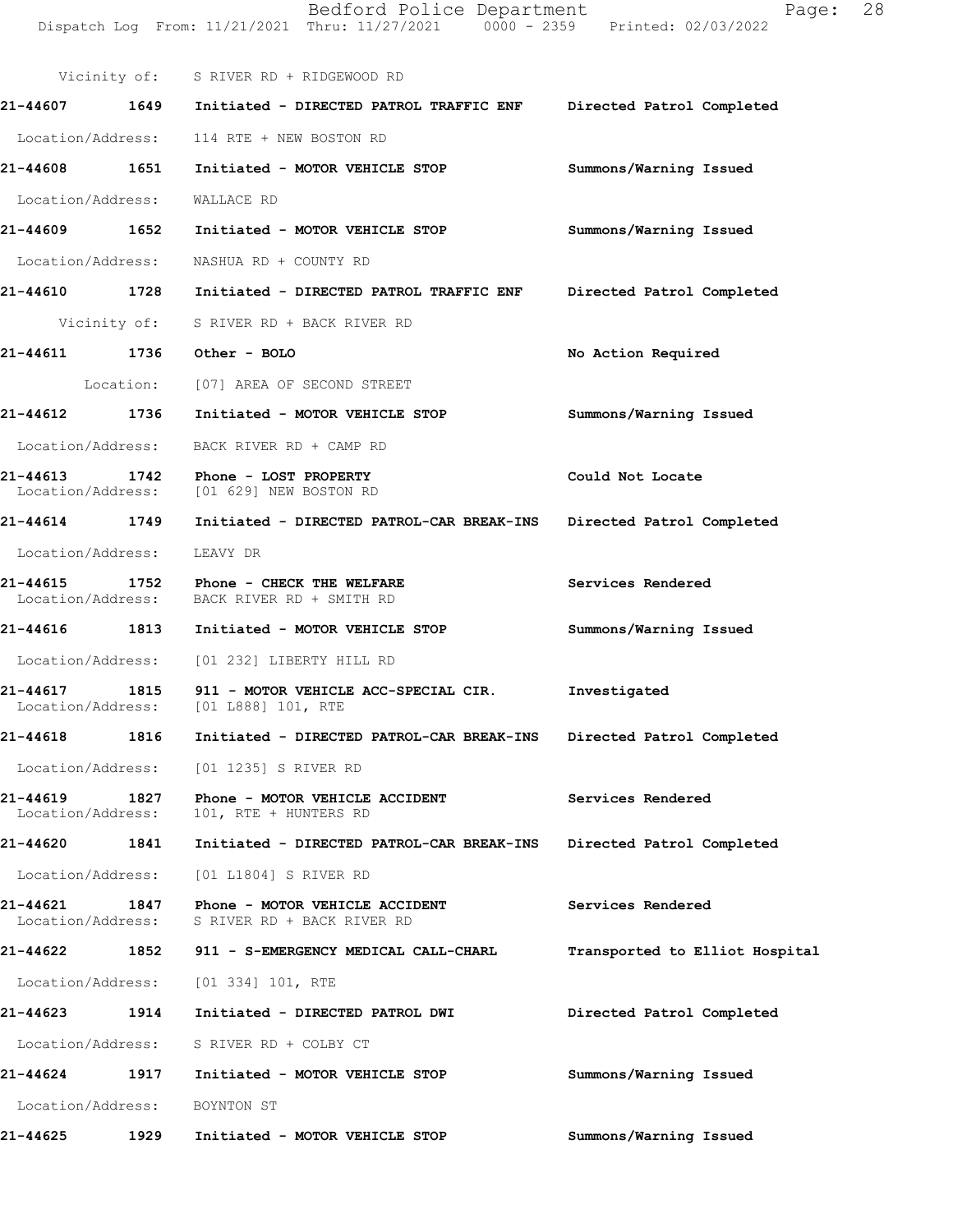Bedford Police Department Fage: 29 Dispatch Log From: 11/21/2021 Thru: 11/27/2021 0000 - 2359 Printed: 02/03/2022

|                   |      | Location/Address: S RIVER RD                              |                           |
|-------------------|------|-----------------------------------------------------------|---------------------------|
|                   |      | 21-44626 1934 Initiated - MOTOR VEHICLE STOP              | Summons/Warning Issued    |
|                   |      | Location/Address: [01 L1804] S RIVER RD                   |                           |
| 21-44627 1950     |      | Initiated - DIRECTED PATROL DWI Directed Patrol Completed |                           |
|                   |      | Location/Address: S RIVER RD + KILTON RD                  |                           |
|                   |      | 21-44628 1952 Initiated - MOTOR VEHICLE STOP              | Summons/Warning Issued    |
|                   |      | Location/Address: S RIVER RD + CLUB ACRE LN               |                           |
| 21-44629 2000     |      | Initiated - DIRECTED PATROL DWI Building Checked/Secured  |                           |
| Location/Address: |      | 101, RTE + CONSTITUTION DR                                |                           |
|                   |      | 21-44630  2002 Initiated - DIRECTED PATROL DWI            | Directed Patrol Completed |
|                   |      | Vicinity of: S RIVER RD + AUTUMN LN                       |                           |
| 21-44631 2009     |      | Initiated - DIRECTED PATROL DWI                           | Directed Patrol Completed |
|                   |      | Location/Address: WALLACE RD + NASHUA RD                  |                           |
| 21-44633 2009     |      | Initiated - DIRECTED PATROL DWI Directed Patrol Completed |                           |
| Location/Address: |      | 101, RTE + MEETINGHOUSE RD                                |                           |
|                   |      | 21-44632 2013 Initiated - DIRECTED PATROL DWI             | Directed Patrol Completed |
|                   |      | Location/Address: S RIVER RD + MEETINGHOUSE RD            |                           |
| 21-44634 2024     |      | Initiated - MOTOR VEHICLE STOP                            | Summons/Warning Issued    |
| Location/Address: |      | 101, RTE + CHESTNUT DR                                    |                           |
| 21-44635 2038     |      | Initiated - MOTOR VEHICLE STOP                            | Summons/Warning Issued    |
|                   |      | Location/Address: S RIVER RD                              |                           |
|                   |      | 21-44636 2039 Initiated - MOTOR VEHICLE STOP              | Summons/Warning Issued    |
|                   |      | Location/Address: N AMHERST RD + HARDY RD                 |                           |
|                   |      | 21-44637 2056 Initiated - DIRECTED PATROL DWI             | Directed Patrol Completed |
|                   |      | Vicinity of: S RIVER RD + CLUB ACRE LN                    |                           |
| 21-44638 2056     |      | Initiated - DIRECTED PATROL DWI                           | Directed Patrol Completed |
| Location/Address: |      | MEETINGHOUSE RD + OAK DR                                  |                           |
| 21-44639 2058     |      | Initiated - MOTOR VEHICLE STOP                            | Summons/Warning Issued    |
| Location/Address: |      | S RIVER RD + HAWTHORNE DR                                 |                           |
| 21-44640          | 2127 | Initiated - DIRECTED PATROL DWI                           | Directed Patrol Completed |
| Location/Address: |      | BOYNTON ST + 114 RTE                                      |                           |
| 21-44641 2133     |      | Initiated - DIRECTED PATROL DWI                           | Directed Patrol Completed |
|                   |      | Vicinity of: S RIVER RD + HAWTHORNE DR                    |                           |
| 21-44642 2136     |      | Initiated - DIRECTED PATROL DWI                           | Directed Patrol Completed |
| Location/Address: |      | 101, RTE + NASHUA RD                                      |                           |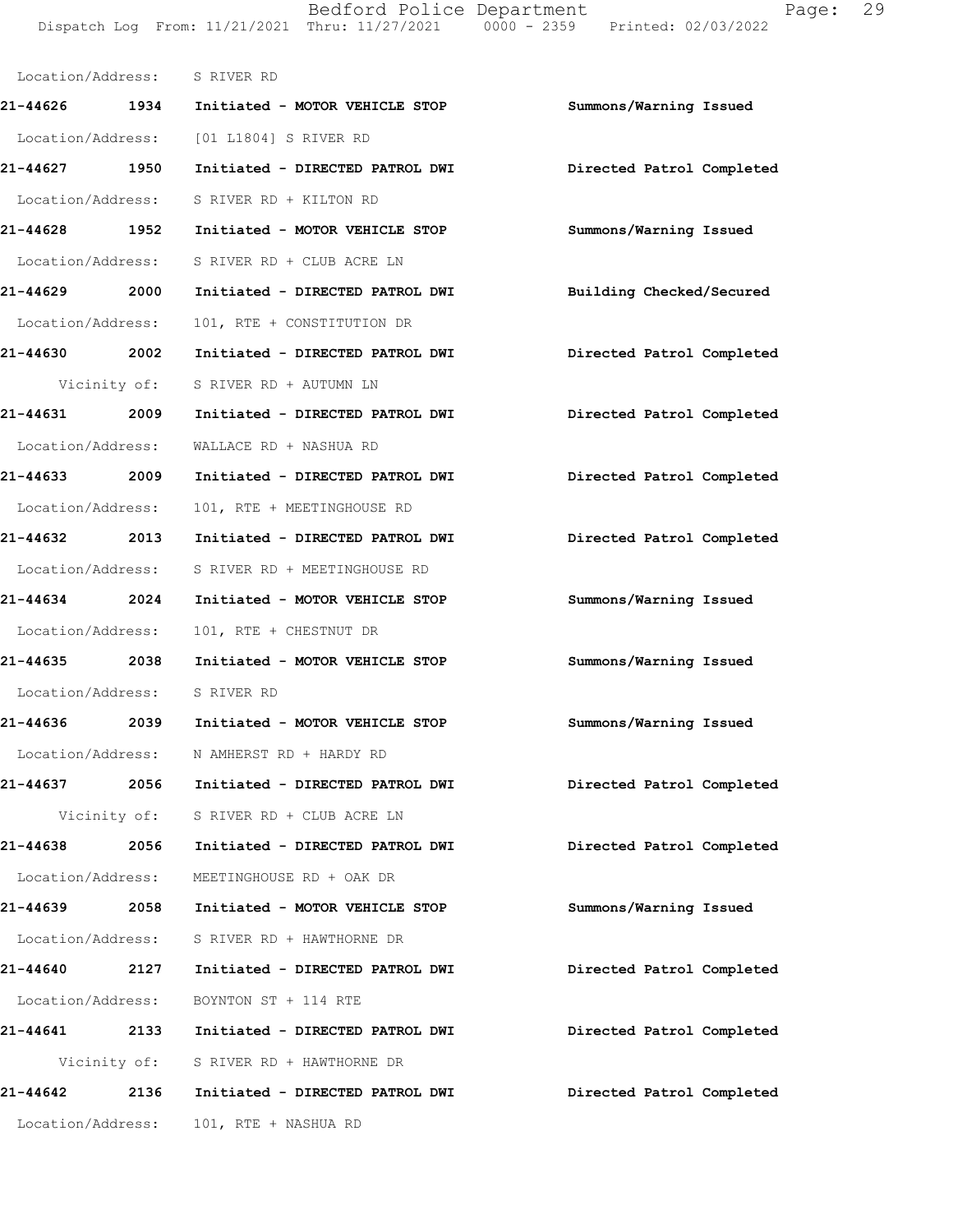|                                  | Bedford Police Department<br>Dispatch Log From: 11/21/2021 Thru: 11/27/2021 0000 - 2359 Printed: 02/03/2022 |                           |
|----------------------------------|-------------------------------------------------------------------------------------------------------------|---------------------------|
|                                  | 21-44643 2139 Initiated - SUSP ACTIVITIES<br>Location/Address: MOORES CROSSING RD                           | Services Rendered         |
|                                  | 21-44644 2156 Initiated - MOTOR VEHICLE STOP                                                                | Summons/Warning Issued    |
|                                  | Location/Address: 114 RTE + OLD BEDFORD ROAD OVERPASS                                                       |                           |
| 21-44645 2204                    | Initiated - MOTOR VEHICLE STOP                                                                              | Summons/Warning Issued    |
|                                  | Location/Address: [01 L2471] S RIVER RD                                                                     |                           |
| 21-44646 2214                    | Initiated - MOTOR VEHICLE STOP                                                                              | Summons/Warning Issued    |
| Location/Address:                | 101, RTE                                                                                                    |                           |
| Location/Address:                | 21-44647 2243 911 - SUSP ACTIVITIES-IN PROGRESS<br>101, RTE                                                 | Services Rendered         |
|                                  | 21-44648 2309 Phone - ALARM, BURGLAR                                                                        | Alarm- correct code/reset |
|                                  | Location/Address: [01 1050] DONALD ST                                                                       |                           |
| 21-44649 2318                    | Initiated - DIRECTED PATROL DWI Directed Patrol Completed                                                   |                           |
| Vicinity of:                     | 101, RTE + WALLACE RD                                                                                       |                           |
| 21-44650 2329                    | Initiated - DIRECTED PATROL DWI                                                                             | Directed Patrol Completed |
| Location/Address:                | S RIVER RD + KILTON RD                                                                                      |                           |
| 21-44651 2331                    | Initiated - BUILDING CHECK                                                                                  | Directed Patrol Completed |
| Location/Address:                | [01 L2271] S RIVER RD                                                                                       |                           |
| 21-44652 2334                    | Initiated - MOTOR VEHICLE STOP                                                                              | Summons/Warning Issued    |
| Location/Address:                | 101, RTE + JOPPA HILL RD                                                                                    |                           |
|                                  | 21-44653 2342 Initiated - MOTOR VEHICLE STOP                                                                | Summons/Warning Issued    |
|                                  | Location/Address: S RIVER RD + MEETINGHOUSE RD                                                              |                           |
| 21-44654<br>2347<br>Vicinity of: | Initiated - DIRECTED PATROL DWI<br>101, RTE + COVENANT WAY                                                  | Alarm - False             |
|                                  | 21-44655 2358 Initiated - MOTOR VEHICLE STOP                                                                | Summons/Warning Issued    |
|                                  | Location/Address: S RIVER RD + CLUB ACRE LN                                                                 |                           |
|                                  | For Date: $11/25/2021$ - Thursday                                                                           |                           |
| 21-44656<br>0000                 | Initiated - MOTOR VEHICLE STOP                                                                              | Summons/Warning Issued    |
| Location/Address:                | 101, RTE + 114 RTE                                                                                          |                           |
| 21-44657<br>0004                 | Initiated - MOTOR VEHICLE STOP                                                                              | Summons/Warning Issued    |
| Location/Address:                | 101, RTE + CHESTNUT DR                                                                                      |                           |
| 21-44658<br>0012                 | Initiated - MOTOR VEHICLE STOP                                                                              | Summons/Warning Issued    |
| Location/Address:                | 101, RTE + F.E. EVERETT SOUTH TPKE                                                                          |                           |
| 21-44659                         | 0013<br>Initiated - DIRECTED PATROL DWI                                                                     | Directed Patrol Completed |
| Location/Address:                | 101, RTE + MEETINGHOUSE RD                                                                                  |                           |
| 21-44660                         | 0017<br>Initiated - MOTOR VEHICLE STOP                                                                      | Summons/Warning Issued    |

Location/Address: S RIVER RD + BACK RIVER RD

Page: 30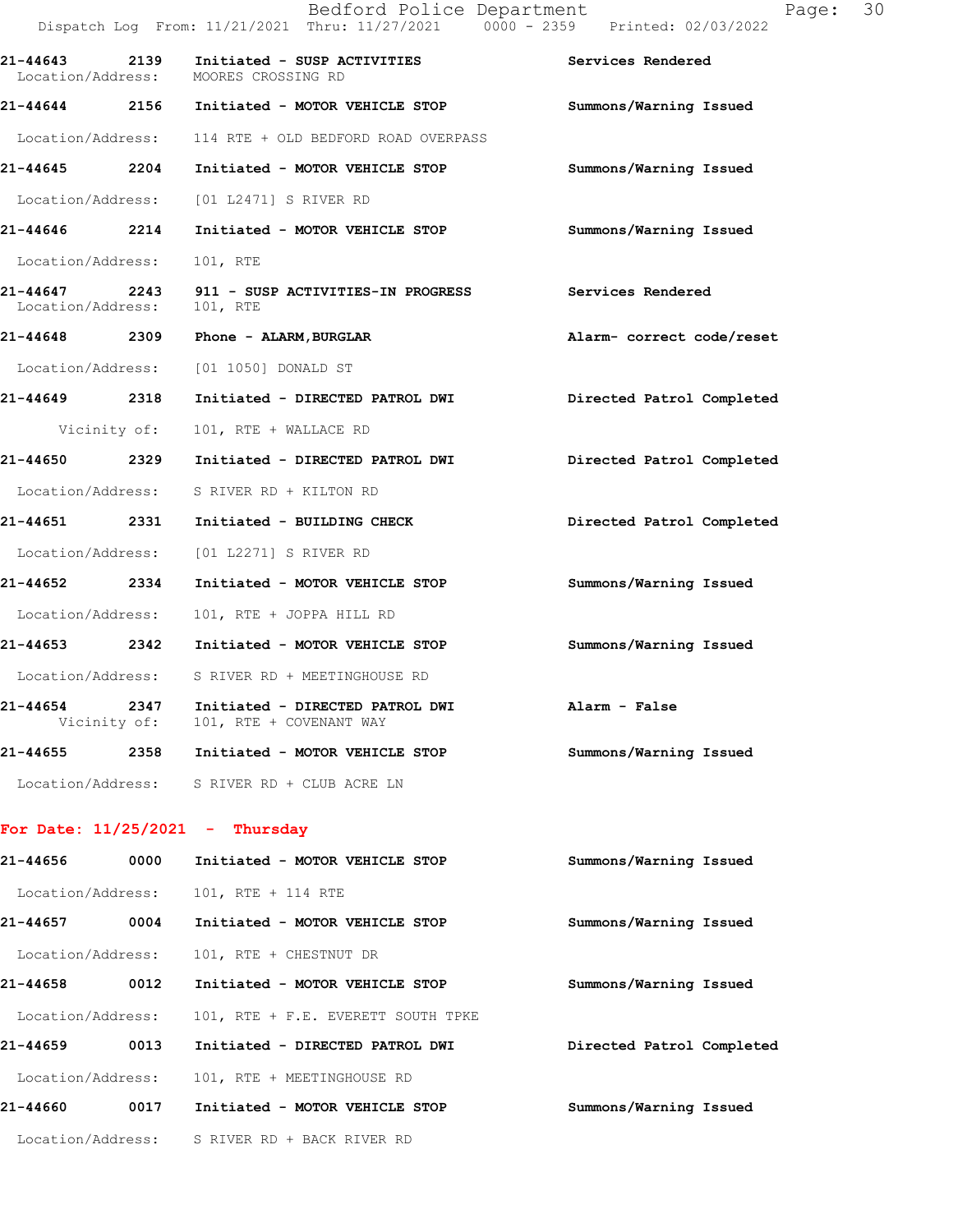Dispatch Log From: 11/21/2021 Thru: 11/27/2021 0000 - 2359 Printed: 02/03/2022 **21-44661 0028 Initiated - DIRECTED PATROL DWI Directed Patrol Completed** Vicinity of: 101, RTE + CHESTNUT DR **21-44662 0029 Initiated - MOTOR VEHICLE STOP Summons/Warning Issued** Location/Address: HAWTHORNE DR + S RIVER RD **21-44663 0030 Initiated - MOTOR VEHICLE STOP Summons/Warning Issued** Location/Address: 101, RTE + PLUMMER ROAD OVERPASS **21-44664 0041 Initiated - DIRECTED PATROL DWI Directed Patrol Completed** Location/Address: 101, RTE + 114 RTE **21-44665 0048 Initiated - BUILDING CHECK Building Checked/Secured** Location/Address: [01 L1094] S RIVER RD **21-44666 0048 Initiated - BUILDING CHECK Building Checked/Secured** Location/Address: [01 1312] S RIVER RD **21-44667 0051 Initiated - MOTOR VEHICLE STOP Summons/Warning Issued** Location/Address: MEETINGHOUSE RD + MEETINGHOUSE RD OFF RAMP **21-44668 0052 Phone - ALARM,BURGLAR Alarm - False** Location/Address: **21-44669 0106 Initiated - DIRECTED PATROL DWI Directed Patrol Completed** Location/Address: 114 RTE + PLUMMER HILL RD **21-44670 0110 Initiated - MOTOR VEHICLE STOP Summons/Warning Issued** Location/Address: COOPER LN **21-44671 0116 Initiated - DIRECTED PATROL DWI Directed Patrol Completed** Location/Address: S RIVER RD + PALOMINO LN **21-44672 0122 Initiated - MOTOR VEHICLE STOP Summons/Warning Issued** Location/Address: S RIVER RD + MAIN ST **21-44673 0126 Arrest(s) Made Initiated - MOTOR VEHICLE STOP** Location/Address: S RIVER RD + CLUB ACRE LN<br>Refer To Arrest: 21-640-AR Refer To Arrest: **Directed Patrol Completed Building Checked/Secured Building Checked/Secured Directed Patrol Completed 21-44677 0259 Initiated - DIRECTED PATROL-CAR BREAK-INS** Arrest: SIMARD, ANDREW Address: MANCHESTER, NH<br>Age: 35 Age: Charges: DUI - impairment **21-44674 0225 Initiated - DIRECTED PATROL BURGLARY** Location/Address: PLUMMER RD + PALOMINO LN **21-44675 0226 Initiated - BUILDING CHECK** Location/Address: [01 L2447] 101, RTE **21-44676 0232 Initiated - BUILDING CHECK** Location/Address: [01 400] MEETINGHOUSE RD

Bedford Police Department Page: 31

Vicinity of: NASHUA RD + COUNTY RD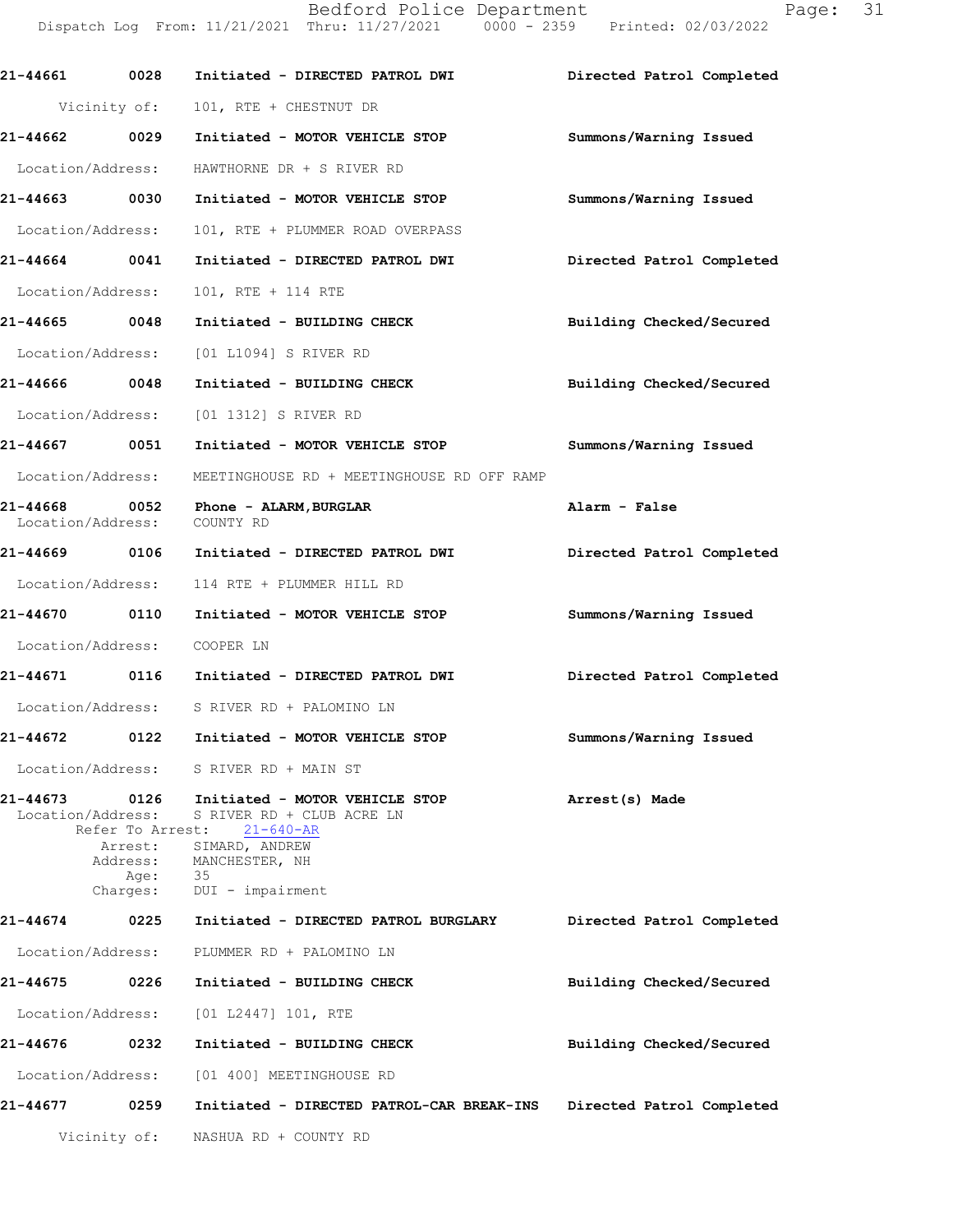Bedford Police Department Fage: 32 Dispatch Log From: 11/21/2021 Thru: 11/27/2021 0000 - 2359 Printed: 02/03/2022 **21-44678 0314 Initiated - DIRECTED PATROL BURGLARY Directed Patrol Completed**  Location/Address: WALLACE RD + NATHAN CUTLER DR **21-44679 0318 Initiated - DIRECTED PATROL BURGLARY Directed Patrol Completed**  Location/Address: [01 L1805] BEDFORD FARMS DR

**21-44680 0327 Initiated - DIRECTED PATROL BURGLARY Directed Patrol Completed**  Vicinity of: GAGE GIRLS RD + WENTWORTH DR

**21-44681 0357 Initiated - DIRECTED PATROL BURGLARY Directed Patrol Completed**  Vicinity of: MEETINGHOUSE RD + OAK DR **21-44682 0402 Initiated - DIRECTED PATROL BURGLARY Directed Patrol Completed** 

Vicinity of: BRICK MILL RD + BARTLETT DR

**21-44683 0432 Initiated - DIRECTED PATROL BURGLARY Directed Patrol Completed**  Location/Address: [01 L863] 101, RTE

**21-44684 0433 Initiated - DIRECTED PATROL-CAR BREAK-INS Directed Patrol Completed**  Location/Address: CAMPBELL RD

**21-44685 0502 Initiated - DIRECTED PATROL TRAFFIC ENF Directed Patrol Completed**  Location/Address: S RIVER RD + UPJOHN ST

**21-44686 0504 Initiated - BUILDING CHECK Building Checked/Secured**  Location/Address: [01 L2252] JENKINS RD

**21-44687 0526 Initiated - DIRECTED PATROL TRAFFIC ENF Directed Patrol Completed**  Vicinity of: 101, RTE + JENKINS RD

**21-44688 0540 Initiated - DIRECTED PATROL TRAFFIC ENF Directed Patrol Completed**  Location/Address: S RIVER RD + KILTON RD

**21-44689 0542 Initiated - DIRECTED PATROL TRAFFIC ENF Directed Patrol Completed**  Location/Address: 101, RTE + 114 RTE

**21-44690 0824 911 - S-EMERGENCY MEDICAL CALL-BRAVO Transported to Elliot Hospital** Location/Address: [01 435] HAWTHORNE DR

**21-44691 0921 911 - S-EMERGENCY MEDICAL CALL-CHARL Transported to Elliot Hospital** Location/Address: STEEPLE VIEW LN **21-44692 1051 Initiated - DIRECTED PATROL-CAR BREAK-INS Directed Patrol Completed** 

Location/Address: [01 1312] S RIVER RD

**21-44693 1159 Initiated - DIRECTED PATROL TRAFFIC ENF Directed Patrol Completed**  Location/Address: S RIVER RD + KILTON RD **21-44694 1202 Initiated - DIRECTED PATROL TRAFFIC ENF Directed Patrol Completed** 

Location/Address: NEW BOSTON RD + TIRRELL HILL RD

**21-44695 1205 Initiated - DIRECTED PATROL TRAFFIC ENF Directed Patrol Completed**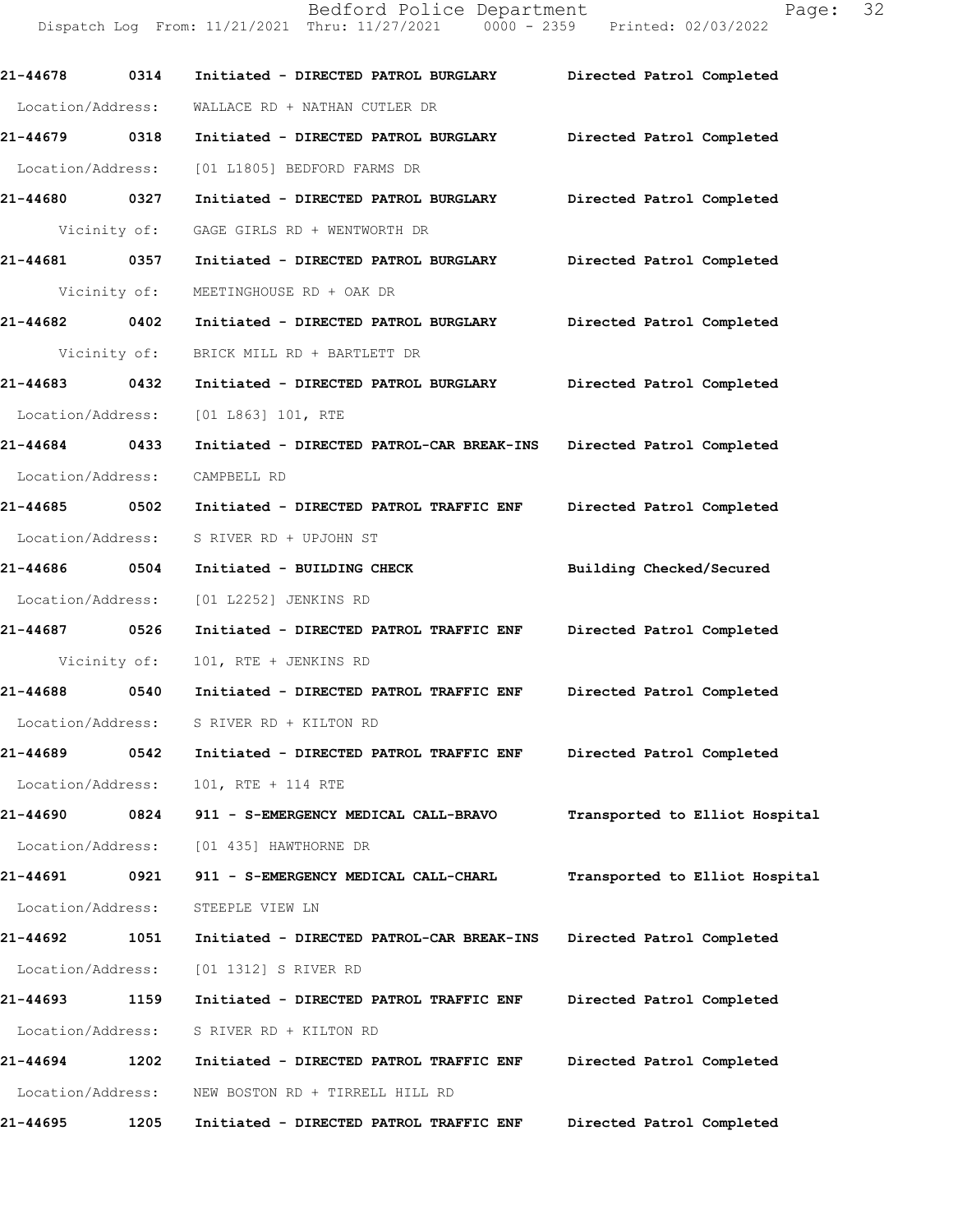|                               |                    | Bedford Police Department<br>Dispatch Log From: 11/21/2021 Thru: 11/27/2021 0000 - 2359 Printed: 02/03/2022                 | 33<br>Page:                 |
|-------------------------------|--------------------|-----------------------------------------------------------------------------------------------------------------------------|-----------------------------|
| Location/Address:             |                    | S RIVER RD + BACK RIVER RD                                                                                                  |                             |
| 21-44696                      | 1215               | Initiated - DIRECTED PATROL TRAFFIC ENF                                                                                     | Directed Patrol Completed   |
| Location/Address:             |                    | 101, RTE + WALLACE RD                                                                                                       |                             |
| 21-44697                      | 1225               | Initiated - DIRECTED PATROL TRAFFIC ENF                                                                                     | Directed Patrol Completed   |
| Location/Address:             |                    | S RIVER RD + CLUB ACRE LN                                                                                                   |                             |
| 21-44698 1225                 |                    | Initiated - DIRECTED PATROL TRAFFIC ENF                                                                                     | Directed Patrol Completed   |
| Location/Address:             |                    | EASTMAN AVE + S RIVER RD                                                                                                    |                             |
| 21-44699 1239                 |                    | Initiated - DIRECTED PATROL TRAFFIC ENF                                                                                     | Directed Patrol Completed   |
| Location/Address:             |                    | GAGE GIRLS RD                                                                                                               |                             |
| 21-44700                      | 1245               | Initiated - DIRECTED PATROL TRAFFIC ENF                                                                                     | Directed Patrol Completed   |
| Location/Address:             |                    | S RIVER RD + SUNSET LN                                                                                                      |                             |
| 21-44701                      | 1246               | Initiated - DIRECTED PATROL TRAFFIC ENF                                                                                     | Directed Patrol Completed   |
| Location/Address:             |                    | 101, RTE + 114 RTE                                                                                                          |                             |
| 21-44702 1305                 |                    | Initiated - DIRECTED PATROL TRAFFIC ENF                                                                                     | Directed Patrol Completed   |
| Location/Address:             |                    | 101, RTE + JENKINS RD                                                                                                       |                             |
| 21-44703                      | 1403               | Initiated - DIRECTED PATROL-CAR BREAK-INS                                                                                   | Directed Patrol Completed   |
| Location/Address:             |                    | SEABEE ST + WOODBURY LN                                                                                                     |                             |
| 21-44704                      |                    | 1456 911 - S-EMERGENCY MEDICAL CALL-ECHO                                                                                    | TRANSPORTED TO CMC HOSPITAL |
| Location/Address:             | Refer To Incident: | [01 L466] BUTTONWOOD RD<br>$21 - 1123 - OF$                                                                                 |                             |
| 21-44705<br>Location/Address: | 1704               | Phone - MOTOR VEHICLE ACCIDENT<br>101, RTE + TWIN BROOK LN                                                                  | Services Rendered           |
|                               |                    | 21-44706 1718 911 - G-SMOKE IN THE BUILDING<br>Location/Address: [01 L0000816] IRON HORSE DR                                | Services Rendered           |
|                               |                    | 21-44707 1719 911 - MOTOR VEHICLE ACC-SPECIAL CIR.<br>Location/Address: [01 L241] 101, RTE<br>Refer To Incident: 21-1124-OF | Investigated                |
| 21-44708                      |                    | 1738 911 - MOTOR VEHICLE COMP-IN PROGRESS<br>Location/Address: [01 L241] 101, RTE                                           | Could Not Locate            |
| 21-44709 1829                 |                    | 911 - SUSP ACTIVITIES<br>Location/Address: [01 L241] 101, RTE                                                               | Services Rendered           |
| Location/Address:             |                    | 21-44710 1849 911 - MOTOR VEHICLE ACCIDENT<br>[01 L241] 101, RTE                                                            | Could Not Locate            |
| 21-44711 1853                 |                    | Initiated - DIRECTED PATROL TRAFFIC ENF Directed Patrol Completed                                                           |                             |
|                               | Vicinity of:       | 101, RTE + CONSTITUTION DR                                                                                                  |                             |
| 21-44712                      |                    | 1904 911 - S-EMERGENCY MEDICAL CALL-BRAVO                                                                                   | TRANSPORTED TO CMC HOSPITAL |
|                               |                    | Location/Address: [01 L2098] HAWTHORNE DR                                                                                   |                             |
| 21-44713                      | 1932               | Phone - DOG COMPLAINT                                                                                                       | No Action Required          |
|                               |                    | Location/Address: JOPPA HILL RD                                                                                             |                             |
|                               |                    |                                                                                                                             | Alarm - False               |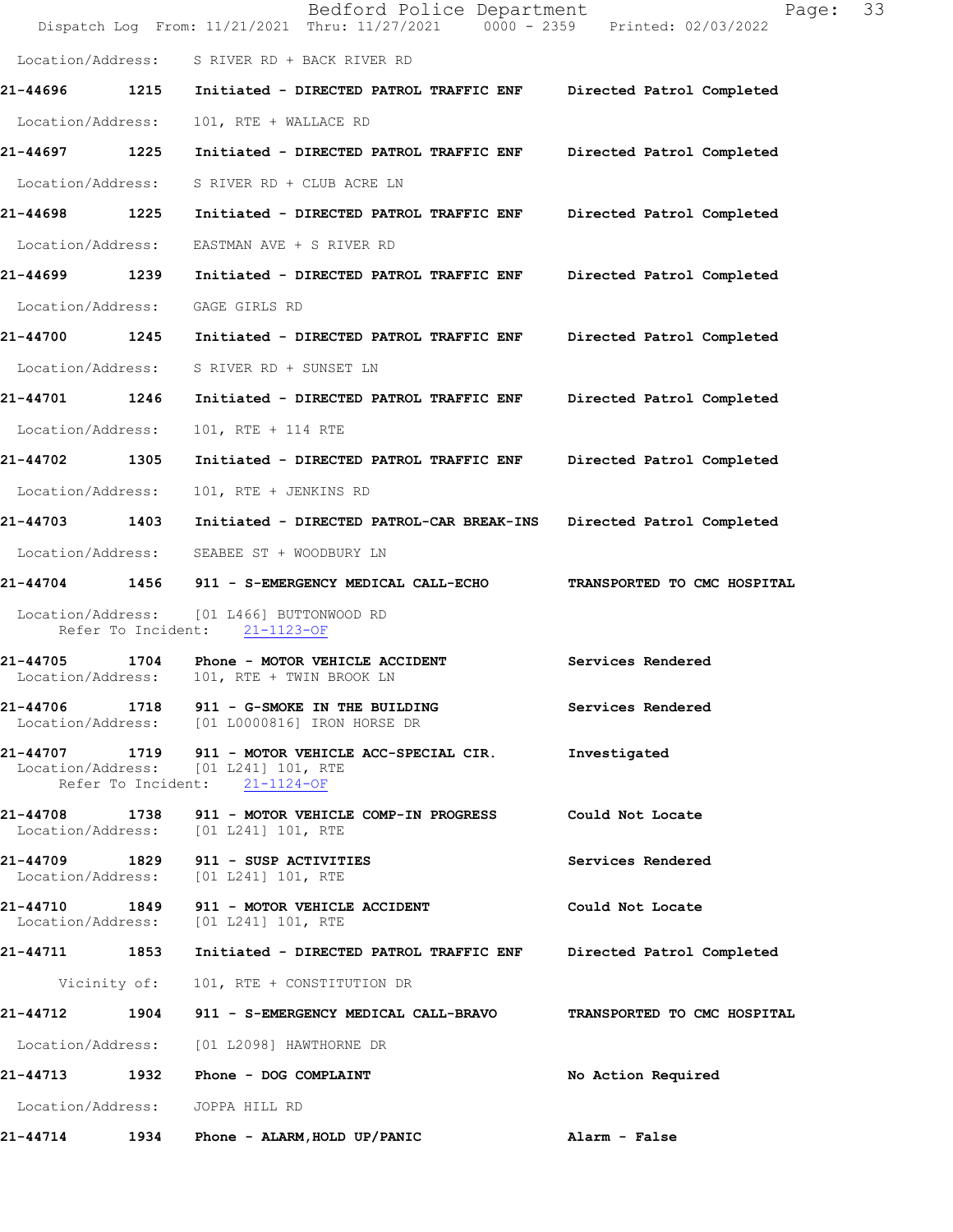|                                 |      | Bedford Police Department<br>Dispatch Log From: 11/21/2021 Thru: 11/27/2021 0000 - 2359 Printed: 02/03/2022 | Page: 34                  |
|---------------------------------|------|-------------------------------------------------------------------------------------------------------------|---------------------------|
|                                 |      | Location/Address: [01 735] BARRINGTON DR                                                                    |                           |
| 21-44715 1938 Other - BOLO      |      |                                                                                                             | No Action Required        |
|                                 |      | Location: [03] GOFFSTOWN/MANCHESTER AREA                                                                    |                           |
|                                 |      | 21-44716 2109 Phone - HIGHWAY CONDITIONS<br>Location/Address: NASHUA RD + 101, RTE                          | Investigated              |
| For Date: $11/26/2021$ - Friday |      |                                                                                                             |                           |
|                                 |      | 21-44717 0054 Initiated - DIRECTED PATROL DWI                                                               | Directed Patrol Completed |
|                                 |      | Vicinity of: NEW BOSTON RD + WALLACE RD                                                                     |                           |
|                                 |      | 21-44718 0056 Initiated - DIRECTED PATROL DWI                                                               | Directed Patrol Completed |
|                                 |      | Vicinity of: S RIVER RD + BACK RIVER RD                                                                     |                           |
|                                 |      | 21-44719 0058 Initiated - DIRECTED PATROL DWI                                                               | Directed Patrol Completed |
| Location/Address:               |      | 101, RTE + TWIN BROOK LN                                                                                    |                           |
| 21-44720 0110                   |      | Initiated - DIRECTED PATROL TRAFFIC ENF                                                                     | Directed Patrol Completed |
|                                 |      | Location/Address: S RIVER RD + MEETINGHOUSE RD                                                              |                           |
|                                 |      | 21-44721 0113 Initiated - DIRECTED PATROL DWI                                                               | Directed Patrol Completed |
| Location/Address:               |      | N AMHERST RD + JOPPA HILL RD                                                                                |                           |
| 21-44722 0122                   |      | Initiated - DIRECTED PATROL DWI                                                                             | Directed Patrol Completed |
| Location/Address:               |      | 101, RTE + MEETINGHOUSE RD                                                                                  |                           |
|                                 |      | 21-44723 0131 Initiated - DIRECTED PATROL DWI                                                               | Directed Patrol Completed |
|                                 |      | Vicinity of: S RIVER RD + SOMERVILLE DR                                                                     |                           |
| 21-44724                        |      | 0154 Initiated - DIRECTED PATROL DWI                                                                        | Directed Patrol Completed |
| Vicinity of:                    |      | DONALD ST + RUNDLETT HILL RD                                                                                |                           |
| 21-44725                        | 0204 | Initiated - DIRECTED PATROL-CAR BREAK-INS                                                                   | Directed Patrol Completed |
| Location/Address:               |      | [01 L2271] S RIVER RD                                                                                       |                           |
| 21-44726                        | 0227 | Phone - ALARM, BURGLAR                                                                                      | Alarm- correct code/reset |
| Location/Address:               |      | [01 L600] FOX RUN                                                                                           |                           |
| 21-44727 0239                   |      | Initiated - DIRECTED PATROL-CAR BREAK-INS                                                                   | Directed Patrol Completed |
| Location/Address:               |      | [01 L1094] S RIVER RD                                                                                       |                           |
| 21-44728                        | 0242 | Initiated - DIRECTED PATROL BURGLARY                                                                        | Directed Patrol Completed |
| Vicinity of:                    |      | NEW BOSTON RD + HAWK DR                                                                                     |                           |
| 21-44729                        | 0247 | Initiated - BUILDING CHECK                                                                                  | Building Checked/Secured  |
| Location/Address:               |      | $[01 L0000587] 101$ , RTE                                                                                   |                           |
| 21-44730                        | 0313 | Initiated - DIRECTED PATROL BURGLARY                                                                        | Directed Patrol Completed |
| Location/Address:               |      | [01 L1804] S RIVER RD                                                                                       |                           |
| 21-44731<br>Location/Address:   | 0322 | 911 - SUSP ACTIVITIES-IN PROGRESS<br>[01 L223] BARRINGTON DR                                                | Services Rendered         |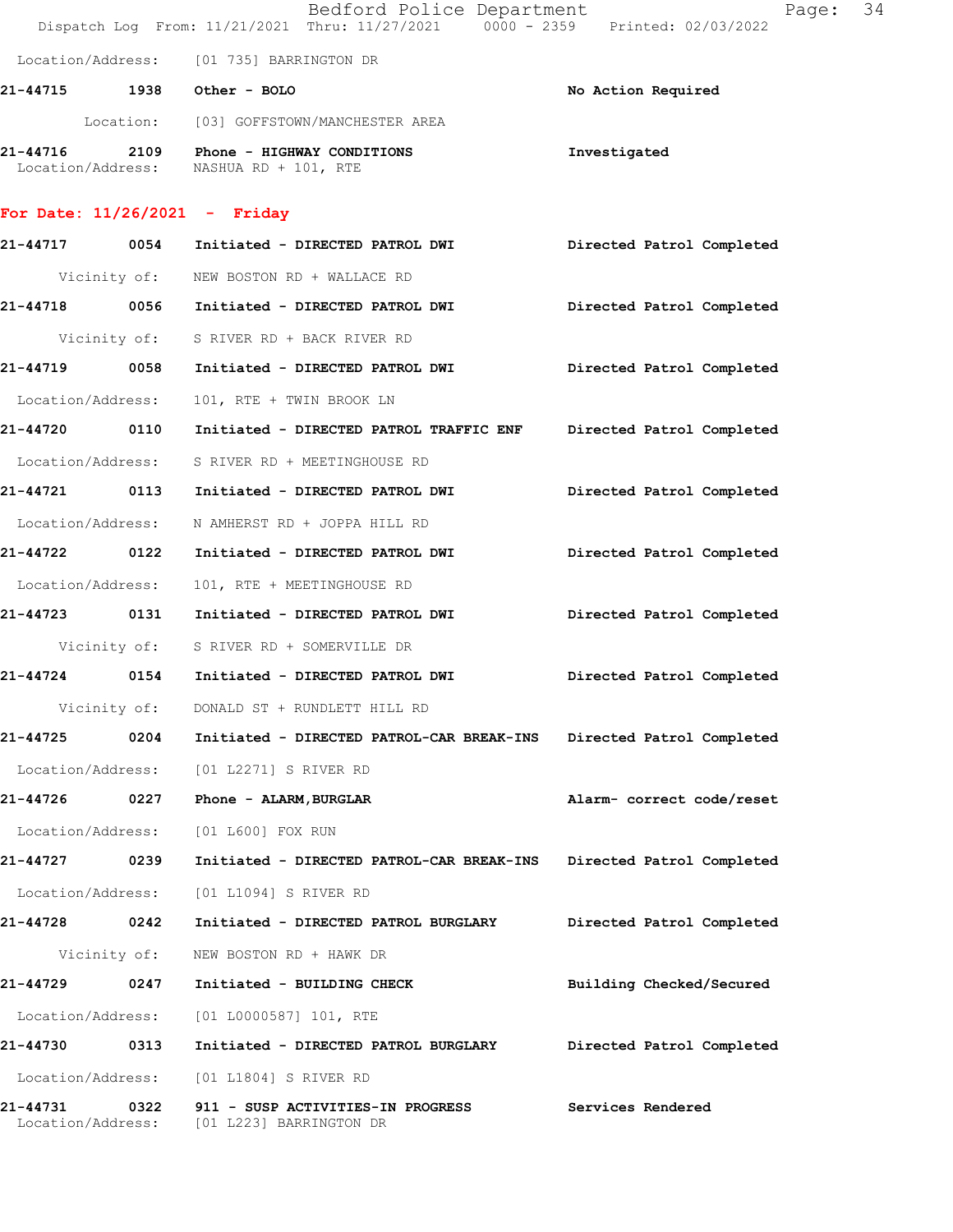|                   |              | Bedford Police Department<br>Dispatch Log From: 11/21/2021 Thru: 11/27/2021 0000 - 2359 Printed: 02/03/2022 | Page:                          | 35 |
|-------------------|--------------|-------------------------------------------------------------------------------------------------------------|--------------------------------|----|
| 21-44732          | 0347         | Initiated - DIRECTED PATROL BURGLARY Directed Patrol Completed                                              |                                |    |
| Location/Address: |              | BARRINGTON DR + OLDE ENGLISH RD                                                                             |                                |    |
|                   |              | 21-44733 0354 911 - S-EMERGENCY MEDICAL CALL-DELTA                                                          | Transported to Elliot Hospital |    |
| Location/Address: |              | [01 324] HAWTHORNE DR                                                                                       |                                |    |
| 21-44734 0408     |              | Initiated - DIRECTED PATROL-CAR BREAK-INS                                                                   | Directed Patrol Completed      |    |
| Location/Address: |              | [01 515] S RIVER RD                                                                                         |                                |    |
| 21-44735 0413     |              | Initiated - BUILDING CHECK                                                                                  | Building Checked/Secured       |    |
| Location/Address: |              | [01 463] NASHUA RD                                                                                          |                                |    |
| 21-44736 0415     |              | Initiated - DIRECTED PATROL BURGLARY                                                                        | Directed Patrol Completed      |    |
| Location/Address: |              | WHITE AVE + BELLEMORE DR                                                                                    |                                |    |
| Location/Address: |              | 21-44737 0426 911 - S-EMERGENCY MEDICAL CALL-ALPHA<br>PARKHURST RD                                          | <b>NO TRANSPORT</b>            |    |
|                   |              | 21-44738 0454 Initiated - BUILDING CHECK                                                                    | Building Checked/Secured       |    |
| Location/Address: |              | [01 L310] S RIVER RD                                                                                        |                                |    |
| 21-44739 0458     |              | Initiated - BUILDING CHECK                                                                                  | Building Checked/Secured       |    |
| Location/Address: |              | [01 192] NEW BOSTON RD                                                                                      |                                |    |
| 21-44740 0533     |              | Initiated - DIRECTED PATROL TRAFFIC ENF                                                                     | Directed Patrol Completed      |    |
|                   | Vicinity of: | S RIVER RD + EXECUTIVE PARK DR                                                                              |                                |    |
| 21-44741          | 0724         | Initiated - DIRECTED PATROL TRAFFIC ENF                                                                     | Directed Patrol Completed      |    |
| Location/Address: |              | 101, RTE + HARDY RD                                                                                         |                                |    |
| 21-44742 0728     |              | Initiated - DIRECTED PATROL TRAFFIC ENF                                                                     | Directed Patrol Completed      |    |
| Location/Address: |              | S RIVER RD + BACK RIVER RD                                                                                  |                                |    |
| 21-44743          | 0732         | Initiated - DIRECTED PATROL TRAFFIC ENF                                                                     | Directed Patrol Completed      |    |
|                   |              | Vicinity of: S RIVER RD + COLBY CT                                                                          |                                |    |
| 21-44744          | 0736         | Initiated - DIRECTED PATROL TRAFFIC ENF                                                                     | Directed Patrol Completed      |    |
| Location/Address: |              | 114 RTE + WHITE AVE                                                                                         |                                |    |
| 21-44745          | 0741         | Initiated - MOTOR VEHICLE STOP                                                                              | Summons/Warning Issued         |    |
| Location/Address: |              | S RIVER RD                                                                                                  |                                |    |
| 21-44746          | 0747         | Initiated - MOTOR VEHICLE STOP                                                                              | Summons/Warning Issued         |    |
| Location/Address: |              | 101, RTE + WALLACE RD                                                                                       |                                |    |
| 21-44747 0755     |              | Initiated - DIRECTED PATROL-CAR BREAK-INS                                                                   | Directed Patrol Completed      |    |
| Location/Address: |              | [01 694] S RIVER RD                                                                                         |                                |    |
| 21-44748 0801     |              | Initiated - MOTOR VEHICLE STOP                                                                              | Summons/Warning Issued         |    |
| Location/Address: |              | 114 RTE + DONALD ST                                                                                         |                                |    |
| 21-44749          | 0802         | Initiated - MOTOR VEHICLE STOP                                                                              | Summons/Warning Issued         |    |
| Location/Address: |              | WASHINGTON PL                                                                                               |                                |    |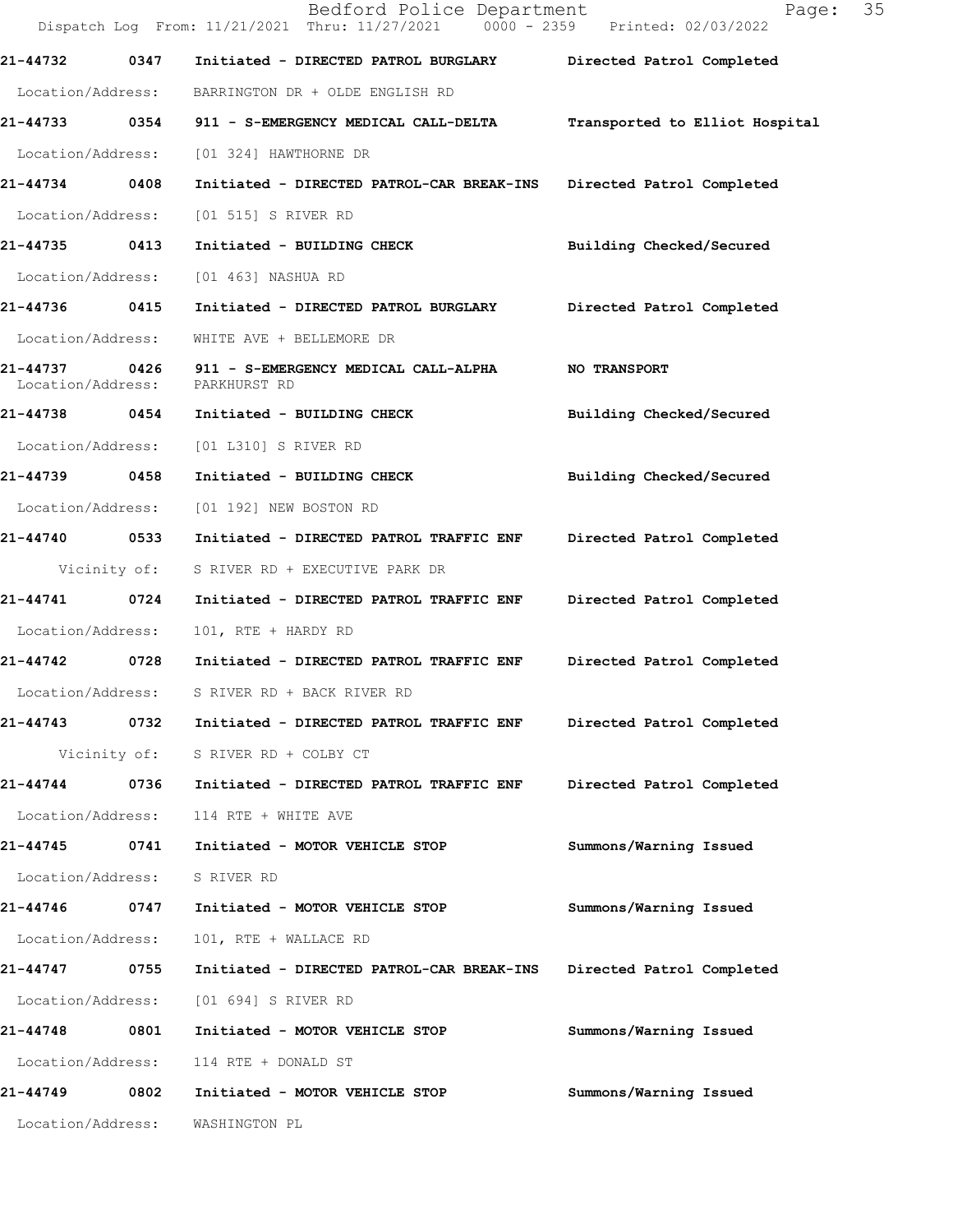|                                    |              | Bedford Police Department<br>Dispatch Log From: 11/21/2021 Thru: 11/27/2021 0000 - 2359 Printed: 02/03/2022 | 36<br>Page:                    |  |
|------------------------------------|--------------|-------------------------------------------------------------------------------------------------------------|--------------------------------|--|
| 21-44750                           | 0810         | Initiated - DIRECTED PATROL TRAFFIC ENF                                                                     | Directed Patrol Completed      |  |
| Location/Address:                  |              | 101, RTE + COVENANT WAY                                                                                     |                                |  |
| 21-44751 0821                      |              | Initiated - MOTOR VEHICLE STOP                                                                              | Summons/Warning Issued         |  |
| Location/Address:                  |              | COLBY CT                                                                                                    |                                |  |
| 21-44752 0822                      |              | Initiated - DIRECTED PATROL TRAFFIC ENF                                                                     | Directed Patrol Completed      |  |
|                                    | Vicinity of: | NEW BOSTON RD + WALLACE RD                                                                                  |                                |  |
| 21-44753                           | 0825         | Initiated - DIRECTED PATROL-CAR BREAK-INS Directed Patrol Completed                                         |                                |  |
| Location/Address:                  |              | [01 L1804] S RIVER RD                                                                                       |                                |  |
| 21-44754 0827                      |              | Initiated - DIRECTED PATROL TRAFFIC ENF                                                                     | Directed Patrol Completed      |  |
| Location/Address:                  |              | S RIVER RD + AUTUMN LN                                                                                      |                                |  |
| 21-44755 0827                      |              | Phone - S-OUTSIDE SMOKE/ILLEGAL BURN                                                                        | No Action Required             |  |
| Location/Address:                  |              | [01 L1094] S RIVER RD                                                                                       |                                |  |
| 21-44756                           | 0830         | Initiated - DIRECTED PATROL TRAFFIC ENF                                                                     | Directed Patrol Completed      |  |
| Location/Address:                  |              | [01 L2447] 101, RTE                                                                                         |                                |  |
| 21-44757 0832                      |              | Phone - MOTOR VEHICLE COMPLAINT                                                                             | No Action Required             |  |
| Location/Address:                  |              | F.E. EVERETT SOUTH TPKE                                                                                     |                                |  |
| 21-44758 0844                      |              | Initiated - MOTOR VEHICLE STOP                                                                              | Summons/Warning Issued         |  |
| Location/Address:                  |              | 101, RTE                                                                                                    |                                |  |
| 21-44759                           | 0845         | Initiated - MOTOR VEHICLE STOP                                                                              | Summons/Warning Issued         |  |
| Location/Address:                  |              | S RIVER RD                                                                                                  |                                |  |
| 21-44760                           | 0853         | Initiated - DIRECTED PATROL TRAFFIC ENF                                                                     | Directed Patrol Completed      |  |
|                                    |              | Location/Address: S RIVER RD + HAWTHORNE DR                                                                 |                                |  |
|                                    |              | 21-44761  0905    Initiated - DIRECTED PATROL-CAR BREAK-INS                                                 | Directed Patrol Completed      |  |
|                                    |              | Vicinity of: [01 1235] S RIVER RD                                                                           |                                |  |
| 21-44762 0907<br>Location/Address: |              | Initiated - MOTOR VEHICLE STOP<br>114 RTE + WHITE AVE                                                       | NO PAPERWORK                   |  |
|                                    |              |                                                                                                             | Transported to Elliot Hospital |  |
|                                    |              | Location/Address: [01 919] CORPORATE DR                                                                     |                                |  |
| 21-44764                           | 0915         | Initiated - DIRECTED PATROL TRAFFIC ENF Directed Patrol Completed                                           |                                |  |
| Location/Address:                  |              | 101, RTE + JENKINS RD                                                                                       |                                |  |
| 21-44765 0922                      |              | Initiated - DIRECTED PATROL TRAFFIC ENF                                                                     | Directed Patrol Completed      |  |
|                                    | Vicinity of: | NEW BOSTON RD + CHESTERFIELD PL                                                                             |                                |  |
| 21-44766<br>Location/Address:      | 0927         | Initiated - SERVE PAPERWORK<br>RIDGEWOOD RD                                                                 | Services Rendered              |  |
| 21-44767 0929                      | Vicinity of: | Initiated - SERVE PAPERWORK<br>RIDGEWOOD RD                                                                 | Services Rendered              |  |
| 21-44768                           | 0954         | Initiated - DIRECTED PATROL ACCIDENTS                                                                       | Directed Patrol Completed      |  |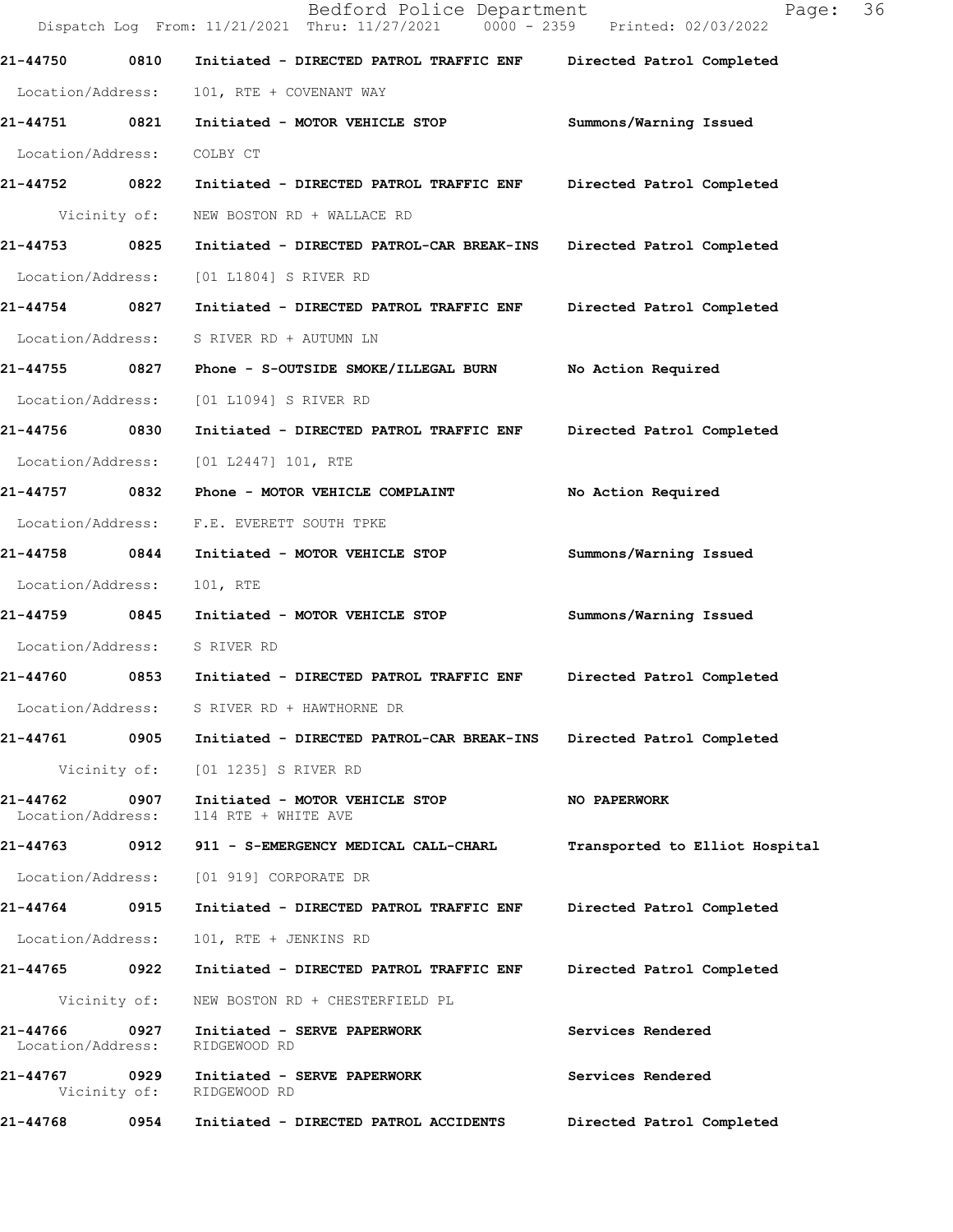|                               |                                                                       | Bedford Police Department<br>Dispatch Log From: 11/21/2021 Thru: 11/27/2021 0000 - 2359 Printed: 02/03/2022                                                          | 37<br>Page:                 |
|-------------------------------|-----------------------------------------------------------------------|----------------------------------------------------------------------------------------------------------------------------------------------------------------------|-----------------------------|
| Location/Address:             |                                                                       | 101, RTE + NASHUA RD                                                                                                                                                 |                             |
| 21-44769 0957                 |                                                                       | Initiated - DIRECTED PATROL TRAFFIC ENF Directed Patrol Completed                                                                                                    |                             |
| Location/Address:             |                                                                       | S RIVER RD + MEETINGHOUSE RD                                                                                                                                         |                             |
| 21-44770 1000                 |                                                                       | Initiated - DIRECTED PATROL ACCIDENTS Directed Patrol Completed                                                                                                      |                             |
|                               | Vicinity of:                                                          | OLD BEDFORD RD + 101, RTE                                                                                                                                            |                             |
| 21-44771 1034                 |                                                                       | Initiated - DIRECTED PATROL-CAR BREAK-INS Directed Patrol Completed                                                                                                  |                             |
| Location/Address:             |                                                                       | $[01 1250] 101$ , RTE                                                                                                                                                |                             |
| 21-44772 1034                 |                                                                       | Initiated - DIRECTED PATROL-CAR BREAK-INS                                                                                                                            | Directed Patrol Completed   |
|                               | Vicinity of:                                                          | [01 L1562] KILTON RD                                                                                                                                                 |                             |
| 21-44773 1043                 |                                                                       | 911 - S-EMERGENCY MEDICAL CALL-ALPHA                                                                                                                                 | TRANSPORTED TO CMC HOSPITAL |
| Location/Address:             |                                                                       | [01 248] RIDGEWOOD RD                                                                                                                                                |                             |
| 21-44774 1059                 |                                                                       | Initiated - DIRECTED PATROL-CAR BREAK-INS                                                                                                                            | Directed Patrol Completed   |
|                               | Vicinity of:                                                          | [01 L1804] S RIVER RD                                                                                                                                                |                             |
| 21-44775 1114                 |                                                                       | Initiated - DIRECTED PATROL-CAR BREAK-INS                                                                                                                            | Directed Patrol Completed   |
| Location/Address:             |                                                                       | [01 L2252] JENKINS RD                                                                                                                                                |                             |
| 21-44776 1114                 |                                                                       | Initiated - DIRECTED PATROL-CAR BREAK-INS                                                                                                                            | Directed Patrol Completed   |
| Location/Address:             |                                                                       | [01 1050] DONALD ST                                                                                                                                                  |                             |
|                               |                                                                       | 21-44777 1127 911 - S-EMERGENCY MEDICAL CALL-ALPHA                                                                                                                   | TRANSPORTED TO CMC HOSPITAL |
| Location/Address:             |                                                                       | OLD SAWMILL RD                                                                                                                                                       |                             |
| 21-44778<br>Location/Address: | 1130<br>Refer To Summons:<br>Summons:<br>Address:<br>Age:<br>Charges: | Initiated - MOTOR VEHICLE STOP<br>S RIVER RD + PARK DR<br>$21 - 641 - AR$<br>SAINT HILAIRE, LEGAILLEUR<br>MANCHESTER, NH<br>58<br>License Reqd; Op w/o Valid License | Arrest(s) Made              |
| 21-44779                      | 1140                                                                  | Initiated - DIRECTED PATROL TRAFFIC ENF                                                                                                                              | Directed Patrol Completed   |
| Location/Address:             |                                                                       | 101, RTE + KAHLIKO LN                                                                                                                                                |                             |
| 21-44780                      | 1222                                                                  | Initiated - DIRECTED PATROL ACCIDENTS                                                                                                                                | Directed Patrol Completed   |
| Location/Address:             |                                                                       | 101, RTE + COVENANT WAY                                                                                                                                              |                             |
| 21-44781<br>Location/Address: | 1231                                                                  | Walk-In - ASSIST CITIZEN<br>ROOSEVELT DR                                                                                                                             | Services Rendered           |
| 21-44782                      | 1303                                                                  | Initiated - DIRECTED PATROL-CAR BREAK-INS                                                                                                                            | Directed Patrol Completed   |
|                               | Vicinity of:                                                          | [01 L2271] S RIVER RD                                                                                                                                                |                             |
| 21-44783                      | 1312                                                                  | Initiated - DIRECTED PATROL BURGLARY                                                                                                                                 | Directed Patrol Completed   |
| Location/Address:             |                                                                       | ARBOR LN + BRICK MILL RD                                                                                                                                             |                             |
| 21-44784<br>Location/Address: | 1327                                                                  | 911 - S-EMERGENCY MEDICAL CALL-ECHO<br>[01 1613] MAIN ST                                                                                                             | <b>NO TRANSPORT</b>         |
| 21-44785<br>Location/Address: | 1340                                                                  | Initiated - DISABLED MOTOR VEHICLE<br>[01 1235] S RIVER RD                                                                                                           | Services Rendered           |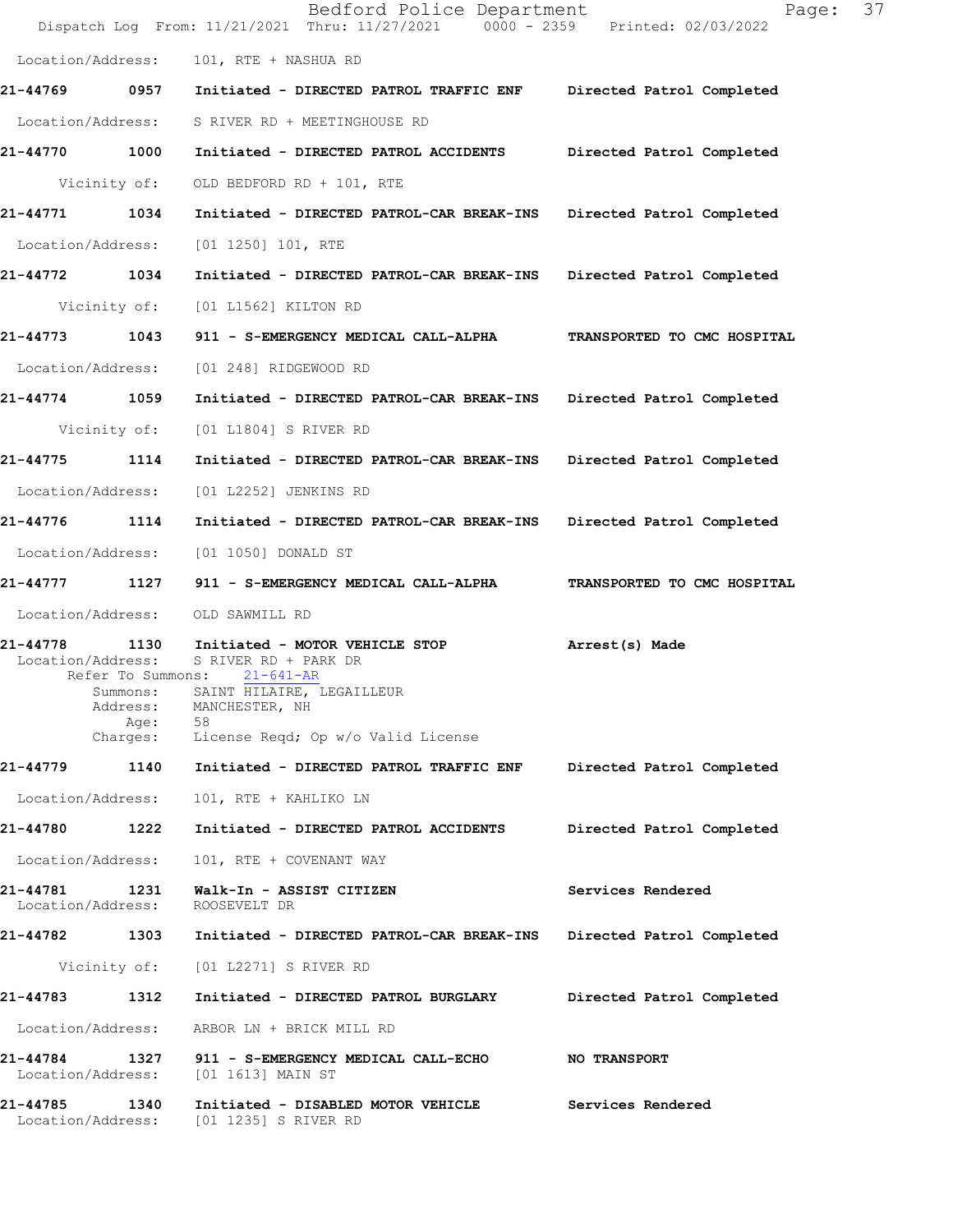Bedford Police Department Page: 38 Dispatch Log From: 11/21/2021 Thru: 11/27/2021 0000 - 2359 Printed: 02/03/2022 **21-44786 1401 Phone - S-MUTUAL AID-MEDICAL No Action Required**  Location/Address: [07] MANCHESTER ST **21-44787 1405 911 - S-EMERGENCY MEDICAL CALL-CHARL Transported to Elliot Hospital** Location/Address: [01 1489] LEAVY DR **21-44788 1417 Phone - SCAMS (PHONE,EMAIL ETC) Services Rendered**  Location/Address: WORTHLEY RD **21-44789 1418 Initiated - MOTOR VEHICLE STOP Summons/Warning Issued**  Location/Address: S RIVER RD + EASTMAN AVE **21-44790 1419 Phone - G-MUTUAL AID - FIRE DEPT Services Rendered**  Location/Address: [19] GRENIER FIELD **21-44791 1446 Phone - ALARM,BURGLAR Alarm - False**  Location/Address: [01 1732] HIGH GATE DR **21-44792 1508 Initiated - DIRECTED PATROL TRAFFIC ENF Directed Patrol Completed**  Location/Address: 101, RTE + GAGE GIRLS RD **21-44793 1519 Initiated - DIRECTED PATROL TRAFFIC ENF Directed Patrol Completed**  Location/Address: 101, RTE + 114 RTE **21-44794 1519 Phone - MOTOR VEHICLE ACCIDENT Services Rendered**  Vicinity of: [01 L0000792] S RIVER RD **21-44795 1527 Initiated - DIRECTED PATROL TRAFFIC ENF Directed Patrol Completed**  Location/Address: COLBY CT + S RIVER RD **21-44796 1541 911 - MOTOR VEHICLE COMP-IN PROGRESS Could Not Locate**  Location/Address: 101, RTE + WALLACE RD **21-44797 1557 Initiated - SERVE PAPERWORK Services Rendered Location/Address:** [01 L2400] RIDGEWOOD RD [01 L2400] RIDGEWOOD RD **21-44798 1600 Initiated - DIRECTED PATROL TRAFFIC ENF Directed Patrol Completed**  Location/Address: S RIVER RD + MOORES CROSSING RD **21-44799 1604 Initiated - DIRECTED PATROL ACCIDENTS Directed Patrol Completed**  Location/Address: 101, RTE + WALLACE RD **21-44800 1636 Initiated - DIRECTED PATROL TRAFFIC ENF Directed Patrol Completed**  Location/Address: S RIVER RD + KILTON RD **21-44801 1642 Initiated - DIRECTED PATROL TRAFFIC ENF Directed Patrol Completed**  Location/Address: 101, RTE + COVENANT WAY **21-44802 1646 Initiated - DIRECTED PATROL-CAR BREAK-INS Directed Patrol Completed**  Location/Address: [01 L1804] S RIVER RD **21-44803 1701 Initiated - DIRECTED PATROL TRAFFIC ENF Directed Patrol Completed**  Vicinity of: N AMHERST RD + WALLACE RD **21-44804 1726 Initiated - DIRECTED PATROL TRAFFIC ENF Directed Patrol Completed**  Location/Address: BOYNTON ST + DAVIES ST **21-44805 1730 Initiated - DIRECTED PATROL TRAFFIC ENF Directed Patrol Completed**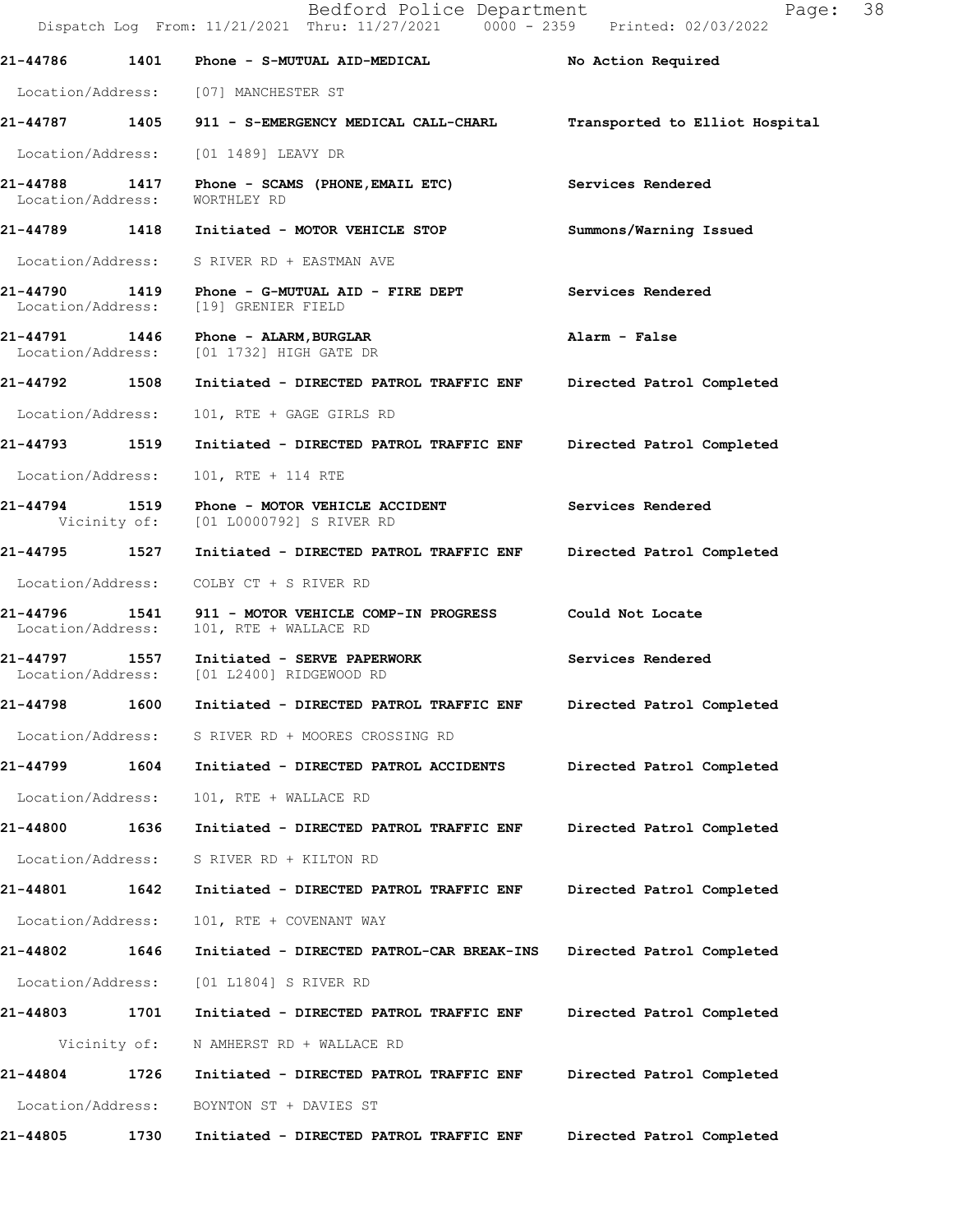|                   |                   | Dispatch Log From: 11/21/2021 Thru: 11/27/2021 0000 - 2359 Printed: 02/03/2022 |                             |
|-------------------|-------------------|--------------------------------------------------------------------------------|-----------------------------|
|                   |                   | Location/Address: S RIVER RD + AUTUMN LN                                       |                             |
| 21-44806 1736     |                   | Initiated - DIRECTED PATROL TRAFFIC ENF                                        | Directed Patrol Completed   |
| Location/Address: |                   | NASHUA RD + WALLACE RD                                                         |                             |
| 21-44808          | 1741              | Initiated - DIRECTED PATROL ACCIDENTS                                          | Directed Patrol Completed   |
| Location/Address: |                   | 101, RTE + OLD BEDFORD RD                                                      |                             |
| 21-44807          | 1742              | Other - BOLO                                                                   | No Action Required          |
|                   | Location:         | [03] GOFFSTOWN/MANCHESTER AREA                                                 |                             |
| 21-44809          | 1744              | Initiated - MOTOR VEHICLE STOP                                                 | Summons/Warning Issued      |
| Location/Address: |                   | WALLACE RD                                                                     |                             |
| 21-44810          | 1748              | Initiated - DIRECTED PATROL TRAFFIC ENF                                        | Directed Patrol Completed   |
| Location/Address: |                   | 101, RTE + HARDY RD                                                            |                             |
| 21-44811          | 1754              | 911 - S-EMERGENCY MEDICAL CALL-CHARL                                           | TRANSPORTED TO CMC HOSPITAL |
| Location/Address: |                   | [01 749] WASHINGTON PL                                                         |                             |
| 21-44812          | 1800              | Initiated - DIRECTED PATROL-CAR BREAK-INS                                      | Directed Patrol Completed   |
| Location/Address: |                   | [01 1050] DONALD ST                                                            |                             |
| 21-44813          | 1807              | Initiated - DIRECTED PATROL-CAR BREAK-INS                                      | Directed Patrol Completed   |
|                   | Location/Address: | KILTON RD + BEDFORD FARMS DR                                                   |                             |
| 21-44814          | 1810              | Initiated - DIRECTED PATROL TRAFFIC ENF                                        | Directed Patrol Completed   |
| Location/Address: |                   | S RIVER RD + TECHNOLOGY DR                                                     |                             |
| 21-44815          | 1911              | Initiated - DIRECTED PATROL TRAFFIC ENF                                        | Directed Patrol Completed   |
|                   |                   | Location/Address: NASHUA RD + COUNTY RD                                        |                             |
| 21-44816          | Location/Address: | 1933 911 - CHECK THE WELFARE<br>SONOMA DR                                      | Services Rendered           |
| 21-44817          | 1942              | Initiated - MOTOR VEHICLE STOP                                                 | Summons/Warning Issued      |
|                   | Location/Address: | 101, RTE + SHAW DR                                                             |                             |
| 21-44818          | 1952              | Initiated - DIRECTED PATROL TRAFFIC ENF                                        | Directed Patrol Completed   |
|                   |                   | Location/Address: S RIVER RD + SUNSET LN                                       |                             |
| 21-44819          | 1957              | Initiated - DIRECTED PATROL-CAR BREAK-INS                                      | Directed Patrol Completed   |
|                   |                   | Location: AREA OF BEDFORD SHOPPES                                              |                             |
| 21-44820          | 2017              | Initiated - DIRECTED PATROL DWI                                                | Directed Patrol Completed   |
|                   | Location/Address: | 101, RTE + CONSTITUTION DR                                                     |                             |
| 21-44821          | 2050              | Initiated - DIRECTED PATROL DWI                                                | Directed Patrol Completed   |
|                   |                   | Location/Address: S RIVER RD + MEETINGHOUSE RD                                 |                             |
| 21-44822          | 2114              | Initiated - DIRECTED PATROL DWI                                                | Directed Patrol Completed   |
|                   | Location/Address: | S RIVER RD + HAWTHORNE DR                                                      |                             |
| 21-44823          | 2124              | Initiated - DIRECTED PATROL-CAR BREAK-INS                                      | Directed Patrol Completed   |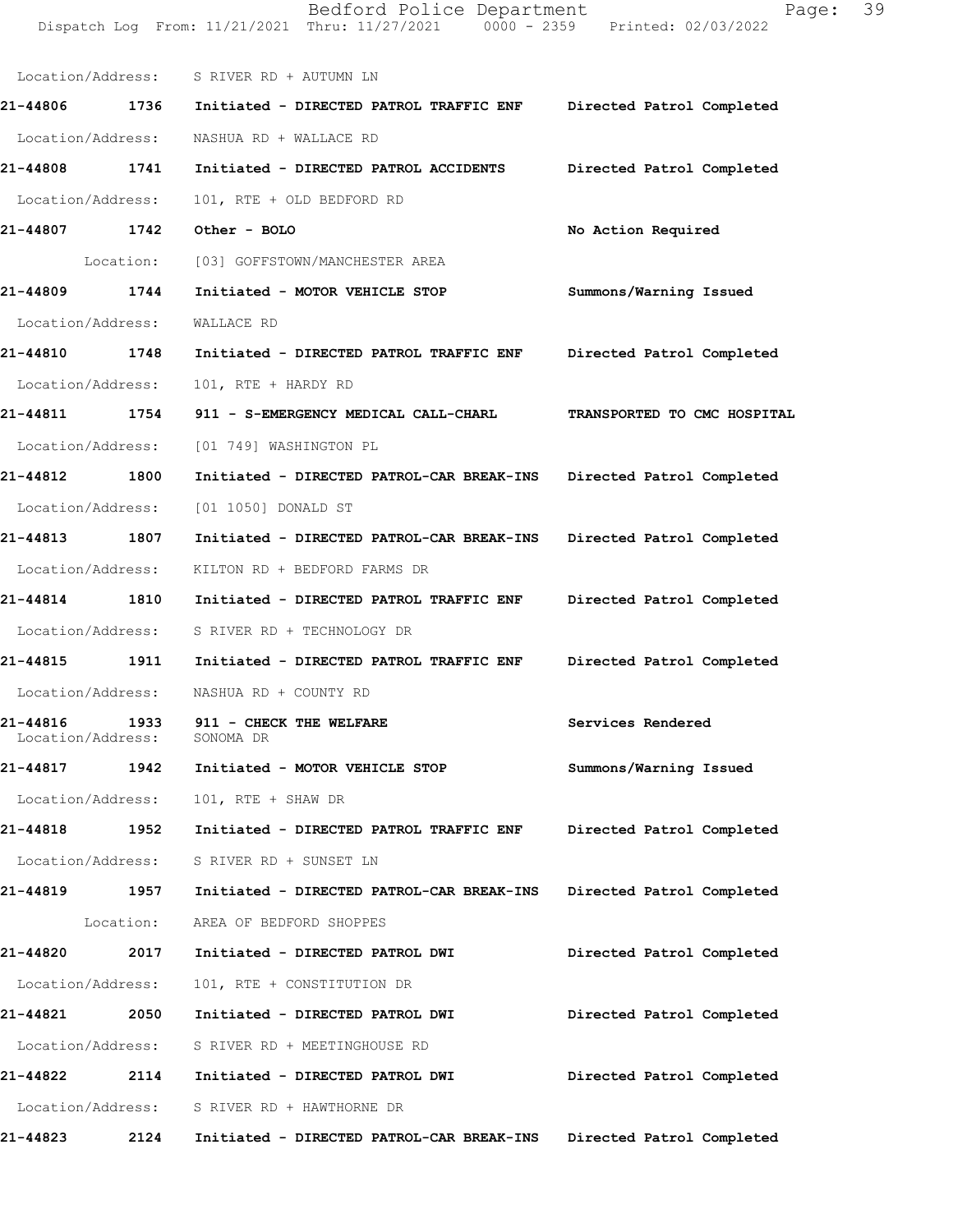|                                                                                | Bedford Police Department |  | Page: 40 |  |
|--------------------------------------------------------------------------------|---------------------------|--|----------|--|
| Dispatch Log From: 11/21/2021 Thru: 11/27/2021 0000 - 2359 Printed: 02/03/2022 |                           |  |          |  |

|                                    |              | Location/Address: N AMHERST RD                                                     |                           |
|------------------------------------|--------------|------------------------------------------------------------------------------------|---------------------------|
|                                    |              | 21-44824 2318 Phone - S-MUTUAL AID-MEDICAL<br>Location/Address: [07] UNION + GROVE | Services Rendered         |
| 21-44825 2325                      |              | Initiated - DIRECTED PATROL DWI                                                    | Directed Patrol Completed |
|                                    | Vicinity of: | S RIVER RD + MEETINGHOUSE RD                                                       |                           |
| 21-44826 2329<br>Location/Address: |              | Phone - S-MUTUAL AID-MEDICAL<br>[07] UNION + GROVE                                 | Services Rendered         |
| 21-44827 2329                      |              | Initiated - DIRECTED PATROL DWI                                                    | Directed Patrol Completed |
|                                    |              | Vicinity of: S RIVER RD + PALOMINO LN                                              |                           |
| 21-44828                           | 2344         | Initiated - DIRECTED PATROL DWI                                                    | Directed Patrol Completed |
|                                    |              | Vicinity of: S RIVER RD + HAWTHORNE DR                                             |                           |
| 21-44829 2351                      |              | Initiated - DIRECTED PATROL DWI                                                    | Directed Patrol Completed |
|                                    | Vicinity of: | S RIVER RD + KILTON RD                                                             |                           |
| 21-44830 2354                      |              | Initiated - MOTOR VEHICLE STOP                                                     | Summons/Warning Issued    |
|                                    |              | Location/Address: [01 L2471] S RIVER RD                                            |                           |
| 21-44831 2356                      |              | Initiated - DIRECTED PATROL DWI                                                    | Directed Patrol Completed |
| Location/Address:                  |              | 101, RTE + KAHLIKO LN                                                              |                           |

## **For Date: 11/27/2021 - Saturday**

| 21-44832     | 0003                      | Initiated - DIRECTED PATROL DWI                                                                             | Directed Patrol Completed      |
|--------------|---------------------------|-------------------------------------------------------------------------------------------------------------|--------------------------------|
|              |                           | Vicinity of: S RIVER RD + SUNSET LN                                                                         |                                |
| $21 - 44833$ |                           | 0018 911 - S-EMERGENCY MEDICAL CALL-DELTA                                                                   | Transported to Elliot Hospital |
|              |                           | Location/Address: [01 L926] PASTURE LN                                                                      |                                |
| 21-44834     | 0021                      | Initiated - MOTOR VEHICLE STOP                                                                              | Summons/Warning Issued         |
|              |                           | Location/Address: [01 L0000587] 101, RTE                                                                    |                                |
| 21-44835     | 0025                      | Initiated - MOTOR VEHICLE STOP                                                                              | Summons/Warning Issued         |
|              |                           | Location/Address: MEETINGHOUSE RD + S RIVER RD                                                              |                                |
| 21-44836     | 0027                      | Initiated - DIRECTED PATROL DWI                                                                             | Directed Patrol Completed      |
|              |                           | Location/Address: 101, RTE + ELK DR                                                                         |                                |
| 21-44837     | 0032                      | Initiated - DIRECTED PATROL DWI                                                                             | Directed Patrol Completed      |
|              |                           | Vicinity of: S RIVER RD + BACK RIVER RD                                                                     |                                |
| 21-44838     | 0050<br>Refer To Summons: | Initiated - INVESTIGATION-FOLLOW UP<br>Location/Address: [01 L0000133] BEDFORD CENTER RD<br>$21 - 642 - AR$ | Arrest(s) Made                 |

Refer To Summons: 21-643-AR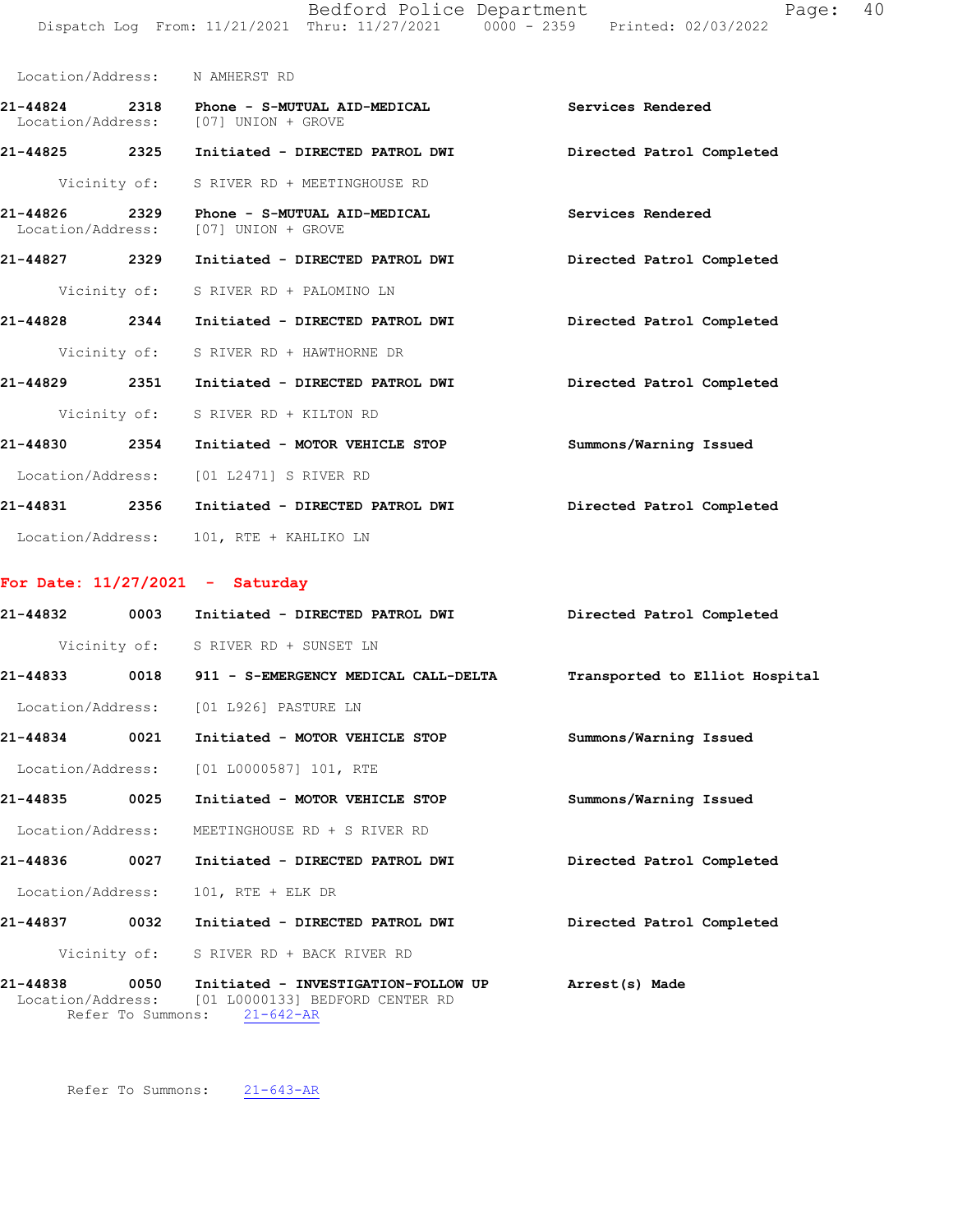Bedford Police Department Fage: 41 Dispatch Log From: 11/21/2021 Thru: 11/27/2021 0000 - 2359 Printed: 02/03/2022

Refer To Arrest: 21-644-AR

| 21-44839 0130                 |              | Initiated - DIRECTED PATROL DWI                                                                                                                                                                          | Directed Patrol Completed      |
|-------------------------------|--------------|----------------------------------------------------------------------------------------------------------------------------------------------------------------------------------------------------------|--------------------------------|
|                               |              | Vicinity of: S RIVER RD + AUTUMN LN                                                                                                                                                                      |                                |
|                               |              |                                                                                                                                                                                                          | Directed Patrol Completed      |
|                               |              | Location/Address: 101, RTE + MEETINGHOUSE RD                                                                                                                                                             |                                |
|                               |              | 21-44841   0141   911 - ASSIST CITIZEN<br>Location/Address: BEDFORD CENTER RD                                                                                                                            | Investigated                   |
|                               |              |                                                                                                                                                                                                          | Directed Patrol Completed      |
|                               |              | Location/Address: 101, RTE + MEETINGHOUSE RD                                                                                                                                                             |                                |
|                               |              | 21-44843 0143 Initiated - DIRECTED PATROL DWI                                                                                                                                                            | Directed Patrol Completed      |
|                               |              | Vicinity of: S RIVER RD + COLBY CT                                                                                                                                                                       |                                |
|                               |              | 21-44844 0156 Initiated - DIRECTED PATROL DWI Directed Patrol Completed                                                                                                                                  |                                |
|                               |              | Vicinity of: S RIVER RD + HARVEY RD                                                                                                                                                                      |                                |
|                               | Age: 27      | 21-44845  0158  Phone - MOTOR VEHICLE ACCIDENT<br>Location/Address: HITCHING POST LN<br>Refer To Arrest: 21-645-AR<br>Arrest: DESAI, RISHI HIMANSHU<br>Address: BEDFORD, NH<br>Charges: DUI - impairment | Arrest(s) Made                 |
|                               |              | 21-44846 0219 Initiated - DIRECTED PATROL BURGLARY Directed Patrol Completed                                                                                                                             |                                |
|                               |              | Vicinity of: TECHNOLOGY DR + CHATHAM DR                                                                                                                                                                  |                                |
|                               |              | 21-44847 0235 Phone - ALARM, BURGLAR                                                                                                                                                                     | Alarm- correct code/reset      |
|                               |              | Location/Address: [01 L600] FOX RUN                                                                                                                                                                      |                                |
|                               |              | 21-44848 0323 911 - S-EMERGENCY MEDICAL CALL-ALPHA                                                                                                                                                       | Transported to Elliot Hospital |
|                               |              | Location/Address: [01 162] HORIZON DR                                                                                                                                                                    |                                |
|                               |              |                                                                                                                                                                                                          | TRANSPORTED TO CMC HOSPITAL    |
| Location/Address:             |              | [01 474] CONSTITUTION DR                                                                                                                                                                                 |                                |
| 21-44850<br>Location/Address: | 0430         | Phone - ALARM, BURGLAR<br>[01 1478] WILLOW BROOK CT                                                                                                                                                      | Alarm - False                  |
| 21-44851                      | 0434         | Initiated - MOTOR VEHICLE STOP                                                                                                                                                                           | Summons/Warning Issued         |
| Location/Address:             |              | S RIVER RD + MAIN ST                                                                                                                                                                                     |                                |
| 21-44852                      | 0618         | Initiated - DIRECTED PATROL TRAFFIC ENF                                                                                                                                                                  | Directed Patrol Completed      |
|                               | Vicinity of: | S RIVER RD + BACK RIVER RD                                                                                                                                                                               |                                |
| 21-44853                      | 0723         | Initiated - DIRECTED PATROL TRAFFIC ENF                                                                                                                                                                  | Directed Patrol Completed      |
| Location/Address:             |              | 101, RTE + WALLACE RD                                                                                                                                                                                    |                                |
| 21-44854<br>Location/Address: | 0723         | Initiated - DIRECTED PATROL TRAFFIC ENF<br>S RIVER RD + BACK RIVER RD                                                                                                                                    | Alarm - False                  |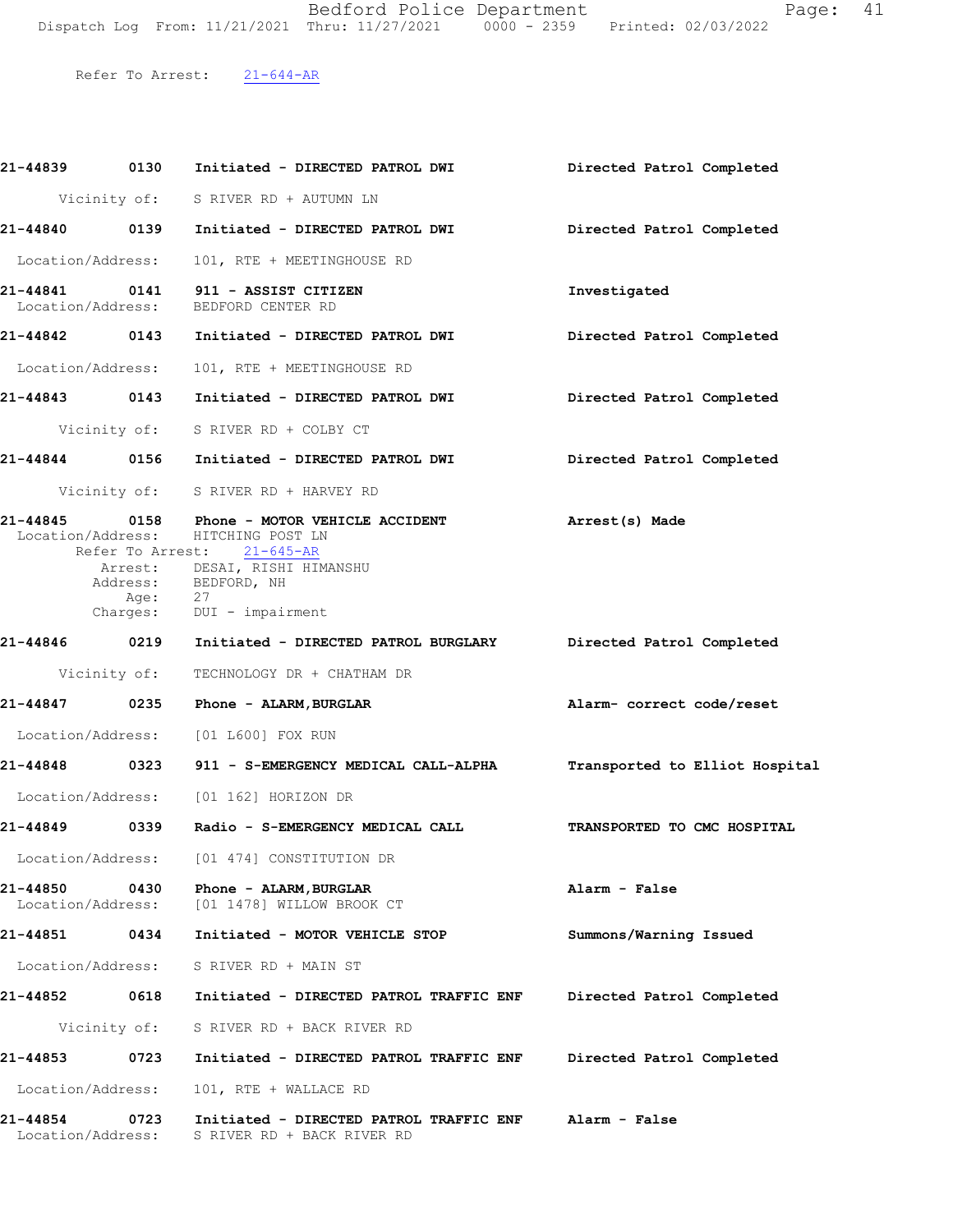Dispatch Log From: 11/21/2021 Thru: 11/27/2021 0000 - 2359 Printed: 02/03/2022 **21-44855 0727 Initiated - DIRECTED PATROL TRAFFIC ENF Directed Patrol Completed**  Vicinity of: WALLACE RD + NEW BOSTON RD **21-44856 0741 Initiated - MOTOR VEHICLE STOP Summons/Warning Issued**  Location/Address: WALLACE RD + JACKSON SQ **21-44857 0759 Initiated - DIRECTED PATROL TRAFFIC ENF Directed Patrol Completed**  Vicinity of: NEW BOSTON RD + HOLBROOK RD **21-44858 0802 Initiated - DIRECTED PATROL TRAFFIC ENF Directed Patrol Completed**  Location/Address: S RIVER RD + WASHINGTON PL **21-44859 0803 Initiated - DIRECTED PATROL TRAFFIC ENF Directed Patrol Completed**  Location/Address: 101, RTE + NASHUA RD **21-44860 0813 Initiated - MOTOR VEHICLE STOP Summons/Warning Issued**  Location/Address: 114 RTE + WHITE AVE **21-44861 0814 Initiated - MOTOR VEHICLE STOP Summons/Warning Issued**  Location/Address: 101, RTE + WALLACE RD **21-44862 0820 Initiated - MOTOR VEHICLE STOP NO PAPERWORK**  Location/Address: [01 L2122] S RIVER RD **21-44863 0833 Initiated - MOTOR VEHICLE STOP Summons/Warning Issued**  Location/Address: 101, RTE + SHAW DR **21-44864 0833 Phone - S-EMERGENCY MEDICAL CALL TRANSPORTED TO CMC HOSPITAL**  Location/Address: KEENE ST **21-44865 0849 Initiated - DIRECTED PATROL TRAFFIC ENF Directed Patrol Completed**  Location/Address: S RIVER RD + RIVERWAY PL **21-44866 0855 Initiated - MOTOR VEHICLE STOP Summons/Warning Issued**  Location/Address: [01 L2122] S RIVER RD **21-44867 0856 Initiated - DIRECTED PATROL TRAFFIC ENF Directed Patrol Completed**  Location/Address: GAGE GIRLS RD + WENTWORTH DR **21-44868 0909 Initiated - MOTOR VEHICLE STOP Summons/Warning Issued**  Location/Address: BARR FARM RD + NEW BOSTON RD **21-44869 0915 911 - S-EMERGENCY MEDICAL CALL-ALPHA Transported to Elliot Hospital** Location/Address: [01 L1068] BEDFORD CENTER RD **21-44870 0932 Initiated - DIRECTED PATROL-CAR BREAK-INS Directed Patrol Completed**  Location/Address: [01 1050] DONALD ST **21-44871 0956 Initiated - INVESTIGATION-FOLLOW UP Summons/Warning Issued**  Location/Address: HITCHING POST LN **21-44872 1002 Phone - POLICE INFORMATION No Action Required**  Location/Address: [01 L984] CAMELOT DR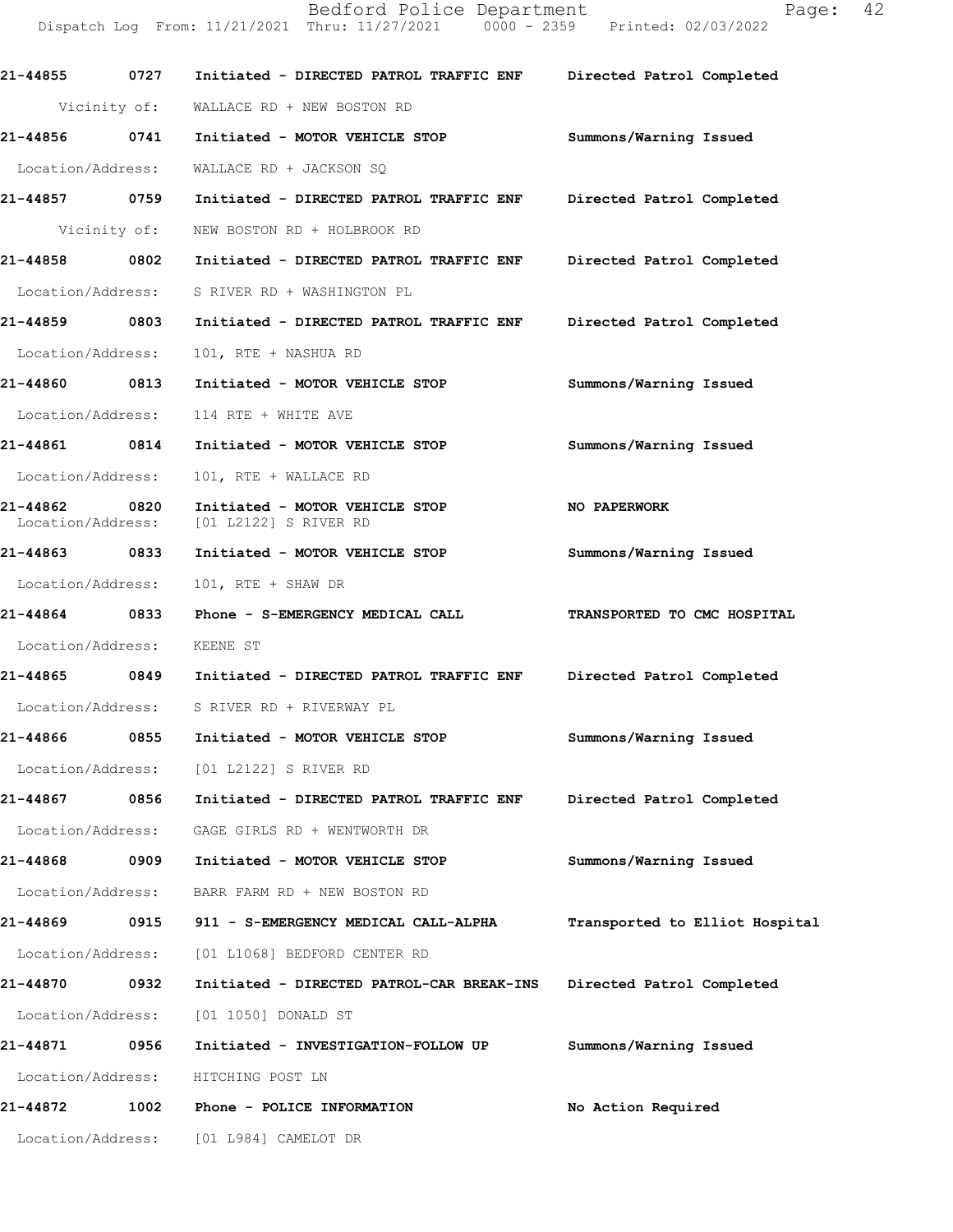Dispatch Log From: 11/21/2021 Thru: 11/27/2021 0000 - 2359 Printed: 02/03/2022 **21-44873 1005 Initiated - MOTOR VEHICLE STOP Summons/Warning Issued**  Location/Address: 114 RTE + WHITE AVE **21-44874 1012 Initiated - MOTOR VEHICLE STOP Summons/Warning Issued**  Location/Address: [01 1312] S RIVER RD **21-44875 1033 Walk-In - FINGERPRINTS Services Rendered Services Rendered Integral CONSTITUTION** DR [01 474] CONSTITUTION DR 21-44876 1043 Initiated - SERVE PAPERWORK **Services Rendered** Location/Address: RIDGEWOOD RD Location/Address: **21-44877 1116 Initiated - DIRECTED PATROL-CAR BREAK-INS Directed Patrol Completed**  Location/Address: [01 L1804] S RIVER RD **21-44878 1225 911 - S-EMERGENCY MEDICAL CALL-CHARL Transported to Elliot Hospital** Location/Address: [01 2338] S RIVER RD **21-44879 1238 Phone - MISSING PERSON Services Rendered**  Location/Address: CHIPPENDALE DR **21-44880 1256 Initiated - DIRECTED PATROL TRAFFIC ENF Directed Patrol Completed**  Location/Address: WALLACE RD + BEALS RD **21-44881 1257 Initiated - DIRECTED PATROL TRAFFIC ENF Extinquished**  Location/Address: S RIVER RD + KILTON RD **21-44882 1308 Initiated - MOTOR VEHICLE STOP Summons/Warning Issued**  Location/Address: [01 L1706] NEW BOSTON RD **21-44883 1325 911 - DISORDERLY CONDUCT-IN PROGRESS Services Rendered**  Location/Address: [01 2198] OLD BEDFORD RD **21-44884 1329 Phone - S-EMERGENCY MEDICAL CALL Transported to Elliot Hospital** Location/Address: [01 2198] OLD BEDFORD RD **21-44885 1346 Initiated - DISABLED MOTOR VEHICLE Services Rendered**  Location/Address: 101, RTE + JENKINS RD **21-44886 1348 Phone - S-MUTUAL AID-MEDICAL NO TRANSPORT**  Location/Address: [07] WILLOW ST **21-44887 1355 Phone - MOTOR VEHICLE ACCIDENT Services Rendered**  Location/Address: BIRKDALE RD + CAMBRIDGE RD **21-44888 1405 Initiated - DIRECTED PATROL TRAFFIC ENF Directed Patrol Completed**  Location/Address: 101, RTE + COVENANT WAY **21-44889 1411 Initiated - DIRECTED PATROL TRAFFIC ENF Directed Patrol Completed**  Location/Address: 101, RTE + BOYNTON ST **21-44890 1421 Initiated - MOTOR VEHICLE STOP Summons/Warning Issued**  Location/Address: 101, RTE + CHESTNUT DR **21-44891 1444 Phone - ALARM,BURGLAR Alarm - False**  Location/Address: [01 L157] BUTTONWOOD RD **21-44892 1451 Phone - ASSIST CITIZEN Services Rendered** 

Location/Address: CAMELOT DR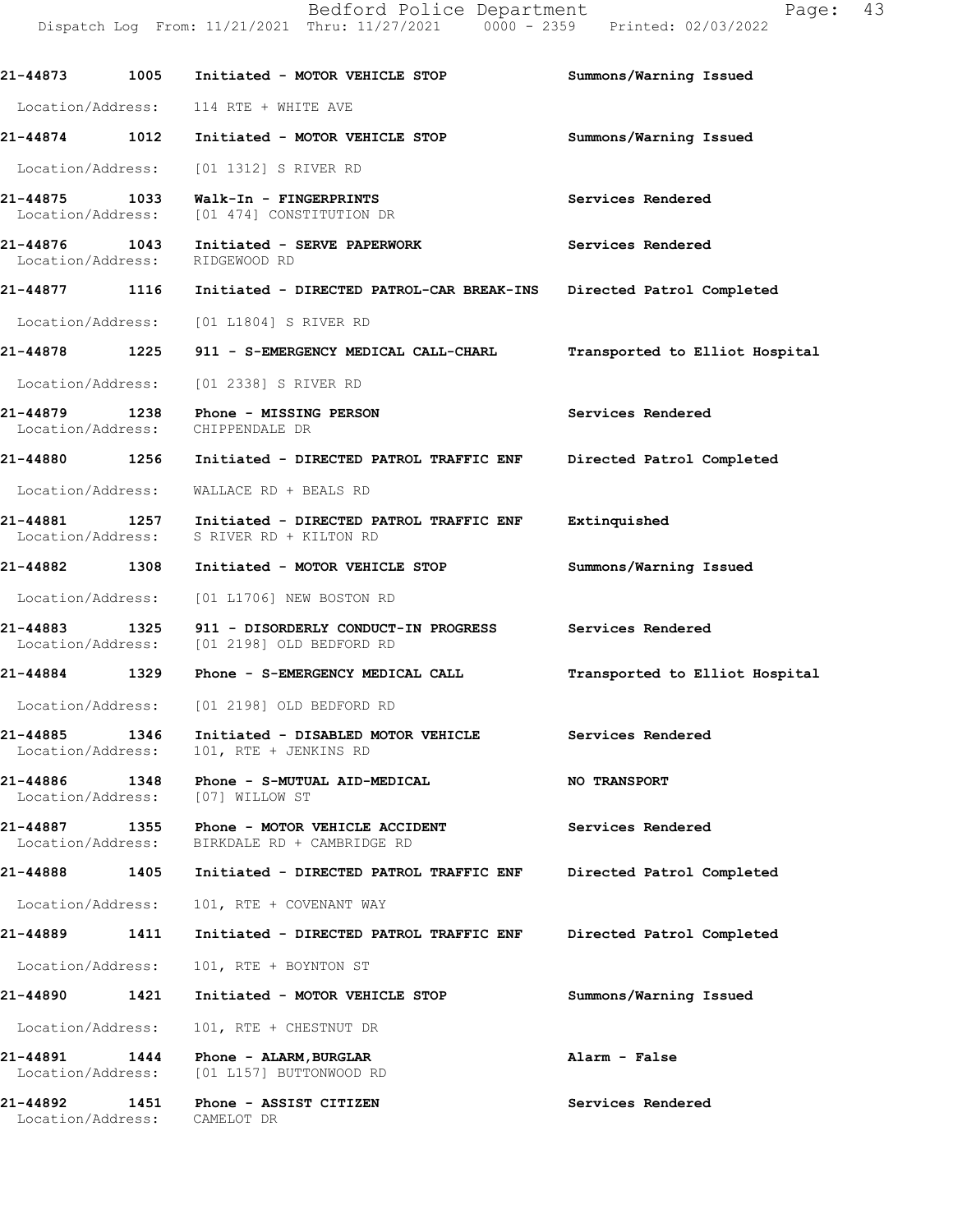|                                    |      | Bedford Police Department<br>Dispatch Log From: 11/21/2021 Thru: 11/27/2021 0000 - 2359 Printed: 02/03/2022 | 44<br>Page:               |
|------------------------------------|------|-------------------------------------------------------------------------------------------------------------|---------------------------|
| 21-44893                           | 1520 | Initiated - DIRECTED PATROL TRAFFIC ENF                                                                     | Directed Patrol Completed |
| Location/Address:                  |      | 101, RTE + WALLACE RD                                                                                       |                           |
| 21-44894 1522                      |      | Initiated - MOTOR VEHICLE STOP                                                                              | Summons/Warning Issued    |
| Location/Address:                  |      | 101, RTE + WALLACE RD                                                                                       |                           |
| 21-44895                           | 1527 | Initiated - DIRECTED PATROL TRAFFIC ENF                                                                     | Directed Patrol Completed |
| Location/Address:                  |      | S RIVER RD + COLBY CT                                                                                       |                           |
| 21-44896 1533                      |      | Initiated - MOTOR VEHICLE STOP                                                                              | Summons/Warning Issued    |
| Location/Address:                  |      | [07] SECOND ST                                                                                              |                           |
| 21-44897 1534                      |      | Initiated - DIRECTED PATROL TRAFFIC ENF                                                                     | Directed Patrol Completed |
| Location/Address:                  |      | NEW BOSTON RD + WALLACE RD                                                                                  |                           |
| 21-44898<br>Location/Address:      | 1600 | 911 - S-MOTOR VEHICLE ACCIDENT INJ<br>[01 2037] NEW BOSTON RD                                               | Investigated              |
| 21-44899 1613<br>Location/Address: |      | Phone - MOTOR VEHICLE COMPLAINT<br>WALLACE RD                                                               | Could Not Locate          |
| 21-44900 1655                      |      | Initiated - MOTOR VEHICLE STOP                                                                              | Summons/Warning Issued    |
| Location/Address:                  |      | $[01 L0000553] 101$ , RTE                                                                                   |                           |
| 21-44901                           | 1701 | Initiated - DIRECTED PATROL TRAFFIC ENF                                                                     | Directed Patrol Completed |
| Location/Address:                  |      | S RIVER RD + EASTMAN AVE                                                                                    |                           |
| 21-44902                           | 1731 | Initiated - DIRECTED PATROL TRAFFIC ENF                                                                     | Directed Patrol Completed |
| Location/Address:                  |      | 101, RTE + NASHUA RD                                                                                        |                           |
| 21-44903 1737                      |      | Initiated - DIRECTED PATROL TRAFFIC ENF                                                                     | Directed Patrol Completed |
|                                    |      | Location/Address: OLD BEDFORD RD + HAZEN RD                                                                 |                           |
| 21-44904<br>Location/Address:      | 1740 | Phone - DISABLED MOTOR VEHICLE<br>BEALS RD                                                                  | Services Rendered         |
| 21-44905                           | 1748 | Initiated - MOTOR VEHICLE STOP                                                                              | Summons/Warning Issued    |
| Location/Address:                  |      | [01 L265] S RIVER RD                                                                                        |                           |
| 21-44906                           | 1805 | Initiated - DIRECTED PATROL TRAFFIC ENF                                                                     | Directed Patrol Completed |
| Location/Address:                  |      | S RIVER RD + MEETINGHOUSE RD                                                                                |                           |
| 21-44907                           | 1806 | Initiated - DIRECTED PATROL TRAFFIC ENF                                                                     | Directed Patrol Completed |
| Location/Address:                  |      | 114 RTE + WHITE AVE                                                                                         |                           |
| 21-44908                           | 1817 | Initiated - DIRECTED PATROL TRAFFIC ENF                                                                     | Directed Patrol Completed |
| Location/Address:                  |      | BOYNTON ST + PLUMMER RD                                                                                     |                           |
| 21-44909<br>Location/Address:      | 1839 | Initiated - DISABLED MOTOR VEHICLE<br>S RIVER RD + AUTUMN LN                                                | Services Rendered         |
| <b>21-44910</b>                    | 1911 | Initiated - DIRECTED PATROL-CAR BREAK-INS                                                                   | Directed Patrol Completed |
| Location/Address:                  |      | [01 1050] DONALD ST                                                                                         |                           |
| 21-44911                           | 1928 | Initiated - DIRECTED PATROL-CAR BREAK-INS                                                                   | Directed Patrol Completed |
|                                    |      | Location/Address: [01 1235] S RIVER RD                                                                      |                           |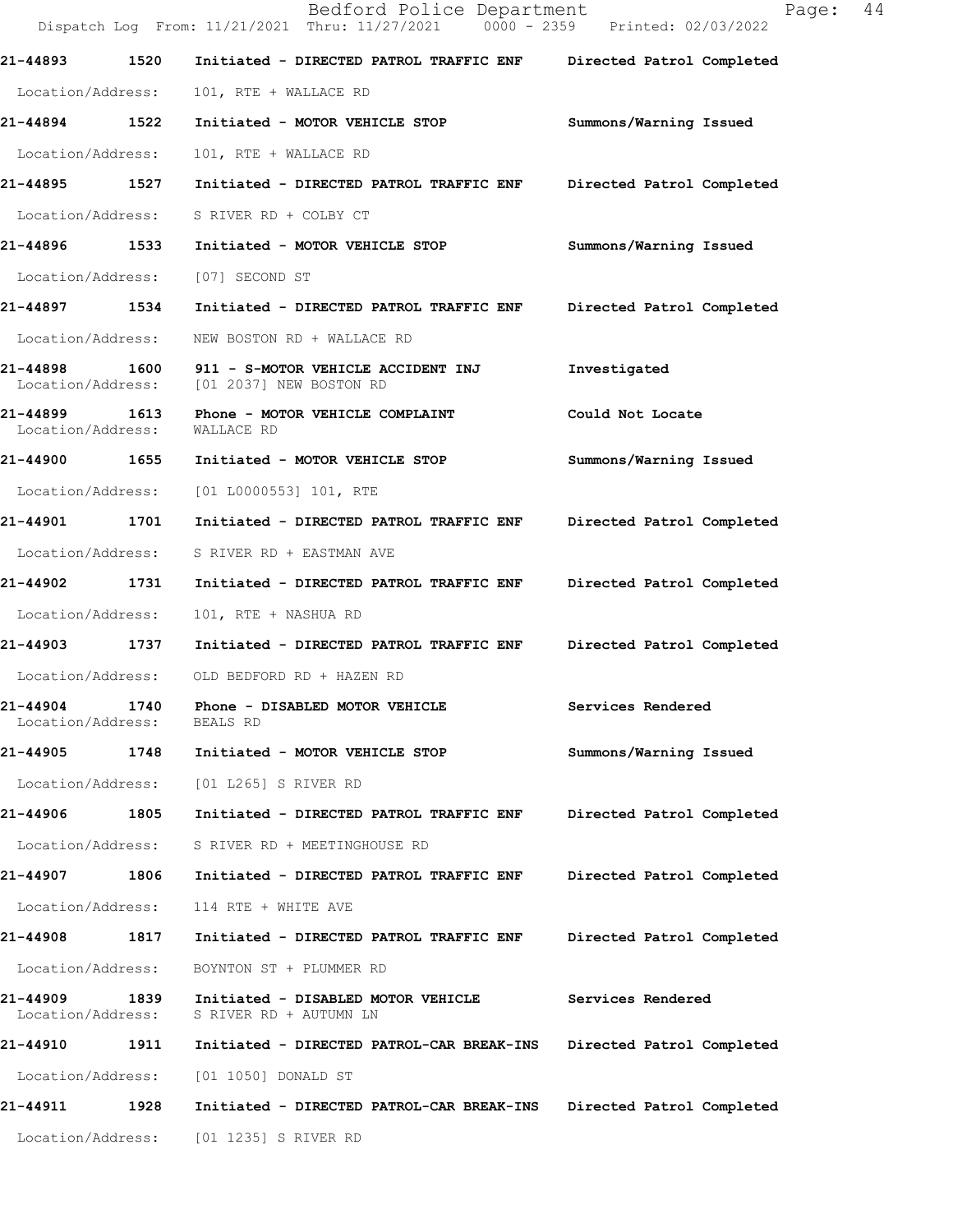|                               |           | Dispatch Log From: 11/21/2021 Thru: 11/27/2021 0000 - 2359 Printed: 02/03/2022  |                                |
|-------------------------------|-----------|---------------------------------------------------------------------------------|--------------------------------|
| 21-44912                      | 1931      | Initiated - DIRECTED PATROL TRAFFIC ENF Directed Patrol Completed               |                                |
|                               |           | Location/Address: S RIVER RD + BACK RIVER RD                                    |                                |
|                               |           | 21-44913 1934 Initiated - MOTOR VEHICLE STOP                                    | Summons/Warning Issued         |
|                               |           | Location/Address: S RIVER RD + MEETINGHOUSE RD                                  |                                |
| 21-44914 1944                 |           | Initiated - MOTOR VEHICLE STOP                                                  | Summons/Warning Issued         |
|                               |           | Location/Address: [01 L1804] S RIVER RD                                         |                                |
| 21-44915 1959                 |           | Initiated - DIRECTED PATROL-CAR BREAK-INS Directed Patrol Completed             |                                |
|                               | Location: | AREA OF TARGET AND LOWES                                                        |                                |
| 21-44916                      | 2011      | Initiated - MOTOR VEHICLE STOP                                                  | Summons/Warning Issued         |
|                               |           | Location/Address: [07] SECOND ST                                                |                                |
| 21-44917 2033                 |           | Phone - ASSIST CITIZEN<br>Location/Address: [01 474] CONSTITUTION DR            | Services Rendered              |
| 21-44918 2039                 |           | Initiated - DIRECTED PATROL DWI                                                 | Directed Patrol Completed      |
| Location/Address:             |           | 101, RTE + KAHLIKO LN                                                           |                                |
| 21-44919 2113                 |           | Initiated - BUILDING CHECK                                                      | Building Checked/Secured       |
|                               |           | Location/Address: [01 234] COUNTY RD                                            |                                |
| 21-44920 2116                 |           | Initiated - DIRECTED PATROL DWI                                                 | Directed Patrol Completed      |
|                               |           | Location/Address: S RIVER RD + WATHEN RD                                        |                                |
| 21-44921<br>Location/Address: | 2123      | Initiated - DISABLED MOTOR VEHICLE<br>101, RTE + MEETINGHOUSE RD                | Services Rendered              |
|                               |           | 21-44922  2139 Initiated - DIRECTED PATROL DWI                                  | Directed Patrol Completed      |
|                               |           | Location/Address: BACK RIVER RD + COUNTY RD                                     |                                |
|                               |           | 21-44923 2142 Phone - SUSP ACTIVITIES<br>Location/Address: [01 L762] COLLENY DR | Investigated                   |
|                               |           | Location/Address: 101, RTE + NASHUA RD                                          | Could Not Locate               |
| 21-44925 2203                 |           | Initiated - SUSP ACTIVITIES<br>Location/Address: [01 L1179] COLBY CT            | Services Rendered              |
|                               |           | 21-44926             2233        911 - S-EMERGENCY MEDICAL CALL-ALPHA           | Transported to Elliot Hospital |
|                               |           | Location/Address: [01 L2098] HAWTHORNE DR                                       |                                |
|                               |           | 21-44927 2332 Initiated - DIRECTED PATROL DWI                                   | Directed Patrol Completed      |
|                               |           | Vicinity of: BOYNTON ST + WAYSIDE DR                                            |                                |
| 21-44928                      |           | 2335 Initiated - MOTOR VEHICLE STOP                                             | Summons/Warning Issued         |
|                               |           | Location/Address: BOYNTON ST + WAYSIDE DR                                       |                                |
|                               |           | 21-44929 2339 Initiated - DIRECTED PATROL DWI                                   | Directed Patrol Completed      |
|                               |           | Vicinity of: 114 RTE + NEW BOSTON RD                                            |                                |
|                               |           | 21-44930  2340  Initiated - DIRECTED PATROL DWI                                 | Directed Patrol Completed      |
|                               |           | Location/Address: S RIVER RD + SOMERVILLE DR                                    |                                |